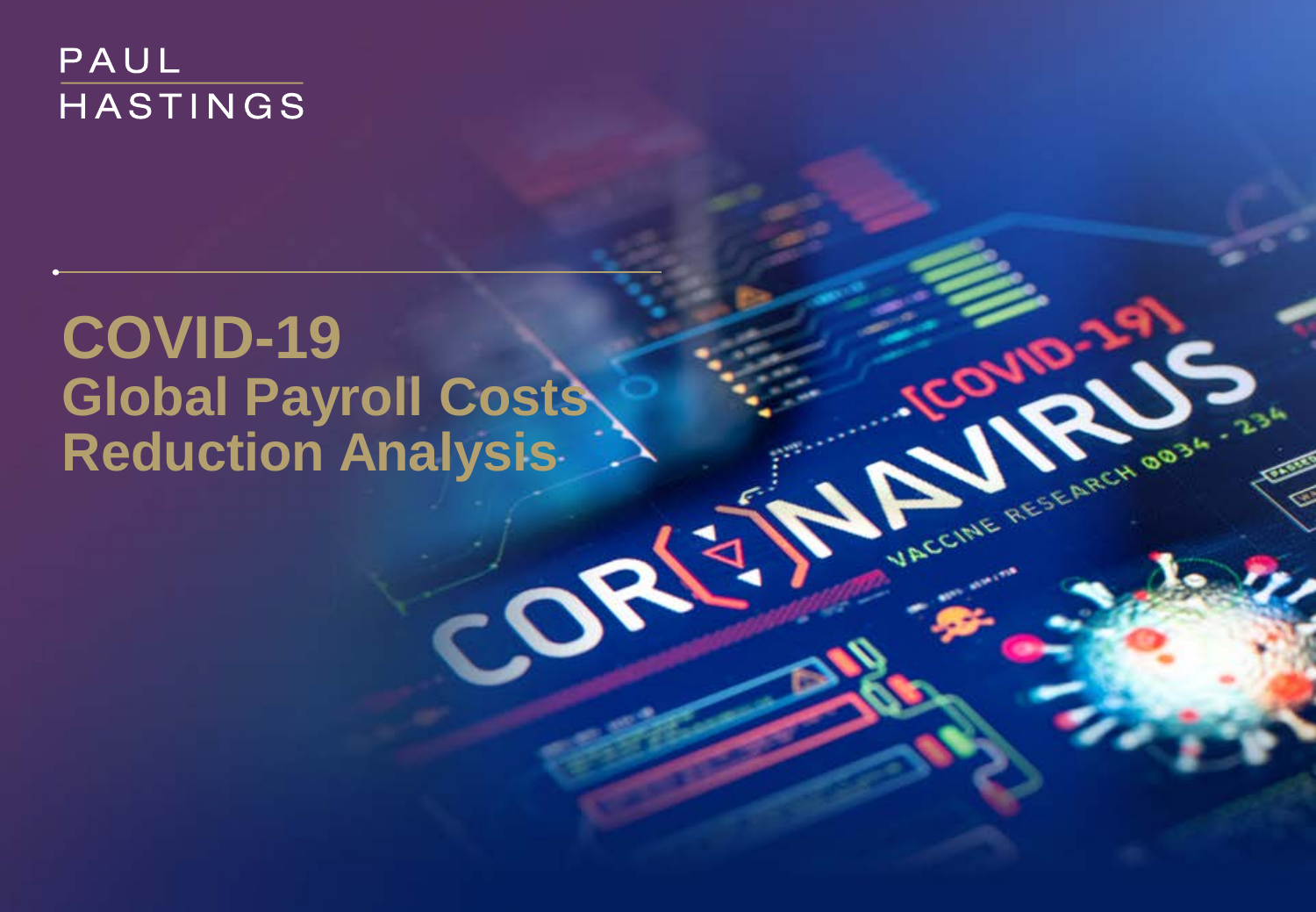### Table of Contents – click country name to go to page

| <b>Argentina</b> | 2  | <b>India</b>              | 17 |                       |    |
|------------------|----|---------------------------|----|-----------------------|----|
| <b>Australia</b> | 3  | <b>Indonesia</b>          | 18 | <b>Portugal</b>       | 32 |
| <b>Austria</b>   | 5  | <b>Ireland</b>            | 19 | <b>Slovakia</b>       | 33 |
| <b>Belgium</b>   | 6  | <b>Israel</b>             | 20 | <b>South Africa</b>   | 35 |
|                  |    |                           |    | <b>Spain</b>          | 36 |
| <b>Brazil</b>    | 7  | <b>Italy</b>              | 21 | <b>Sri Lanka</b>      | 37 |
| <b>Bulgaria</b>  | 8  | <b>Kenya</b>              | 22 | <b>Switzerland</b>    | 38 |
| <b>Canada</b>    | 9  | <b>Korea, Republic of</b> | 23 | <b>Tanzania</b>       | 39 |
| <b>China</b>     | 10 | <b>Mexico</b>             | 25 |                       |    |
| <b>Finland</b>   | 11 | <b>Netherlands</b>        | 26 | <b>Thailand</b>       | 40 |
|                  |    |                           |    | <b>Turkey</b>         | 41 |
| <b>France</b>    | 13 | <b>New Zealand</b>        | 27 | <b>UAE</b>            | 42 |
| <b>Germany</b>   | 14 | <b>Pakistan</b>           | 28 | <b>United Kingdom</b> | 43 |
| <b>Hong Kong</b> | 15 | <b>Panama</b>             | 29 |                       |    |
| <b>Hungary</b>   | 16 | <b>Peru</b>               | 30 | <b>Ukraine</b>        | 44 |
|                  |    |                           | 31 | <b>Vietnam</b>        | 45 |
|                  |    | <b>Philippines</b>        |    |                       |    |

#### **Notes**

The following constitutes the general input received from our local counsel in relation to the below specific queries set out below as at 01 April 2020. For example, it does not take account of any trade union or works council requirements. In light of the speed of developments and the high-level nature of this input, we recommend you take specific advice prior to implementing any employment actions.

Paul Hastings LLP

Confidential – Do Not Distribute | 1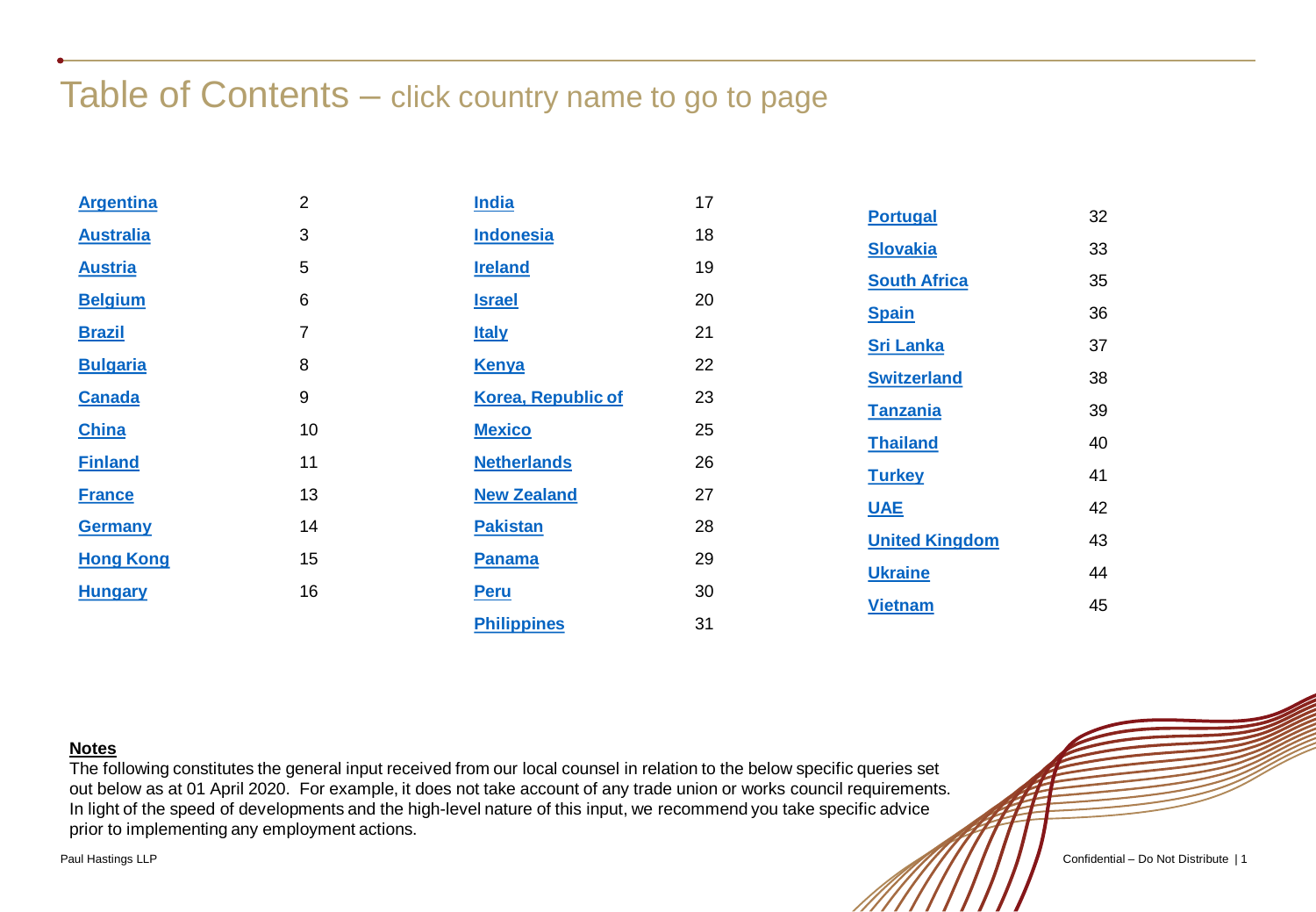# <span id="page-2-0"></span>Argentina - Marval, O'Farrell & Mairal

|                                                  | What are the options for employers to reduce their<br>payroll costs quickly?                                                                                                                                                                                                                                                                                                                                                                                                                                                                                                                                                                                                                                                                                                                                                                                                                                                                                                                                                                                                                                                                                                                                                       | What current or expected government subsidies are there<br>for employers specifically for their employees?                                                                                                                                                                                                                                                                                                                                                                                                                                                                                                                                                                                                                                                                                                                                                          | Are there laws that prevent<br>employers dismissing<br>employees for economic<br>reasons at the moment? Are<br>these expected? |
|--------------------------------------------------|------------------------------------------------------------------------------------------------------------------------------------------------------------------------------------------------------------------------------------------------------------------------------------------------------------------------------------------------------------------------------------------------------------------------------------------------------------------------------------------------------------------------------------------------------------------------------------------------------------------------------------------------------------------------------------------------------------------------------------------------------------------------------------------------------------------------------------------------------------------------------------------------------------------------------------------------------------------------------------------------------------------------------------------------------------------------------------------------------------------------------------------------------------------------------------------------------------------------------------|---------------------------------------------------------------------------------------------------------------------------------------------------------------------------------------------------------------------------------------------------------------------------------------------------------------------------------------------------------------------------------------------------------------------------------------------------------------------------------------------------------------------------------------------------------------------------------------------------------------------------------------------------------------------------------------------------------------------------------------------------------------------------------------------------------------------------------------------------------------------|--------------------------------------------------------------------------------------------------------------------------------|
| $\bullet$<br>$\bullet$<br>$\bullet$<br>$\bullet$ | Starting on March 31 <sup>st</sup> and for a period of 60 days,<br>dismissal and suspensions for force majeure are<br>forbidden.<br>Employers may agree with the union and the<br>employee on a suspension of the employment<br>relationship with the payment of an non-remunerative<br>allowance. A special procedure known as the "Crisis<br>Preventing Procedure", should be required to agree<br>on this suspension with payment of non-remunerative<br>allowance in the event that certain percentages<br>provided by the law are reached.<br>Suspensions, must take place in order of least<br>seniority. However, with respect of employees who<br>started employment in the same semester, those<br>having family dependents will have preferential<br>treatment to remain in employment to those having no<br>family responsibilities.<br>Employers may agree on terminations through the<br>launching of a voluntary retirement plan and/or<br>individual terminations by mutual agreement of the<br>parties. In these cases, consent from the employees<br>should be obtained who would probably request, as a<br>consideration, sums exceeding statutory severance to<br>agree on the termination of the relationship. | On April 1 <sup>st</sup> the Government enacted Decree 332/2020 which<br>created the Program to Assist the Emergency at Work and<br>Production to assist employers.<br>By joining this program the employers could:<br>a)<br>Postpone or reduce up to 95% of social security<br>contributions for employees with less than 60 workers.<br>For companies with more than 60 workers a Crisis<br>Preventing Procedure must be followed to be benefited<br>from this regulation.<br>Be benefited by an allowance paid by the government<br>b)<br>to pay unionized employees' salaries (for companies<br>with less than 100 workers)<br>Companies with more than 100 workers may join the<br>$\mathsf{C}$<br>REPRO system which consist in the assistance to pay<br>part of the salary for a limited period of time<br>This Decree is in the process of being regulated. | Yes, they were<br>$\bullet$<br>suspended for 60 days.                                                                          |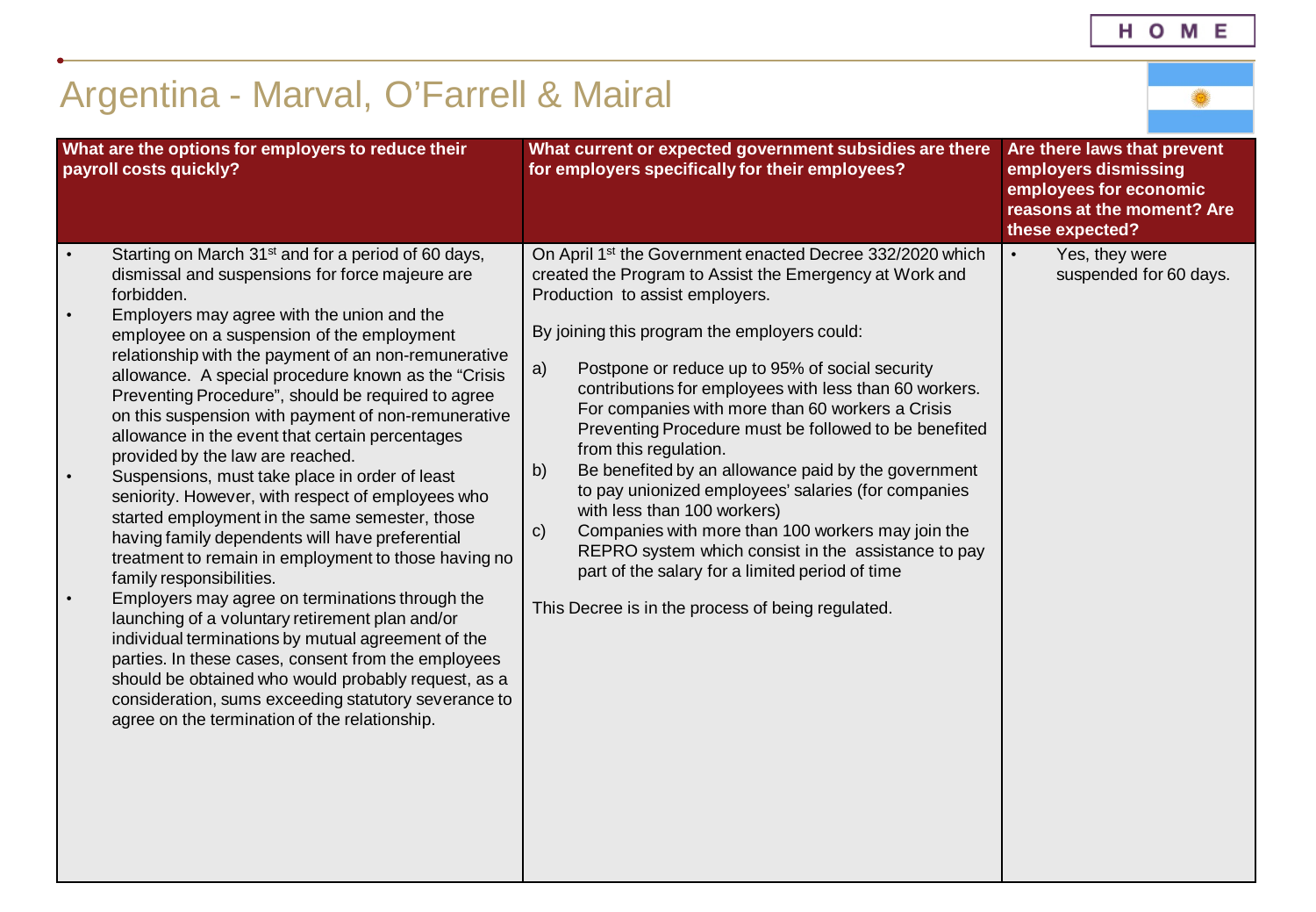

# <span id="page-3-0"></span>Australia - Clayton Utz

| What are the options for employers to reduce their<br>payroll costs quickly?                                                                                                                                                                                                                                                                                                                                                                                                                                                       | What current or expected government subsidies are there<br>for employers specifically for their employees?                                                                                                                                                                                                                                                                                                                                                                                                                                                                                                                                                                                                                                                                                                                                                                                                                                                                                                                                                                                                                                                                                                                                                                                                                                                                                                                                                                                                                                                                                                                                                        | Are there laws that prevent<br>employers dismissing<br>employees for economic<br>reasons at the moment? Are<br>these expected? |
|------------------------------------------------------------------------------------------------------------------------------------------------------------------------------------------------------------------------------------------------------------------------------------------------------------------------------------------------------------------------------------------------------------------------------------------------------------------------------------------------------------------------------------|-------------------------------------------------------------------------------------------------------------------------------------------------------------------------------------------------------------------------------------------------------------------------------------------------------------------------------------------------------------------------------------------------------------------------------------------------------------------------------------------------------------------------------------------------------------------------------------------------------------------------------------------------------------------------------------------------------------------------------------------------------------------------------------------------------------------------------------------------------------------------------------------------------------------------------------------------------------------------------------------------------------------------------------------------------------------------------------------------------------------------------------------------------------------------------------------------------------------------------------------------------------------------------------------------------------------------------------------------------------------------------------------------------------------------------------------------------------------------------------------------------------------------------------------------------------------------------------------------------------------------------------------------------------------|--------------------------------------------------------------------------------------------------------------------------------|
| Stand down employees without pay where statutory<br>provisions are satisfied (employee cannot be 'usefully<br>employed;' stoppage of work for any cause for which<br>the employer 'cannot reasonably be held<br>responsible').<br>Use of any contractual / enterprise agreement stand<br>$\bullet$<br>down provisions<br>Agreed contract variation - reduced pay, reduced<br>$\bullet$<br>hours, unpaid leave, job share<br>Hiring freeze, deferring new joiners, ending of any<br>$\bullet$<br>overtime or discretionary benefits | Small to medium businesses that have an aggregated annual<br>turnover under \$A50 million, may be eligible to receive a cash<br>flow boost equal to 100% of wages that would ordinarily be<br>withheld by the Australian Taxation Office (ATO) under the<br>Pay As You Go tax scheme (up to a maximum of \$A50,000).<br>The minimum credit that is accessible is \$A10,000, even if the<br>amount that would have been required to be withheld is \$A0.<br>'Eligible Employers' may apply to the ATO to access a wage<br>subsidy of \$A1,500 (gross) per fortnight per 'Eligible<br>Employee', for an initial period of 6 months commencing from<br>1 March 2020 (JobKeeper Payment). The JobKeeper<br>Payment is to be paid in the following way for each respective<br>scenario:<br>If an Eligible Employee is ordinarily paid more than<br>\$A1,500 (gross) per fortnight, the Eligible Employer is to<br>'top-up' the difference between the JobKeeper Payment<br>and the employee's ordinary gross income per fortnight;<br>If an Eligible Employee has an ordinary income that is<br>less than the JobKeeper Payment, the Eligible Employer<br>must still pass on the full JobKeeper Payment of \$1,500<br>(gross) per fortnight to such employee;<br>If an Eligible Employee has been stood down, the<br>Eligible Employer must pay such employee, at a<br>minimum, \$1,500 (gross) per fortnight; and<br>If an Eligible Employee was employed on 1 March 2020,<br>subsequently ceased employment with the Eligible<br>Employer and re-engaged by the same Eligible<br>Employer, such employee will receive a minimum of<br>\$1,500 (gross) per fortnight. | None at present and none<br>expected                                                                                           |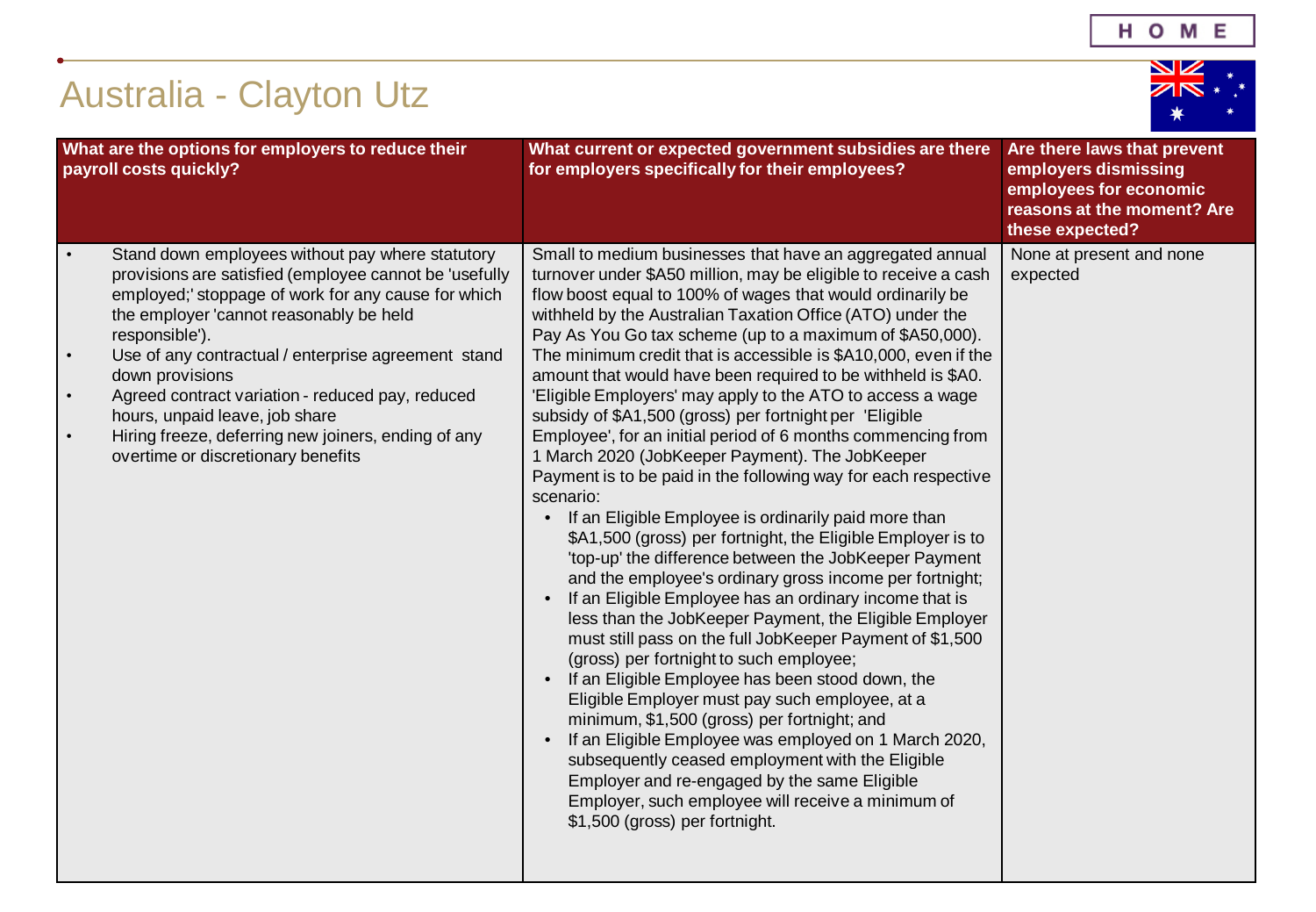| Australia cont.                                                              |                                                                                                                                                                                                                                                                                                                                                                                                                                                                                                                                                                                                                                                                                               |                                                                                                                                |  |
|------------------------------------------------------------------------------|-----------------------------------------------------------------------------------------------------------------------------------------------------------------------------------------------------------------------------------------------------------------------------------------------------------------------------------------------------------------------------------------------------------------------------------------------------------------------------------------------------------------------------------------------------------------------------------------------------------------------------------------------------------------------------------------------|--------------------------------------------------------------------------------------------------------------------------------|--|
| What are the options for employers to reduce their<br>payroll costs quickly? | What current or expected government subsidies are there for<br>employers specifically for their employees?                                                                                                                                                                                                                                                                                                                                                                                                                                                                                                                                                                                    | Are there laws that prevent<br>employers dismissing<br>employees for economic<br>reasons at the moment? Are<br>these expected? |  |
|                                                                              | Statutory superannuation guarantee contributions are to be made on<br>an Eligible Employee's ordinary income (i.e. what they would have<br>been receiving but for the JobKeeper Payments). Eligible Employers<br>are not required to make statutory superannuation guarantee<br>contributions on JobKeeper Payments.                                                                                                                                                                                                                                                                                                                                                                          |                                                                                                                                |  |
|                                                                              | 'Eligible Employers' are employers that have:<br>a turnover of less than \$A1 billion per annum and<br>demonstrated a reduction in turnover by more than 30%<br>relative to a comparable period (of at least a month) in the<br>previous year; or<br>• a turnover of \$1 billion or more and demonstrated a reduction<br>in turnover by more than 50% relative to a comparable period<br>(of at least a month) in the previous year.<br>Australian Banks with total liabilities in excess of \$A100 billion that<br>are subject to the Major Bank Levy will not be considered as an<br>Eligible Employer.<br>'Eligible Employees' are:<br>employees who are currently employed by an Eligible |                                                                                                                                |  |
|                                                                              | Employer (including those stood down or re-hired);<br>were employed by that Eligible Employer as at 1 March 2020;<br>• full-time, part-time, or a casual employed on a regular and<br>systematic basis for longer than 12 months, as at 1 March<br>2020;<br>are at least 16 years of age;<br>are an Australian citizen, the holder of a permanent visa, a<br>Protected Special Category Visa Holder, a non-protected<br>Special Category Visa Holder who has been residing<br>continually in Australia for 10 years or more, or a Special<br>Category (Subclass 444) Visa Holder; and<br>are not in receipt of a JobKeeper payment from another<br>employer.                                  |                                                                                                                                |  |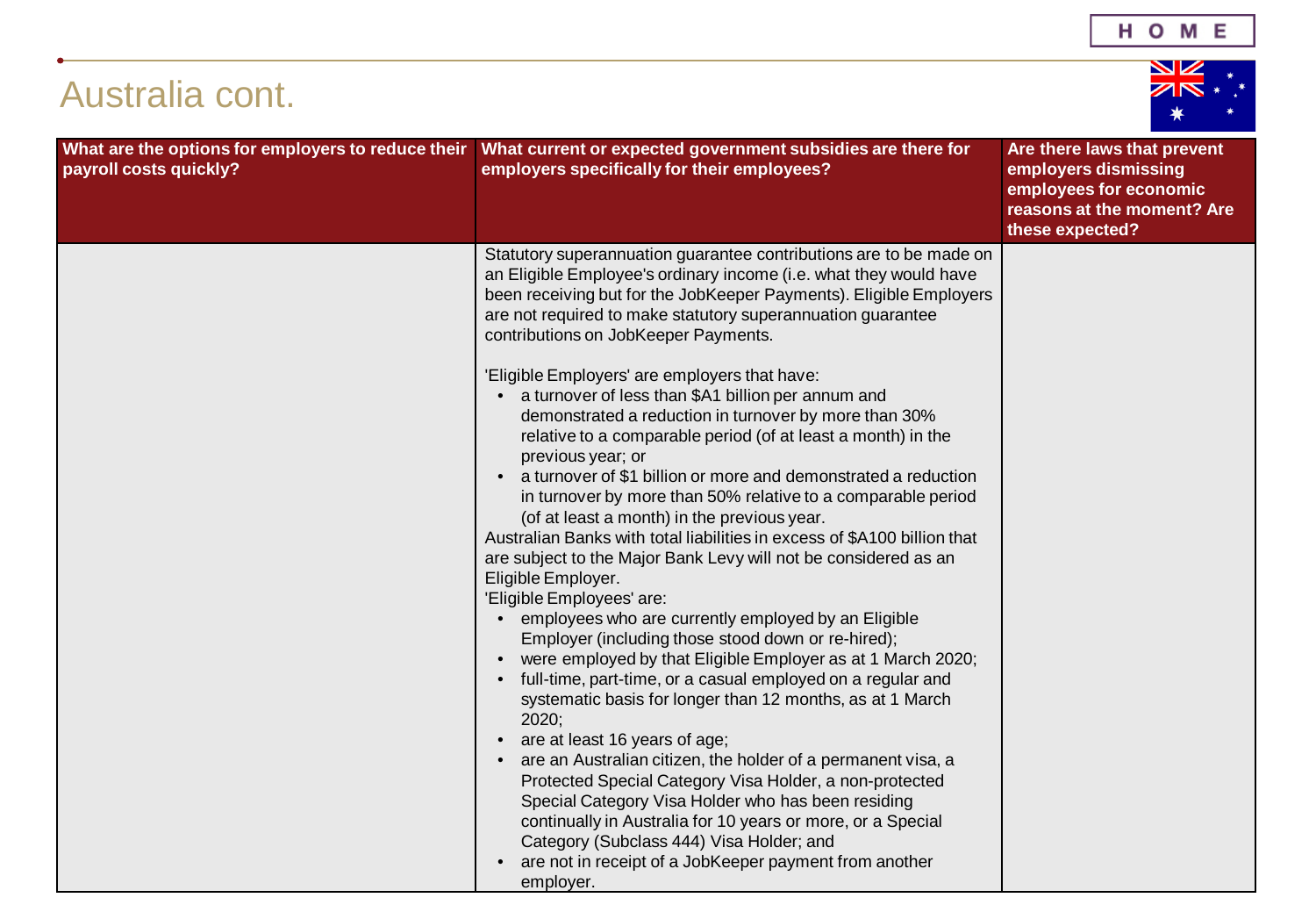## <span id="page-5-0"></span>Austria - Held Berdnik Astner & Partner Rechtsanwälte

| What are the options for employers to reduce their<br>payroll costs quickly?                                                                                                                                                                                                                                                                                                    | What current or expected government subsidies are there<br>for employers specifically for their employees?                                                                                                                                                                                                                                                                                                                                                                                                                                                                                                                                                                                                                                                                                                                                                                                                    | Are there laws that prevent<br>employers dismissing<br>employees for economic<br>reasons at the moment? Are<br>these expected?                                                                                                                                                                                                   |
|---------------------------------------------------------------------------------------------------------------------------------------------------------------------------------------------------------------------------------------------------------------------------------------------------------------------------------------------------------------------------------|---------------------------------------------------------------------------------------------------------------------------------------------------------------------------------------------------------------------------------------------------------------------------------------------------------------------------------------------------------------------------------------------------------------------------------------------------------------------------------------------------------------------------------------------------------------------------------------------------------------------------------------------------------------------------------------------------------------------------------------------------------------------------------------------------------------------------------------------------------------------------------------------------------------|----------------------------------------------------------------------------------------------------------------------------------------------------------------------------------------------------------------------------------------------------------------------------------------------------------------------------------|
| Possibility to arrange for short-time work for a period<br>$\bullet$<br>of three months (in addition one-off extension of three<br>months is possible).<br>Consumption of vacation ("voluntarily") and reduction<br>$\bullet$<br>of time credits.<br>Hiring freeze, dismissals (generally, dismissals do not<br>$\bullet$<br>require a "good cause" under Austrian labour law). | If short-time work is implemented, an employee<br>$\bullet$<br>receives up to 80-90% of the regular monthly net salary<br>(depending on their monthly gross salary level). The<br>Employer bears only the costs for the working time<br>actually spent. The rest is paid by the state (the<br>employment office).<br>Deferments of tax and social security contributions.<br>$\bullet$<br>"Hardship funds" for sole entrepreneurs and SMEs<br>$\bullet$<br>(partly as a one-off grant, which does not need to be<br>repaid funding volume: EUR 1 billion).<br>State guarantees for bridging finance for SMEs as well<br>$\bullet$<br>as for businesses in the tourism and leisure industry.<br>Export companies can apply for a credit line of 10%<br>$\bullet$<br>(large companies) and 15% (SMEs) of their export<br>turnover at the OeKB ("Oesterreichische Kontrollbank<br>AG") the via their house bank. | No, but agreed notice<br>$\bullet$<br>periods or notice periods<br>of collective bargaining<br>agreements must be<br>observed. None<br>expected.<br>$\bullet$<br>In certain circumstances<br>an employee can<br>challenge a dismissal at<br>court on the grounds that<br>it violates the principles<br>of social considerations. |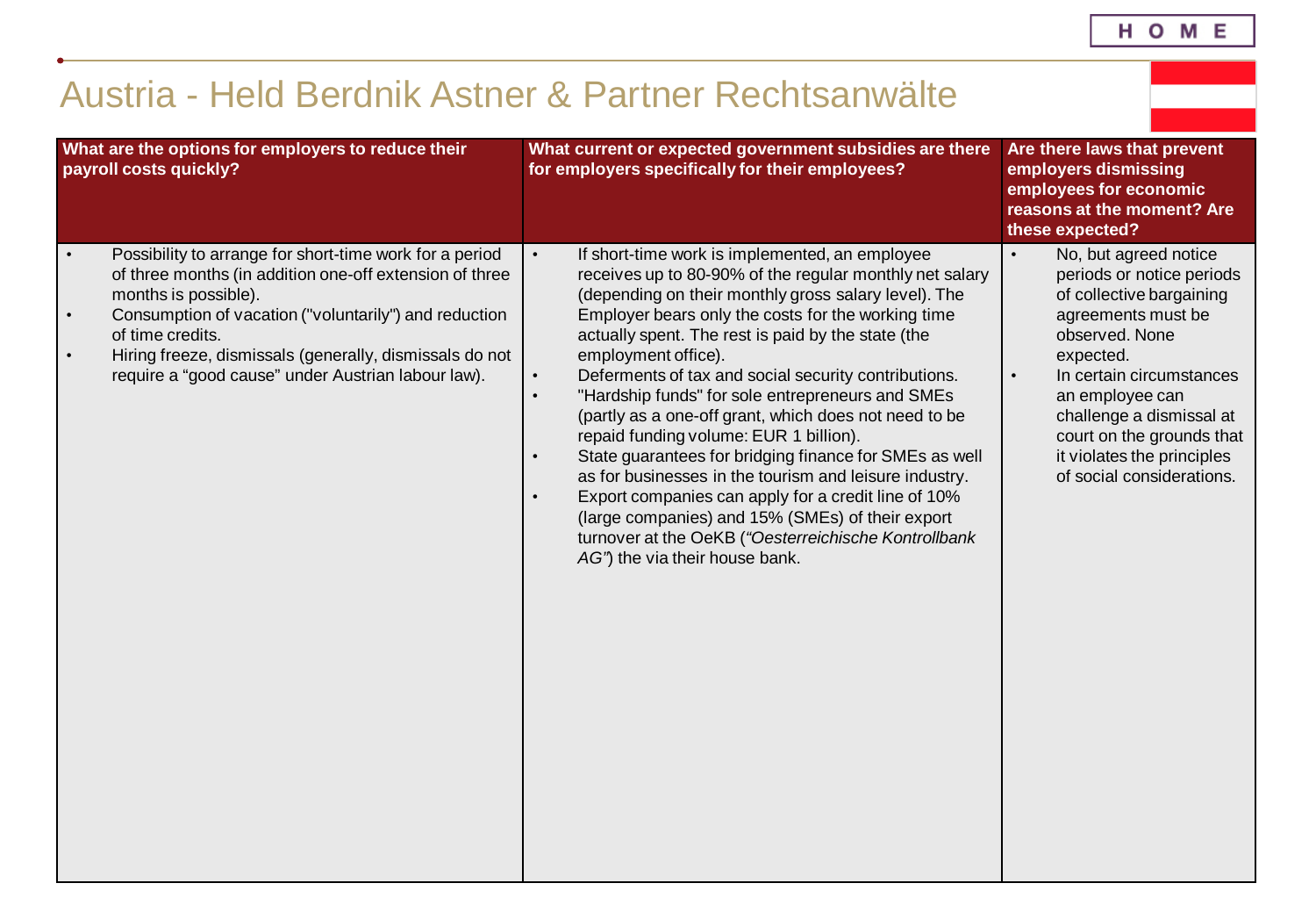| н | О | M | Е |
|---|---|---|---|
|---|---|---|---|

<span id="page-6-0"></span>

| Belgium - Loyens & Loeff                                                                                                                                                                                                                                                                                                                                                                                                                                                                                                                                                                                                                                                                                                                                                                                                                                                                                                                                                                                                                                                     |                                                                                                                                                                                                                                                                                                                                                                                                                                                                                                                                                                                                                                                                                                                                                                                                                                                                                                                                                                                                                                                                                                                                                                                                                                                                                                                                   |                                                                                                                                |  |
|------------------------------------------------------------------------------------------------------------------------------------------------------------------------------------------------------------------------------------------------------------------------------------------------------------------------------------------------------------------------------------------------------------------------------------------------------------------------------------------------------------------------------------------------------------------------------------------------------------------------------------------------------------------------------------------------------------------------------------------------------------------------------------------------------------------------------------------------------------------------------------------------------------------------------------------------------------------------------------------------------------------------------------------------------------------------------|-----------------------------------------------------------------------------------------------------------------------------------------------------------------------------------------------------------------------------------------------------------------------------------------------------------------------------------------------------------------------------------------------------------------------------------------------------------------------------------------------------------------------------------------------------------------------------------------------------------------------------------------------------------------------------------------------------------------------------------------------------------------------------------------------------------------------------------------------------------------------------------------------------------------------------------------------------------------------------------------------------------------------------------------------------------------------------------------------------------------------------------------------------------------------------------------------------------------------------------------------------------------------------------------------------------------------------------|--------------------------------------------------------------------------------------------------------------------------------|--|
| What are the options for employers to reduce their<br>payroll costs quickly?                                                                                                                                                                                                                                                                                                                                                                                                                                                                                                                                                                                                                                                                                                                                                                                                                                                                                                                                                                                                 | What current or expected government subsidies are there<br>for employers specifically for their employees?                                                                                                                                                                                                                                                                                                                                                                                                                                                                                                                                                                                                                                                                                                                                                                                                                                                                                                                                                                                                                                                                                                                                                                                                                        | Are there laws that prevent<br>employers dismissing<br>employees for economic<br>reasons at the moment? Are<br>these expected? |  |
| The government made use of the existing regime of<br>temporary unemployment and significantly simplified<br>the procedure. This regime allows employers to<br>suspend the employment agreement partially or fully,<br>whereas the employees receive unemployment<br>benefits. All employers who are impacted by the<br>COVID-19 can apply for this regime.<br>The allocations for the employees have been altered to their<br>advantage in these challenging times:<br>The amount of the temporary unemployment benefits<br>$\bullet$<br>is increased to 70% of the (capped) average<br>remuneration instead of 65% until 30 June 2020.<br>The National Unemployment Office will pay a<br>$\bullet$<br>supplement of €5.63 per day on top of the<br>unemployment benefits.<br>There is no impact if employees would have an<br>$\bullet$<br>income from a secondary occupation.<br>Sick employees who fall under this regime will receive<br>sickness allowances from the government. No<br>guaranteed salary by employer is due if the employee<br>falls under this system. | Incentive bonus ("aanmoedigingspremie"): Intended to<br>$\bullet$<br>make it easier for employees of companies in difficulty<br>to work part-time, will be extended<br>(https://www.vlaanderen.be/aanmoedigingspremies/aan<br>moedigingspremie-aanvragen).<br>Nuisance bonus ("hinderpremie"): If businesses must<br>$\bullet$<br>remain closed: compensation of 4.000 euro. If<br>businesses would have to remain closed for more than<br>21 days, they will be entitled to a compensation of 160<br>euro per day in Flanders. Brussels and Wallonia have<br>similar regulations.<br>Ruling for home work allowance<br>("thuiswerkvergoeding") possible for employees who<br>are required to work from home<br>(https://www.ruling.be/nl/nieuws/aanvraag-thuiswerk-<br>covid-19).<br>Credit payment plan ("afbetalingsplan"): Companies<br>facing difficulties to pay the employer's social security<br>contributions due to the COVID-19 can apply for a plan<br>allowing deferred instalments for the payments<br>covering the first and second quarter of 2020. On top of<br>that, companies can spread their VAT payments and<br>will be exempted from the usual fines until and<br>including June 2020. The same applies for the<br>payments of the withholding tax on professional income<br>and the corporate income tax. | None at present and<br>$\bullet$<br>none expected.                                                                             |  |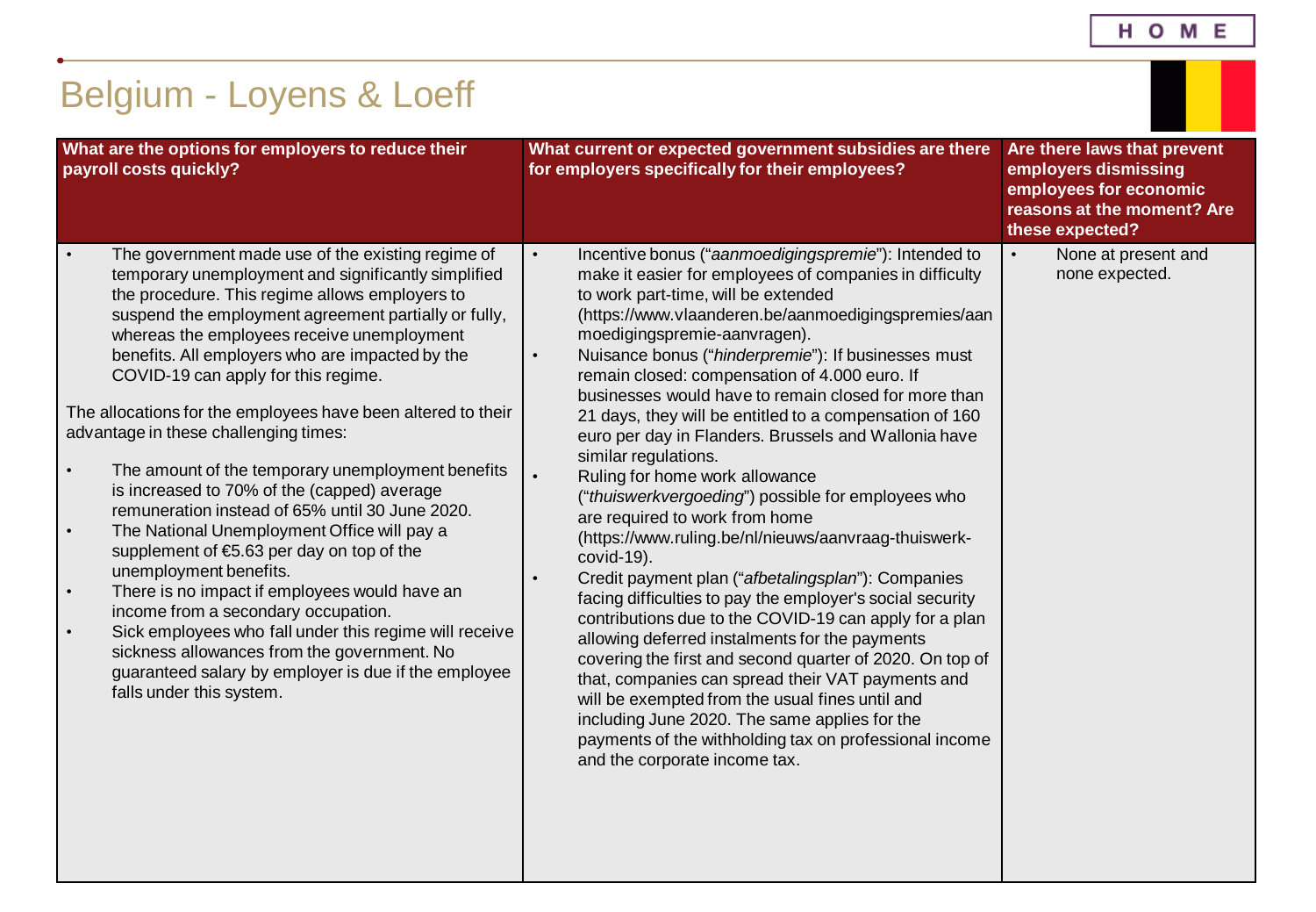# <span id="page-7-0"></span>Brazil - Mattos Filho



legislation current permits it, some Labour Courts are still applying a longstanding precedent that employer must negotiate additional

| What are the options for employers to reduce their<br>payroll costs quickly?                                                                                                                                                                                                                     | What current or expected government subsidies are there<br>for employers specifically for their employees?                                                                                                                                                                                                                                                                                                                                                                                                                                                                                                                                                                                                                                                                                                                               | Are there laws that prevent<br>employers dismissing<br>employees for economic<br>reasons at the moment? Are<br>these expected?                                                                                                                                                                        |
|--------------------------------------------------------------------------------------------------------------------------------------------------------------------------------------------------------------------------------------------------------------------------------------------------|------------------------------------------------------------------------------------------------------------------------------------------------------------------------------------------------------------------------------------------------------------------------------------------------------------------------------------------------------------------------------------------------------------------------------------------------------------------------------------------------------------------------------------------------------------------------------------------------------------------------------------------------------------------------------------------------------------------------------------------------------------------------------------------------------------------------------------------|-------------------------------------------------------------------------------------------------------------------------------------------------------------------------------------------------------------------------------------------------------------------------------------------------------|
| Negotiate wage reduction, layoffs and/or voluntary<br>$\bullet$<br>redundancies with the relevant labour unions.<br>Hiring freeze, deferring new joiners, ending of any<br>$\bullet$<br>overtime or discretionary benefits (these possibilities<br>must be assessed on a case by case scenario). | $\bullet$<br>Contributions to the Severance Fund (FGTS) relating to<br>March, April and May 2020 are suspended and may be<br>paid in six monthly instalments as of July 2020, with no<br>monetary indexation, penalties and other costs resulting<br>from delayed payment.<br>Employees, who are put on layoffs (which must be<br>$\bullet$<br>done through CBAs) for purposes of attending<br>courses/training, may apply for a government financial<br>compensation based on the unemployment insurance<br>program.<br>Employers have new rights to require employees to<br>$\bullet$<br>take individual or collective holiday.<br>Other measures are likely to be announced, since<br>$\bullet$<br>Federal government is working on provisional<br>measures to regulate labour and employment relations<br>under the COVID-19 crisis. | $\bullet$<br>None at present and<br>none expected.<br>Mass dismissals must b<br>$\bullet$<br>carefully done. Although<br>legislation current<br>permits it, some Labour<br>Courts are still applying<br>longstanding precedent<br>that employer must<br>negotiate additional<br>benefits with unions. |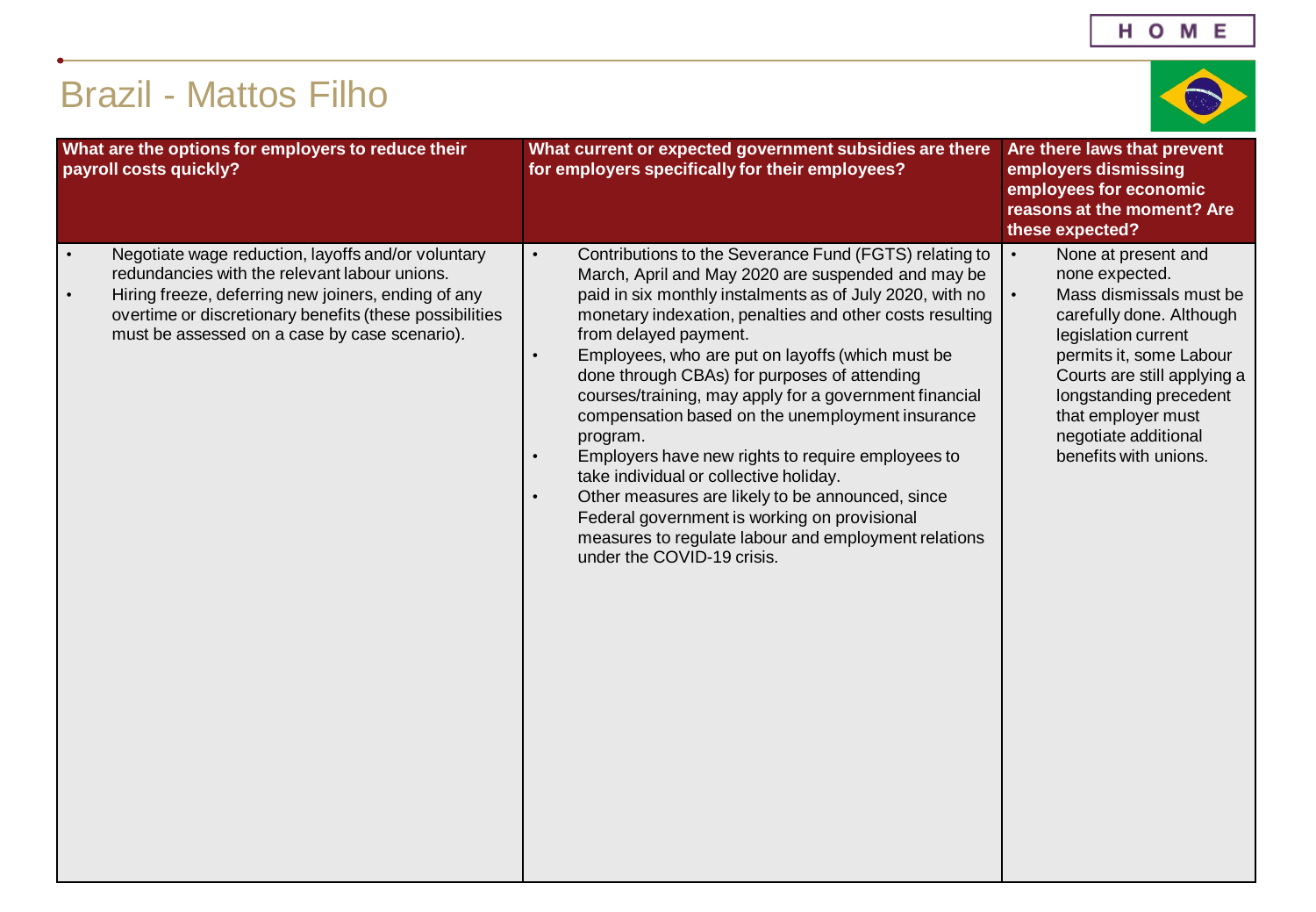#### <span id="page-8-0"></span>further elaborated and set forth in an expected decree Bulgaria - Djingov, Gouginski, Kyutchukov & Velichkov **What are the options for employers to reduce their payroll costs quickly? What current or expected government subsidies are there for employers specifically for their employees? Are there laws that prevent employers dismissing employees for economic reasons at the moment? Are these expected?** Unilateral establishment of reduced working hours • An option for unilateral establishment of reduced working hours by the employer is provided both under the existing rules of the Labour Code (and applies in general, normal situations, without declared state of emergency), and under the newly adopted *Law on Measures and Actions During the State of Emergency Declared* on 13 March for special cases (in a state of emergency situations). In case the working hours are reduced in accordance with the above rules, the pay accrued for the relevant employees would as a result be reduced accordingly. Unilateral imposition of paid annual leave • Pursuant to the newly adopted *Law on Measures and Actions During the State of Emergency Declared* on 13 March it is provided that the employer will be entitled to mandate the use of up to one half of an employee's accrued paid annual leave (vacation) without such employee's consent in case (i) a state of emergency is declared and (ii) the operations of the employer's enterprise, part of the enterprise or specific employees have been suspended by virtue of employer's order or state authority decree. In this case the leave used by the relevant employee(s) is paid, but it leads to a reduction of the employee(s)'s balance of annual paid leave days available. Direct financial support • Subject to certain eligibility requirements which will be of the Council of Ministers. • The newly adopted *Law on Measures and Actions During the State of Emergency Declared* on 13 March provides that certain categories of employers will be entitled to a direct financial support. Namely, the LMADSE provides that the National Health and Social Security Institute will transfer to employers meeting certain requirements (which are further elaborated and set forth in a decree of the Council of Ministers) 60% of each relevant employee's social security income for January 2020 for the period of the state of emergency related to COVID-19, but not more than three months. • No statutory restrictions against termination of employment during the state of emergency declared in relation to the COVID-19 outbreak have been adopted as at the moment hereof. At the moment, there are no discussions in this regard as well.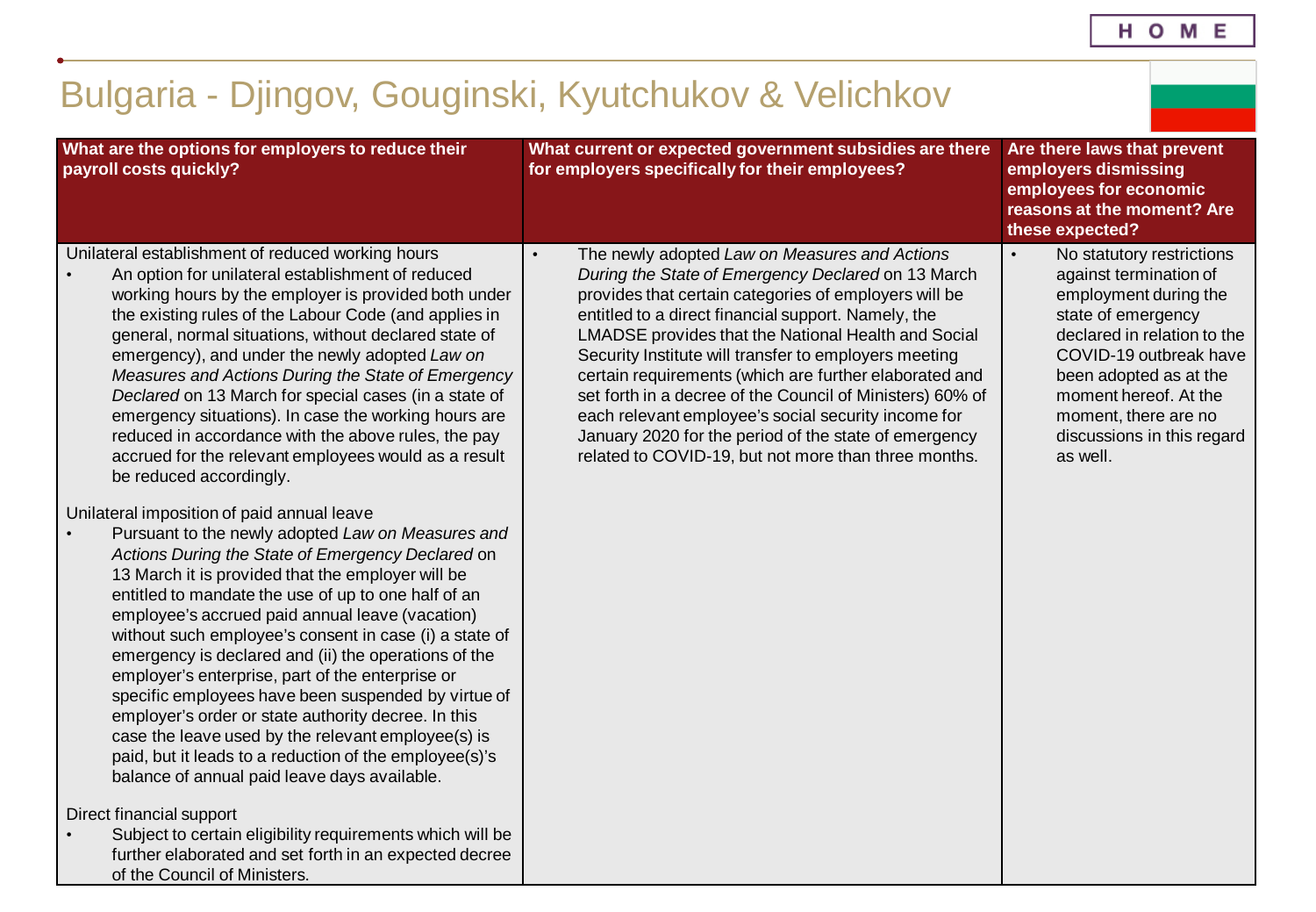# <span id="page-9-0"></span>Canada - Sherrard Kuzz



|                                                  | What are the options for employers to reduce their<br>payroll costs quickly?                                                                                                                                                                                                                                                                                                                            | What current or expected government subsidies are there<br>for employers specifically for their employees?                                                                                                                                                                                                                                                                                                                                                                                                                                                                                                                                                                                                                                                                                                                                                                                                                                                                                                                                                                                                                                                                                                             | Are there laws that prevent<br>employers dismissing<br>employees for economic<br>reasons at the moment? Are<br>these expected? |
|--------------------------------------------------|---------------------------------------------------------------------------------------------------------------------------------------------------------------------------------------------------------------------------------------------------------------------------------------------------------------------------------------------------------------------------------------------------------|------------------------------------------------------------------------------------------------------------------------------------------------------------------------------------------------------------------------------------------------------------------------------------------------------------------------------------------------------------------------------------------------------------------------------------------------------------------------------------------------------------------------------------------------------------------------------------------------------------------------------------------------------------------------------------------------------------------------------------------------------------------------------------------------------------------------------------------------------------------------------------------------------------------------------------------------------------------------------------------------------------------------------------------------------------------------------------------------------------------------------------------------------------------------------------------------------------------------|--------------------------------------------------------------------------------------------------------------------------------|
| $\bullet$<br>$\bullet$<br>$\bullet$<br>$\bullet$ | Use of any contractual lay-off or short term working<br>clauses<br>Agreed contract variation - reduced pay, reduced<br>hours, unpaid leave, job share<br>Statutory unpaid leave if emergency or parental leave<br>(at behest of employee)<br>Hiring freeze, deferring new joiners, ending of any<br>overtime or discretionary benefits (where doing so is<br>not a substantial element of compensation) | New wage subsidy program where Federal<br>$\bullet$<br>Government will subsidize 75% of an employee's<br>wages (to a maximum of \$847 per week) for up to three<br>months, retroactive to March 15, 2020<br><b>Existing Federal Employment Insurance benefits</b><br>$\bullet$<br>available to eligible employees to laid off or who are<br>unable to work due to illness (paid directly to employee,<br>not employer)<br>Federal job sharing program which permits employers<br>$\bullet$<br>to reduce employee work weeks to 60% and<br>employees can apply for Federal Employment<br>Insurance Benefits for the differential<br>New Federal Canada Emergency Response Benefit of<br>$\bullet$<br>up to \$2000/mth for employees off work 14 or more<br>days/mth for COVID related reasons (paid directly to<br>employee, not employer)<br>Income tax deferral for taxpayers until August 31, 2020<br>$\bullet$<br>GST/HST remittance deferral to June 30, 2020<br>$\bullet$<br>Business Credit Availability Program to provide up to<br>$\bullet$<br>\$10 billion of additional support, largely targeted to<br>small and medium-sized businesses<br>Some Canadian Provinces have their own additional<br>subsidies | None at present and<br>$\bullet$<br>none expected                                                                              |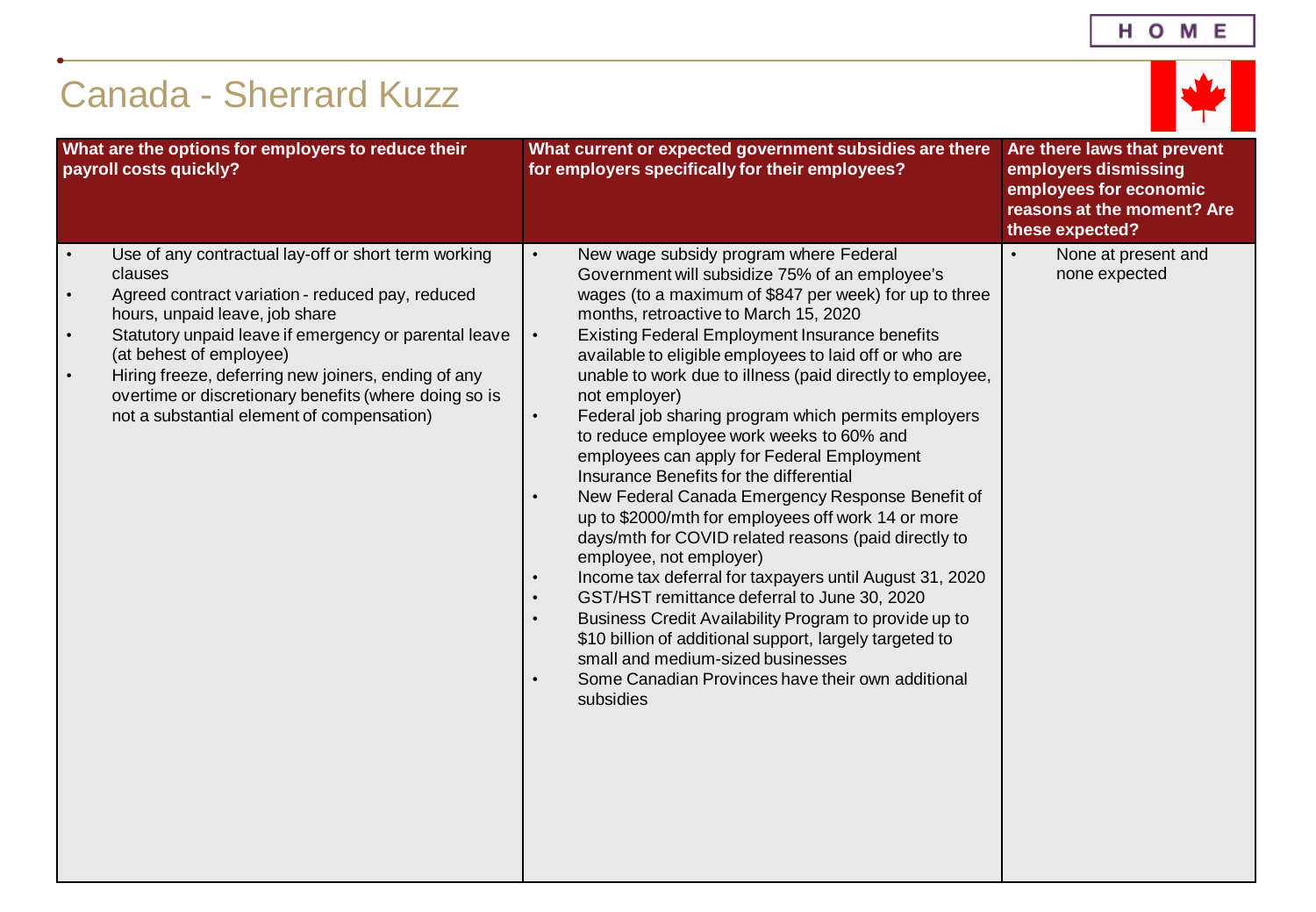### HOME

 $\overline{\star^{\ast}_{\scriptscriptstyle\star\atop \scriptscriptstyle\star}}$ 

# <span id="page-10-0"></span>China - JunHe LLP

| What are the options for employers to reduce their<br>payroll costs quickly?                                                                                                                                                                                                                                                                                                                                                                                                                                                                                                            | What current or expected government subsidies are there<br>for employers specifically for their employees?                                                                                                                                                                                                                                                                                                                                                                                                                                                                                                                                                                                                                                                                                                                                                                                                                                                                                                                                                                                                                                                                                                                                                                                                                                                                                                                                                                 | Are there laws that prevent<br>employers dismissing<br>employees for economic<br>reasons at the moment? Are<br>these expected?                                                                                                                                                                                                                                                                                                                                                                                                  |
|-----------------------------------------------------------------------------------------------------------------------------------------------------------------------------------------------------------------------------------------------------------------------------------------------------------------------------------------------------------------------------------------------------------------------------------------------------------------------------------------------------------------------------------------------------------------------------------------|----------------------------------------------------------------------------------------------------------------------------------------------------------------------------------------------------------------------------------------------------------------------------------------------------------------------------------------------------------------------------------------------------------------------------------------------------------------------------------------------------------------------------------------------------------------------------------------------------------------------------------------------------------------------------------------------------------------------------------------------------------------------------------------------------------------------------------------------------------------------------------------------------------------------------------------------------------------------------------------------------------------------------------------------------------------------------------------------------------------------------------------------------------------------------------------------------------------------------------------------------------------------------------------------------------------------------------------------------------------------------------------------------------------------------------------------------------------------------|---------------------------------------------------------------------------------------------------------------------------------------------------------------------------------------------------------------------------------------------------------------------------------------------------------------------------------------------------------------------------------------------------------------------------------------------------------------------------------------------------------------------------------|
| Reduction of salary requires the employees' consent,<br>$\bullet$<br>so the quickest way is to seek the employees'<br>consent, but might be the most difficult.<br>The employer may declare a shutdown and put most<br>$\bullet$<br>employees on leave (furloughs). Under such a<br>circumstance, the employer should continue to pay<br>the employees as normal during the first month of the<br>furlough and can reduce their regular salary to 70%,<br>80% or 100% of the local minimum wage depending<br>on the locality. This shutdown does not require the<br>employees' consent. | Employers are required to give full pay to the<br>$\bullet$<br>employees who are in quarantine because of being<br>infected with COVID-19 or being close contacts to the<br>COVID-19 patients, or subject to mandatory quarantine<br>or isolations or the lockdown of the city.<br>For small and medium size enterprises and all the<br>$\bullet$<br>enterprises in Hubei Province, the epicentre of China,<br>their company portion of the contributions to the<br>mandatory pension, unemployment and work-related<br>injury insurances are waived from February to June<br>2020.<br>For large enterprises and others non-governmental<br>$\bullet$<br>organizations, their company portion of the<br>contributions to the mandatory pension, unemployment<br>and work-related injury insurances are reduced by half<br>from Feb. to April.<br>The company portion of the mandatory medical<br>$\bullet$<br>insurance are reduced by half from Feb to Jun. 2020<br>Social insurance and tax declaration and payments can<br>$\bullet$<br>be deferred to the end of June.<br>Refund of 50 - 100% the unemployment insurance<br>$\bullet$<br>contributions of 2019 to eligible companies.<br>Reimbursement of up to 95% of the company's<br>$\bullet$<br>vocational training expenses for the employees who are<br>on furlough.<br>Highway fares are waived nationwide since February<br>$\bullet$<br>17 until the pandemic ends.<br>VAT tax exempt for small enterprises. | Employers are prohibited<br>$\bullet$<br>from terminating<br>employees who are on<br>sick leave due to COVID-<br>19, or in mandatory<br>quarantine due to<br>COVID-19, or cannot<br>return to work because<br>the cities they stay are<br>locked down. So far, all<br>the cities in China are no<br>longer in lockdown<br>status. Nevertheless, the<br>central and local<br>government encourage<br>employers to retrain from<br>laying off their<br>employees or reduce the<br>number of the layoffs to<br>the minimum extent. |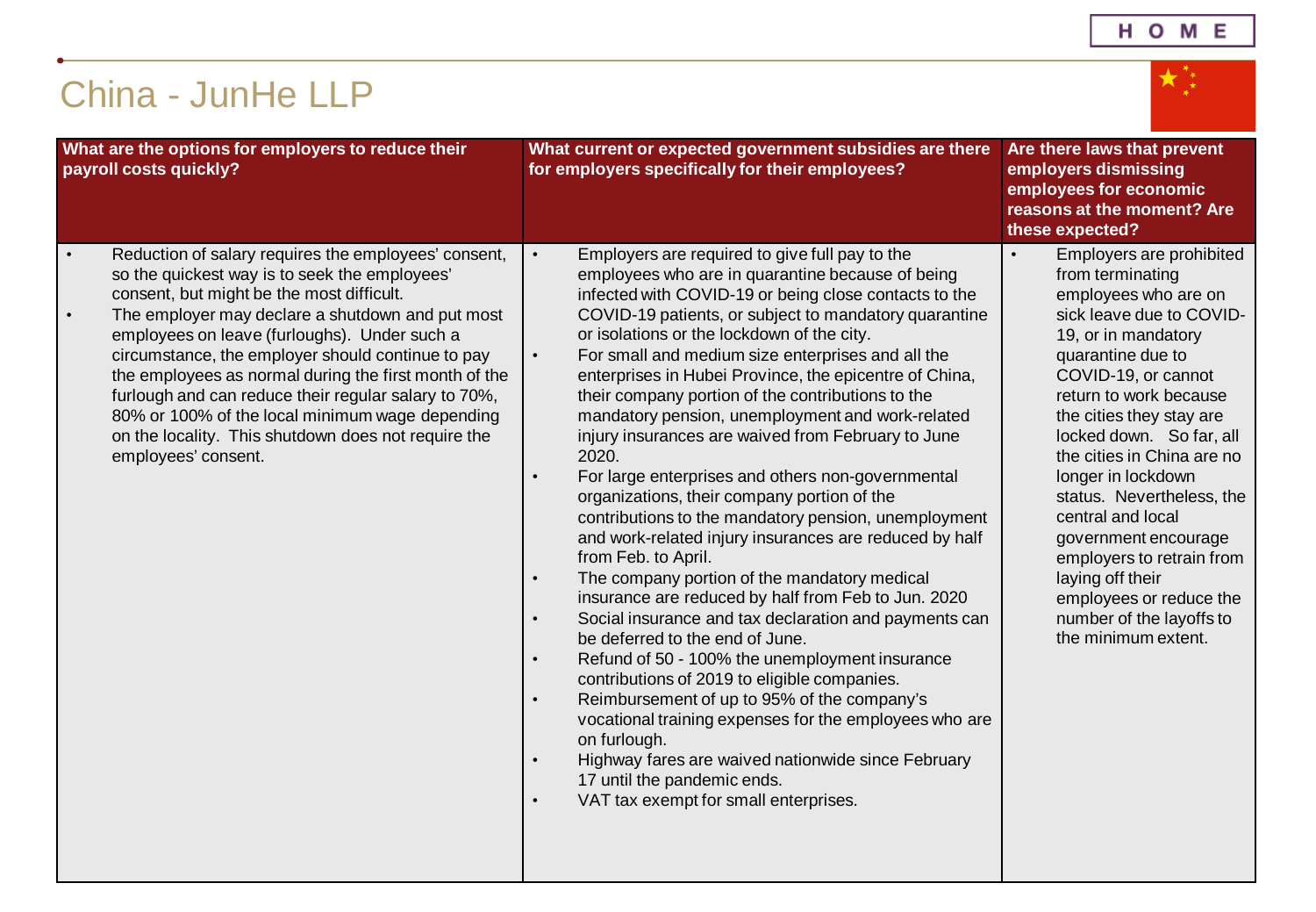- 1

a sa Balance

## <span id="page-11-0"></span>Finland - Dittmar

| What are the options for employers to reduce their<br>payroll costs quickly?                                                                                                                                                                                                                                                                                                                                                                                                                                                                                                                                                                                                                                                                                                                                                                                                                                                                                                                                                                                           | What current or expected government subsidies are there<br>for employers specifically for their employees?                                                                                                                                                                                                                                                                                                                                                                                                                                                                                                                                                                                                                                                                                                                                                                                                                                                                                                                                                                                                                                                                                                                                                                                                                                                                                                                                                                                                                                                                                           | Are there laws that prevent<br>employers dismissing<br>employees for economic<br>reasons at the moment? Are<br>these expected?                                                                                                                                                                                                                                                      |
|------------------------------------------------------------------------------------------------------------------------------------------------------------------------------------------------------------------------------------------------------------------------------------------------------------------------------------------------------------------------------------------------------------------------------------------------------------------------------------------------------------------------------------------------------------------------------------------------------------------------------------------------------------------------------------------------------------------------------------------------------------------------------------------------------------------------------------------------------------------------------------------------------------------------------------------------------------------------------------------------------------------------------------------------------------------------|------------------------------------------------------------------------------------------------------------------------------------------------------------------------------------------------------------------------------------------------------------------------------------------------------------------------------------------------------------------------------------------------------------------------------------------------------------------------------------------------------------------------------------------------------------------------------------------------------------------------------------------------------------------------------------------------------------------------------------------------------------------------------------------------------------------------------------------------------------------------------------------------------------------------------------------------------------------------------------------------------------------------------------------------------------------------------------------------------------------------------------------------------------------------------------------------------------------------------------------------------------------------------------------------------------------------------------------------------------------------------------------------------------------------------------------------------------------------------------------------------------------------------------------------------------------------------------------------------|-------------------------------------------------------------------------------------------------------------------------------------------------------------------------------------------------------------------------------------------------------------------------------------------------------------------------------------------------------------------------------------|
| Mutually agreeing with the employees (preferably in<br>$\bullet$<br>writing), that the employees would keep their accrued<br>holidays or unpaid leave, or that the employees'<br>working hours would be temporarily reduced.<br>Furthermore, it is possible to mutually agree on salary<br>deductions and delays in salary increases.<br>The employer may be entitled to use lay-offs, i.e.,<br>$\bullet$<br>temporary suspension of work without pay.<br>Hiring freeze<br>$\bullet$<br>In very exceptional circumstances, employers may be<br>$\bullet$<br>entitled to stop paying salaries to the employees if the<br>operations of the employer are not possible altogether<br>due to a reason beyond the control of the employer.<br>The right to stop paying salary starts after performing<br>work has not been possible for a period of 14 days.<br>Some collective agreements include survival clauses,<br>$\bullet$<br>which in connection of exceptional economic<br>difficulties allow local agreements that temporarily<br>weaken the terms of employment. | The Finnish state aid has mainly focused on ensuring<br>$\bullet$<br>the liquidity of companies by giving banks a better<br>opportunity to finance companies.<br>The Finnish government has informed that companies<br>$\bullet$<br>affected by the COVID-19 will be financially supported<br>by a package including different measures to help<br>companies worth of EUR 15 billion. For instance the<br>measures include the following:<br>Finnvera Plc's (Finnish state-owned financing<br>(i)<br>company) capacity to guarantee loans to small and<br>medium-sized companies will be increased with an<br>additional EUR 10 billion.<br>ELY Centres' authorisation to grant business<br>(ii)<br>development projects will be increased by EUR 50<br>million.<br>An additional EUR 150 million will be allocated for<br>(iii)<br>Business Finland to grant for business support<br>measures.<br>In addition, the Ministry of Finance is preparing a new<br>$\bullet$<br>legislation enabling businesses in Finland to receive a<br>relief to tax payment arrangements due to the situation<br>caused by COVID-19. The tax administration will relax<br>the terms of payment arrangements by easing<br>requirements for payment arrangement access and<br>granting an extension of time for payment. The relaxed<br>payment arrangement can be requested until the end of<br>August 2020. The Ministry of Finance is preparing the<br>legislative amendment that would also temporarily<br>lower late-payment interest from seven percent to four<br>percent for taxes in the payment arrangement. | None at present and<br>$\bullet$<br>none expected. Please<br>note, however, that in the<br>Finnish employment<br>legislation there are<br>limitations regarding<br>dismissing employees,<br>which the employer must<br>comply with when<br>planning dismissals.<br>Such provisions include<br>e.g., obligation to<br>conduct co-operation<br>negotiations in certain<br>situations. |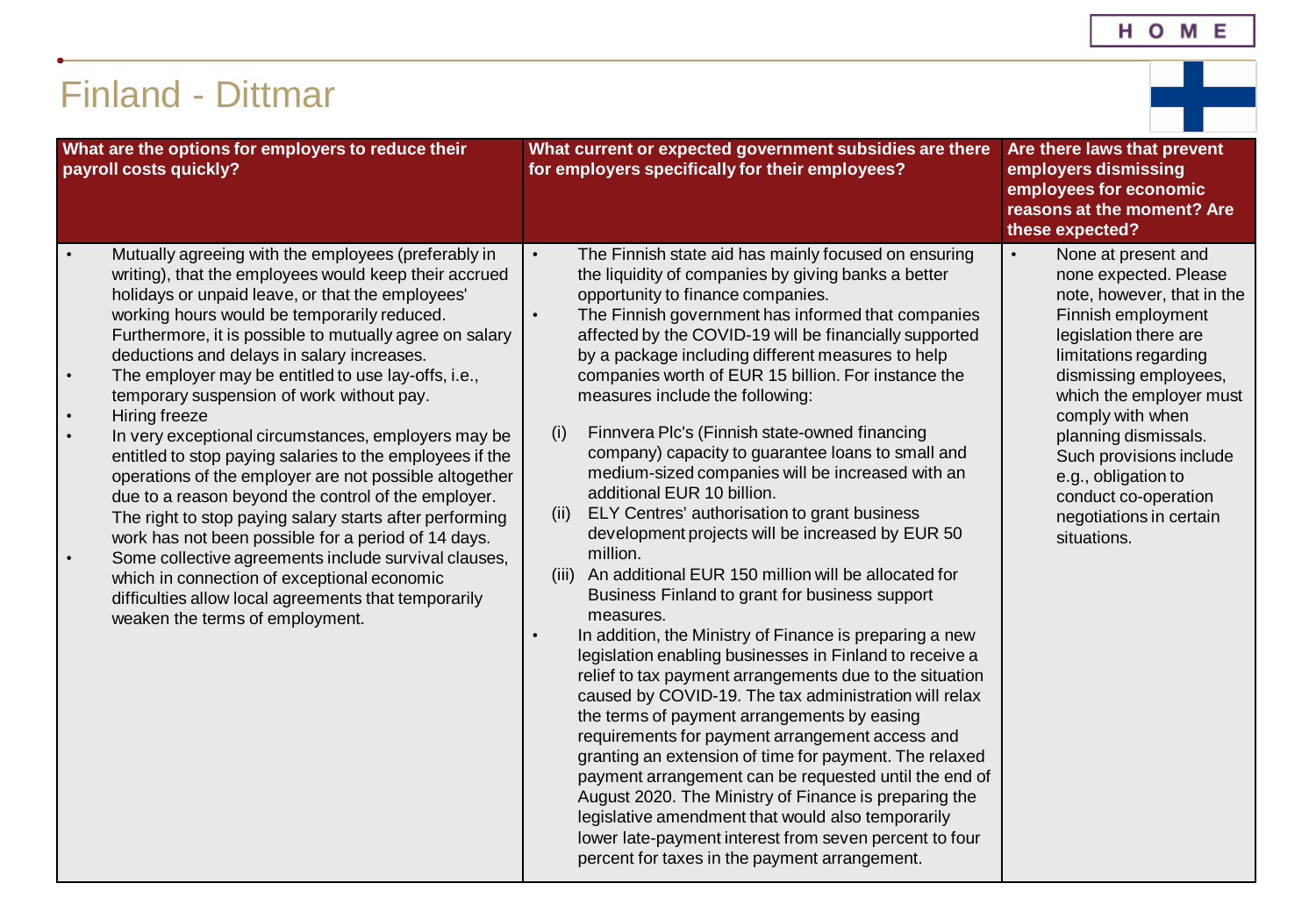# Finland cont.

| What are the options for employers to reduce their<br>payroll costs quickly? | What current or expected government subsidies are there<br>for employers specifically for their employees?                                                                                                                                                                                                                                                                                                                                                                                                                                                                                                                                                                                                                                                                                                                                                                                                                          | Are there laws that prevent<br>employers dismissing<br>employees for economic<br>reasons at the moment? Are<br>these expected? |
|------------------------------------------------------------------------------|-------------------------------------------------------------------------------------------------------------------------------------------------------------------------------------------------------------------------------------------------------------------------------------------------------------------------------------------------------------------------------------------------------------------------------------------------------------------------------------------------------------------------------------------------------------------------------------------------------------------------------------------------------------------------------------------------------------------------------------------------------------------------------------------------------------------------------------------------------------------------------------------------------------------------------------|--------------------------------------------------------------------------------------------------------------------------------|
|                                                                              | The employer's pension contribution will temporarily be<br>$\bullet$<br>reduced by 2.6%. In addition, the government has<br>accepted that the private sector earnings-related<br>pension providers could prolong the term of payment<br>for the mandatory employment pension contributions to<br>ease the situation for companies with maximum three<br>months.<br>Temporary legislative amendments in the field of<br>$\bullet$<br>employment law entered into force 1 April 2020. Under<br>the amendments, e.g. a notification of lay-off may be<br>delivered to the employee only five days in advance<br>instead of the current notice period of 14 days. The<br>changes will remain in force until 30 June 2020.<br>If the employee (or his/her child under the age of 16) is<br>$\bullet$<br>put in quarantine by authorities in Finland or EU-area,<br>the employee is entitled to infectious disease sickness<br>allowance. |                                                                                                                                |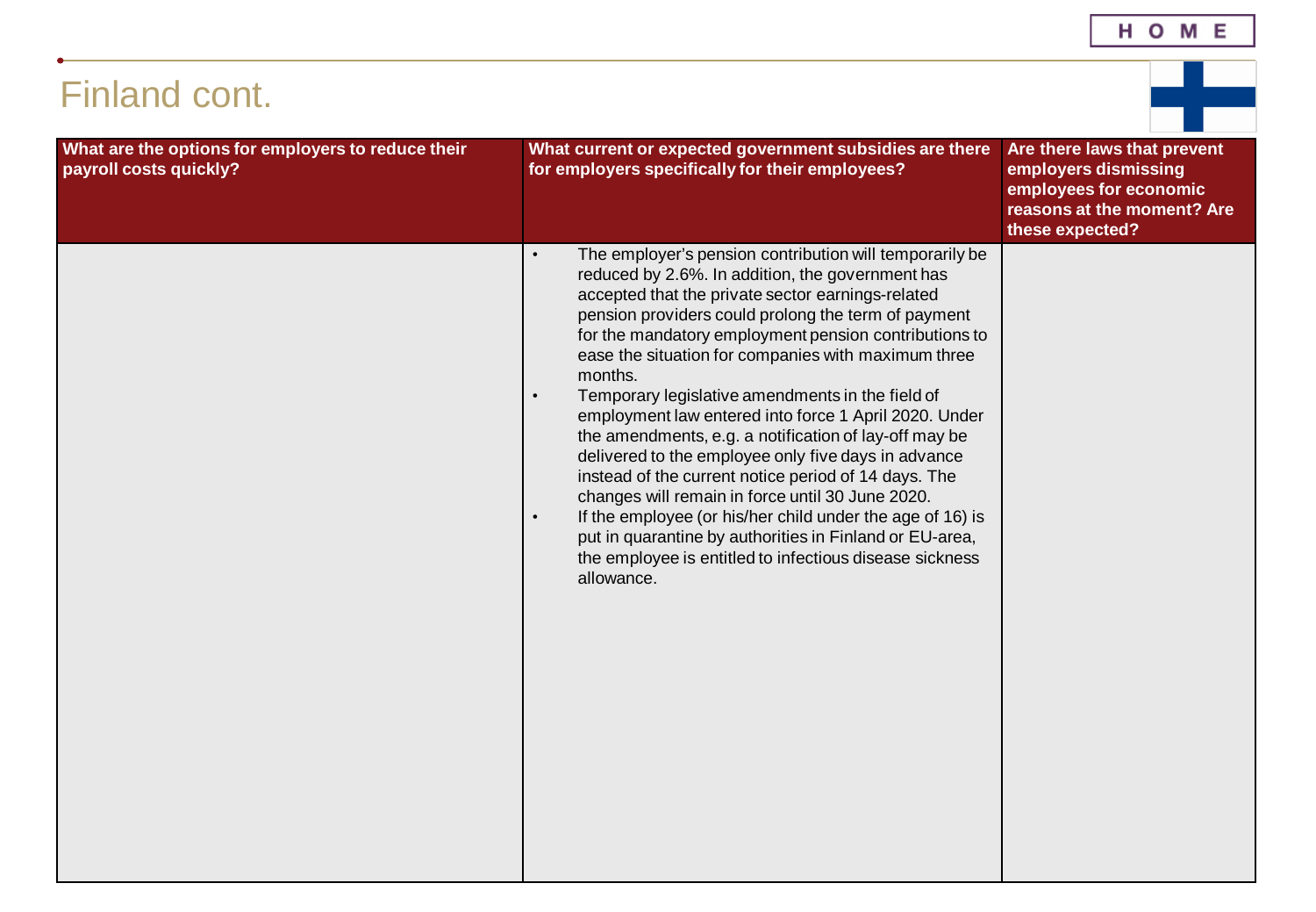<span id="page-13-0"></span>

| What are the options for employers to reduce their<br>payroll costs quickly? |                                                                                                                                                                                                                                                                                                                                                                                                                                                                                                                                                                                                                                                                                                                                                                                                                                                                                                                                                                 | What current or expected government subsidies are there<br>for employers specifically for their employees?                                                                                                                                                                                                                                                                                                                                                                                                                                                                                                                                                                                                                                                                                                                                                                                                                                                                                                                                                                                                                                                                                                                                                                                                                                               | Are there laws that prevent<br>employers dismissing<br>employees for economic<br>reasons at the moment? Are<br>these expected? |  |
|------------------------------------------------------------------------------|-----------------------------------------------------------------------------------------------------------------------------------------------------------------------------------------------------------------------------------------------------------------------------------------------------------------------------------------------------------------------------------------------------------------------------------------------------------------------------------------------------------------------------------------------------------------------------------------------------------------------------------------------------------------------------------------------------------------------------------------------------------------------------------------------------------------------------------------------------------------------------------------------------------------------------------------------------------------|----------------------------------------------------------------------------------------------------------------------------------------------------------------------------------------------------------------------------------------------------------------------------------------------------------------------------------------------------------------------------------------------------------------------------------------------------------------------------------------------------------------------------------------------------------------------------------------------------------------------------------------------------------------------------------------------------------------------------------------------------------------------------------------------------------------------------------------------------------------------------------------------------------------------------------------------------------------------------------------------------------------------------------------------------------------------------------------------------------------------------------------------------------------------------------------------------------------------------------------------------------------------------------------------------------------------------------------------------------|--------------------------------------------------------------------------------------------------------------------------------|--|
| $\bullet$<br>$\bullet$<br>$\bullet$                                          | Short term working for companies facing a drop or a<br>shutdown of activity<br>Imposing the anticipated taking of certain vacation<br>days or rest days under certain conditions<br>Postponement of the payment of FY19 profit-sharing<br>allowance up to December 31 <sup>st</sup> , 2020 (instead of June<br>1st, 2020 for companies whose accounting year<br>matches the civil year).<br>Measures of mediation in order to facilitate the<br>possibility for companies to obtain a restructuring of<br>their bank loans.<br>Easing of working time legal requirements: some<br>categories of employees of critical business for<br>national security or economy (transportation, energy,<br>bank, etc.) will benefit from certain exemptions (until<br>December 31 <sup>st</sup> , 2020) such as an increase of the<br>maximum daily working time, authorization to work on<br>Sundays or reduction of the minimum daily rest (from<br>11 hours to 9 hours). | Postponement of the payment of social contributions<br>$\bullet$<br>No late delivery penalties will apply against companies,<br>$\bullet$<br>which are parties in a public procurement contract<br>(marché public).<br>$\bullet$<br>During the short term working, employees are paid 70%<br>of their gross salary (i.e. approximately 84% of the net<br>salary) by employer who is to get reimbursement by the<br>French State capped to 4.5 times the French minimum<br>wage (i.e. EUR 4,607 per month on a full time basis)<br>Deferral of payment of rent, electricity and gas invoices<br>$\bullet$<br>for small and medium-sized companies and which are<br>either subject to administrative closure or to a loss of<br>turnover of 70% (in March 2020 compared to March<br>$2019$ ).<br>$\bullet$<br>Financial supporting plan: the French state will support<br>and/or defer bank maturities and will guarantee up to<br>300 billion euros for all bank loans subscribed by<br>companies.<br>Staggered or deferred tax deadlines.<br>$\bullet$<br>Direct taxes, late payment interests and penalties<br>$\bullet$<br>rebates for distressed companies.<br>Easing of social security sick pay regulations for<br>employees who are unable to work (as a result of the<br>Covd-19 epidemic, in case of confinement or childcare)<br>up to 20 days. | None at present and<br>$\bullet$<br>none expected.                                                                             |  |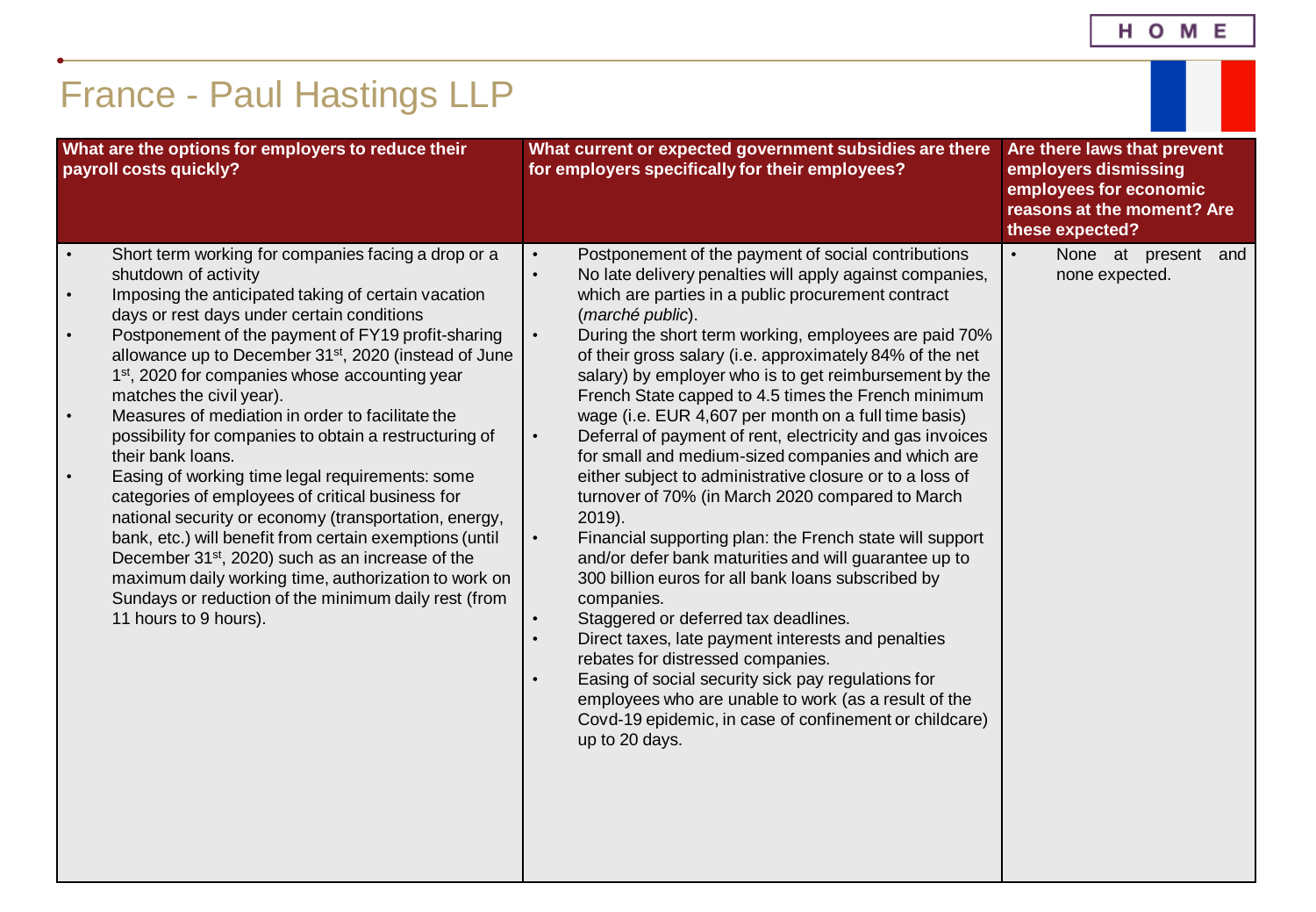| н | О | М | Е |
|---|---|---|---|
|   |   |   |   |

# <span id="page-14-0"></span>Germany - Paul Hastings LLP

| What are the options for employers to reduce their<br>payroll costs quickly?                                                                                                                                                                                                                                                              | What current or expected government subsidies are there<br>for employers specifically for their employees?                                                                                                                                                                                                                                                                                                                                                                                 | Are there laws that prevent<br>employers dismissing<br>employees for economic<br>reasons at the moment? Are<br>these expected?                                                                                                  |  |  |
|-------------------------------------------------------------------------------------------------------------------------------------------------------------------------------------------------------------------------------------------------------------------------------------------------------------------------------------------|--------------------------------------------------------------------------------------------------------------------------------------------------------------------------------------------------------------------------------------------------------------------------------------------------------------------------------------------------------------------------------------------------------------------------------------------------------------------------------------------|---------------------------------------------------------------------------------------------------------------------------------------------------------------------------------------------------------------------------------|--|--|
| Agreed introduction of short-time work in order to<br>$\bullet$<br>bridge temporary shortages of work.<br>To the extent permissible, sending employees on paid<br>$\bullet$<br>leave (vacation) in order to reduce post-crisis vacation<br>entitlements.<br>Hiring freeze, deferring new joiners, ending of any<br>$\bullet$<br>overtime. | If short-time work has been agreed, employers can<br>$\bullet$<br>reduce working hours partially or completely and this is<br>reflected in the remuneration.<br>$\bullet$<br>For the reduced portion of the working time, the<br>employer grants short-time work pay in the size of 60<br>(for employees with a child, 67) percent of the<br>employee's previous net that is fully reimbursable by<br>the government.<br>Access to Federal government loans (not HR related).<br>$\bullet$ | No laws have been<br>$\bullet$<br>passed or are expected<br>in context of COVID-19<br>that restricts employers<br>from laying off staff.<br>However, dismissal<br>restrictions will apply if<br>short-time work is in<br>place. |  |  |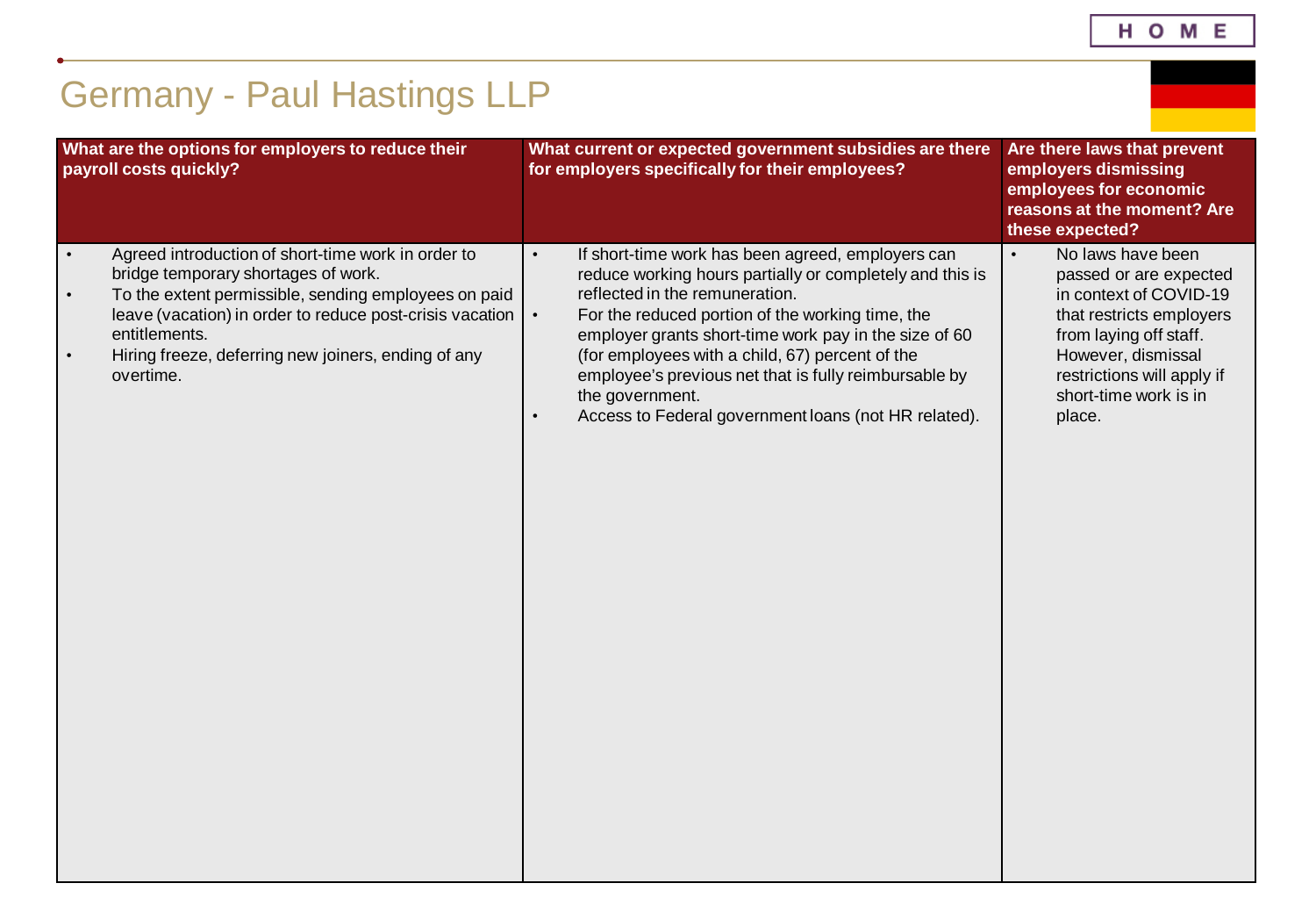# <span id="page-15-0"></span>Hong Kong - Paul Hastings LLP



| What are the options for employers to reduce their<br>payroll costs quickly?                                                                                                                                                                                                                                                                                                 | What current or expected government subsidies are there<br>for employers specifically for their employees?                                                                                                                                                                                                            | Are there laws that prevent<br>employers dismissing<br>employees for economic<br>reasons at the moment? Are<br>these expected?                                                                                                                                                                                                                                                       |
|------------------------------------------------------------------------------------------------------------------------------------------------------------------------------------------------------------------------------------------------------------------------------------------------------------------------------------------------------------------------------|-----------------------------------------------------------------------------------------------------------------------------------------------------------------------------------------------------------------------------------------------------------------------------------------------------------------------|--------------------------------------------------------------------------------------------------------------------------------------------------------------------------------------------------------------------------------------------------------------------------------------------------------------------------------------------------------------------------------------|
| Requiring staff to work from home.<br>$\bullet$<br>Introducing flexible (and in many cases) reduced<br>$\bullet$<br>working hours at normal rates of salary.<br>Requiring staff to take accrued paid annual leave.<br>$\bullet$<br>Requiring staff (with their consent) to take unpaid<br>$\bullet$<br>leave.<br>Laying off employees and paying statutory severance<br>pay. | Hong Kong government has made no provisions at this<br>$\bullet$<br>stage by reason that mass employee lay-offs are not<br>yet a feature of the Hong Kong employment landscape.<br>Hong Kong government recently announced an ex-<br>$\bullet$<br>gratia payment of USD1,200 to all Hong Kong<br>permanent residents. | In the event of<br>$\bullet$<br>employees suffering<br>COVID-19 infection, such<br>employees employment<br>will be protected from<br>termination in<br>accordance with existing<br>applicable provisions of<br>the Employment<br>Ordinance, Disability<br>Discrimination<br>Ordinance, Family<br><b>Discrimination Ordinance</b><br>and the Employees'<br>Compensation<br>Ordinance. |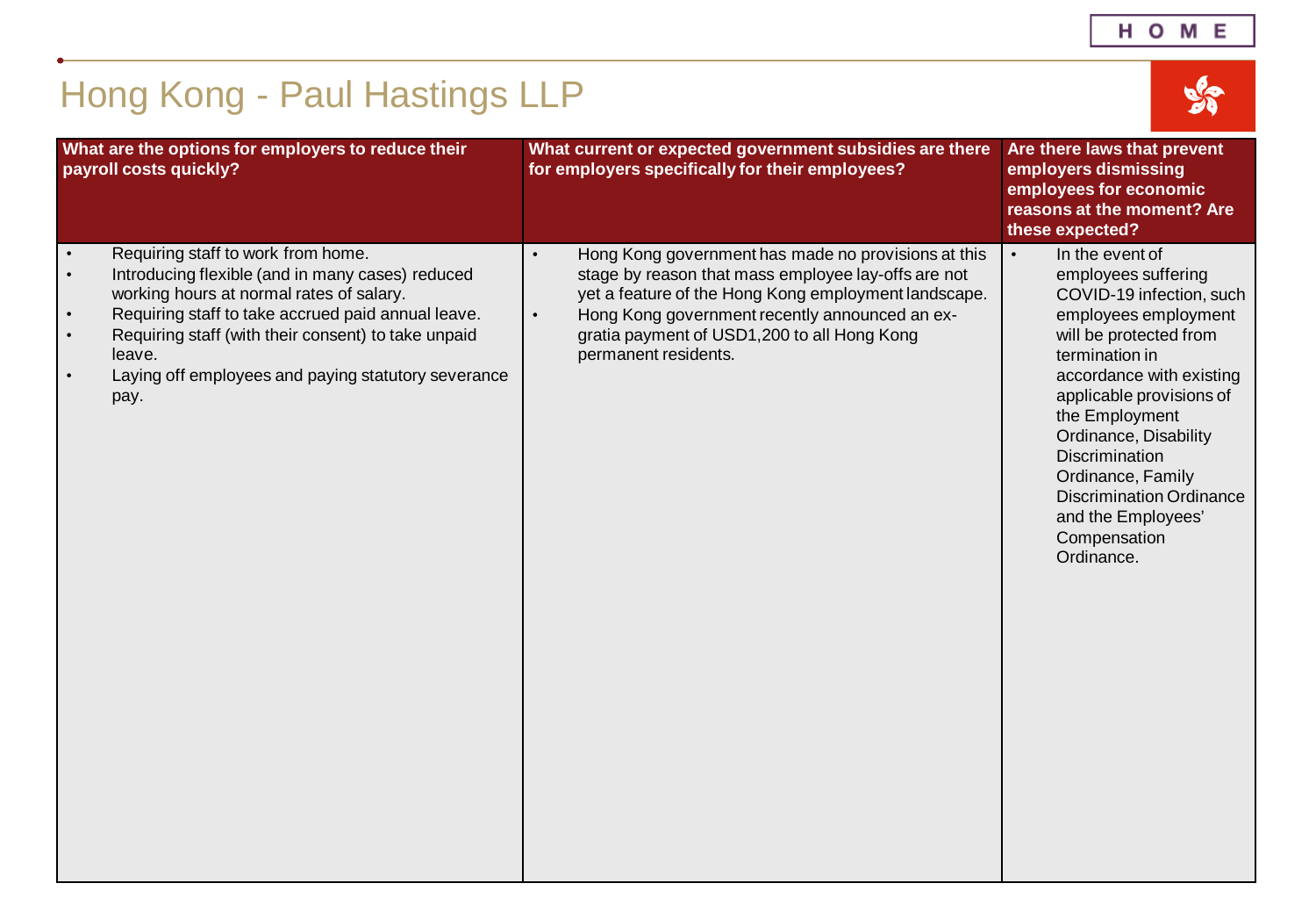| н<br>О<br>M |  |
|-------------|--|
|-------------|--|

# <span id="page-16-0"></span>Hungary - VJT Partners

| What are the options for employers to reduce their<br>payroll costs quickly?                                                                                                                                                                                                                                                                                                                                                                                                                                                                                                                                                                                                                                                                                                                      | What current or expected government subsidies are there<br>for employers specifically for their employees?                                                                                                                                                                                                                                                                                          | Are there laws that prevent<br>employers dismissing<br>employees for economic<br>reasons at the moment? Are<br>these expected? |
|---------------------------------------------------------------------------------------------------------------------------------------------------------------------------------------------------------------------------------------------------------------------------------------------------------------------------------------------------------------------------------------------------------------------------------------------------------------------------------------------------------------------------------------------------------------------------------------------------------------------------------------------------------------------------------------------------------------------------------------------------------------------------------------------------|-----------------------------------------------------------------------------------------------------------------------------------------------------------------------------------------------------------------------------------------------------------------------------------------------------------------------------------------------------------------------------------------------------|--------------------------------------------------------------------------------------------------------------------------------|
| Agreeing with employees on taking annual paid<br>holiday (if the employment is terminated, the unused<br>proportional annual paid holiday is to be compensated<br>in money anyway)<br>Agreeing with employees on reduced pay, reduced<br>$\bullet$<br>hours, unpaid leave<br>Hiring freeze, termination of contracts on trial period<br>$\bullet$<br>Introducing a working time framework (during a four<br>$\bullet$<br>months period the FTE of eight hours per day, 40<br>hours per week has to be done on average, so the<br>employees can get now the rest days in advance, and<br>then work longer hours without rest days)<br>If the employer cannot give work to the employees<br>$\bullet$<br>due to unavoidable external reason, then the<br>employment remains, but no salary is paid. | Companies operating in the tourism, hotels,<br>$\bullet$<br>entertainment, gambling, film, performing arts, event<br>organizing, and sports services sectors are obliged to<br>pay only HUF 7710 as health insurance contribution, all<br>other public duties are not to be paid as from March to<br>June 2020.<br>The government announced that it is working on further<br>$\bullet$<br>measures. | None at present and<br>$\bullet$<br>none expected.                                                                             |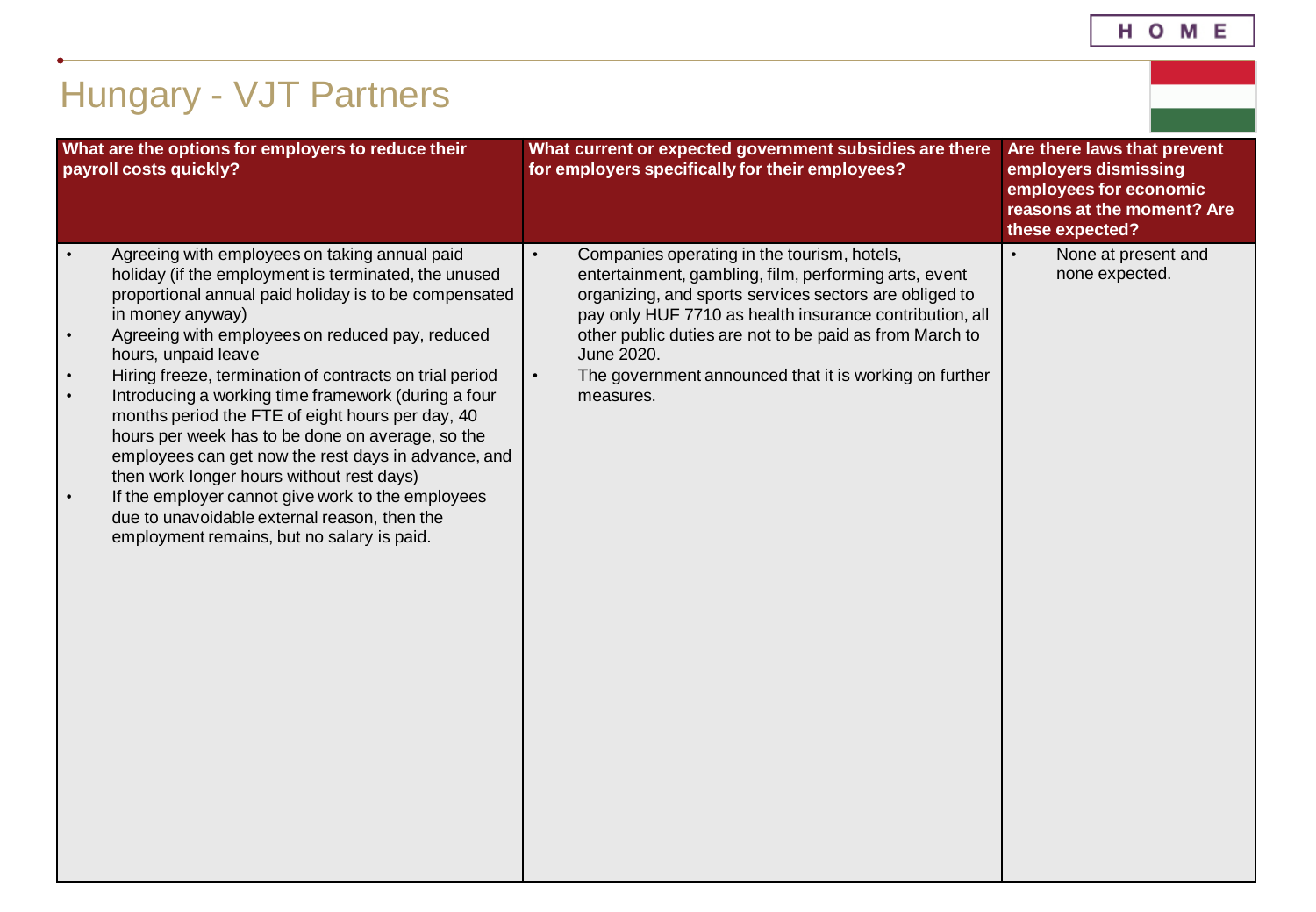$\overline{\odot}$ 

# <span id="page-17-0"></span>India - Kochhar & Co., Bangalore

| What are the options for employers to reduce their<br>payroll costs quickly?                                                                                                                                                                                                                                                                                                                                                                                                                                                                                                                                                                                                                                                                                                                                                                                                                                                                                                                                                           | What current or expected government subsidies are<br>there for employers specifically for their<br>employees?                                                                                                                                                                                                                                                                                                                                                                                                                                                                                                                                                                                                                                                                                                                                                                                                                                                                                                                                                                                                                                                                                                                                                                                                                                                                                                                                                                               | Are there laws that prevent<br>employers dismissing employees<br>for economic reasons at the<br>moment? Are these expected?                                                                                                                                                                                                                                                                                                                                                                                                                                                                                                                                                                                                                                                                                                                                                                                                                   |  |
|----------------------------------------------------------------------------------------------------------------------------------------------------------------------------------------------------------------------------------------------------------------------------------------------------------------------------------------------------------------------------------------------------------------------------------------------------------------------------------------------------------------------------------------------------------------------------------------------------------------------------------------------------------------------------------------------------------------------------------------------------------------------------------------------------------------------------------------------------------------------------------------------------------------------------------------------------------------------------------------------------------------------------------------|---------------------------------------------------------------------------------------------------------------------------------------------------------------------------------------------------------------------------------------------------------------------------------------------------------------------------------------------------------------------------------------------------------------------------------------------------------------------------------------------------------------------------------------------------------------------------------------------------------------------------------------------------------------------------------------------------------------------------------------------------------------------------------------------------------------------------------------------------------------------------------------------------------------------------------------------------------------------------------------------------------------------------------------------------------------------------------------------------------------------------------------------------------------------------------------------------------------------------------------------------------------------------------------------------------------------------------------------------------------------------------------------------------------------------------------------------------------------------------------------|-----------------------------------------------------------------------------------------------------------------------------------------------------------------------------------------------------------------------------------------------------------------------------------------------------------------------------------------------------------------------------------------------------------------------------------------------------------------------------------------------------------------------------------------------------------------------------------------------------------------------------------------------------------------------------------------------------------------------------------------------------------------------------------------------------------------------------------------------------------------------------------------------------------------------------------------------|--|
| Statutory lay-off for factories, mines and plantations.<br>Statutory retrenchment for employees not in<br>managerial or supervisory positions subject to<br>compliance with recent binding government orders<br>against terminating employees.<br>Mutual separation for employees in managerial or<br>$\bullet$<br>supervisory positions subject to compliance with<br>recent binding government orders against terminating<br>employees.<br>Under any "stoppage of work" provisions contained in<br>$\bullet$<br>the certified standing orders of an establishment, as<br>applicable.<br>Reliance on procedures contained in the employee<br>$\bullet$<br>handbook for termination, reduction in wages,<br>utilisation of earned leave, etc., during natural<br>calamities, if any.<br>Contractual wage reduction subject to compliance<br>$\bullet$<br>with recent binding government orders against<br>terminating employees.<br>Deferred joining or termination for new joiners yet to<br>$\bullet$<br>be on-boarded by companies. | The government has announced that it will remit<br>$\bullet$<br>both the employer and employee provident fund<br>(a type of social security) contribution (amounting<br>to 24% of wages) for industries which employ<br>less than 100 workers and in which 90% of the<br>workers earn less than Rs. 15,000 (approx. USD<br>215) per month.<br>Moratorium of payment of term loans till May 31,<br>$\bullet$<br>2020 by extending the loan tenure and payment<br>dates in compliance with the policy implemented<br>by the relevant Bank.<br>Any companies using the moratorium to not be<br>$\bullet$<br>adversely affected as regards credit rating or the<br>asset being classified as non-performing asset.<br>Increase in thresholds for initiating insolvency<br>$\bullet$<br>proceedings from an earlier default amount of Rs.<br>100,000 (approx. USD 1,500) to Rs. 10,000,000<br>(approx. USD 150,000).<br>Commitment to suspend provisions of the<br>$\bullet$<br>Bankruptcy Code if the situation does not<br>improve.<br>Deferred GST and income tax filings from the<br>$\bullet$<br>earlier due dates of March 31, 2020 to June 30,<br>2020.<br>Deferred filings for Special Economic Zone (SEZ)<br>$\bullet$<br>units.<br>Relaxation from receiving foreign exchange<br>$\bullet$<br>payments towards export of goods and services<br>from the earlier limit of 9 months to 15 months.<br>Relaxation from holding physical Board meetings<br>$\bullet$<br>till June 30, 2020. | The Central/Federal<br>government in India has issued<br>"advisories" to all private<br>establishments not to terminate<br>or reduce wages of employees<br>(including contract employees).<br>In accordance with this<br>communication, separate state<br>governments in India have<br>issued similar communications<br>to private sector employers.<br>Whether these communications<br>$\bullet$<br>have binding effect or not,<br>would depend on the state in<br>which the establishment is<br>situated. For instance, in<br>Karnataka (Bangalore) and<br>Maharashtra (Mumbai), the<br>communication "not to<br>terminate" employees is an<br>advisory and not a binding<br>order. In Telangana<br>(Hyderabad) and Tamil Nadu<br>(Chennai), the employers are<br>required to consider the<br>employees to be on duty and to<br>pay full wages, which can be<br>interpreted to mean that the<br>workers cannot be terminated<br>at present. |  |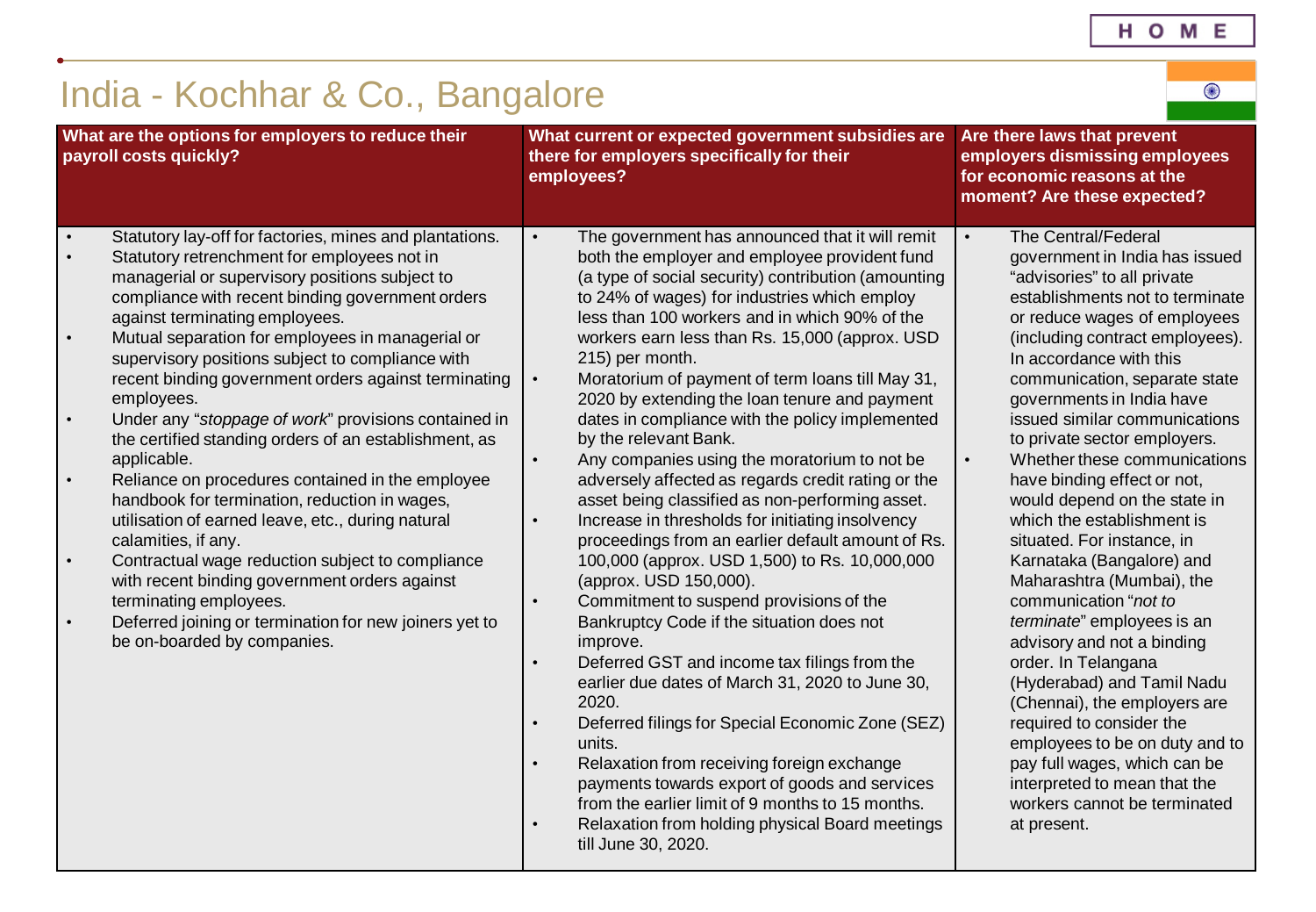# <span id="page-18-0"></span>Indonesia - ABNR Counsellors at law

| What are the options for employers to reduce their<br>payroll costs quickly? |                                                                                                                                                                                                                                                                                                                                                                                                                                                                                                                                                                                                                                                                                                                                                                             | What current or expected government<br>subsidies are there for employers specifically<br>for their employees? |                                                                                                                                                                                                                                 | Are there laws that prevent employers<br>dismissing employees for economic<br>reasons at the moment? Are these<br>expected? |                                                                                                                                                                                                                                                                                                                                                                                                                                                                                                                                                                                                                                                                                                                                                                                                                                                     |
|------------------------------------------------------------------------------|-----------------------------------------------------------------------------------------------------------------------------------------------------------------------------------------------------------------------------------------------------------------------------------------------------------------------------------------------------------------------------------------------------------------------------------------------------------------------------------------------------------------------------------------------------------------------------------------------------------------------------------------------------------------------------------------------------------------------------------------------------------------------------|---------------------------------------------------------------------------------------------------------------|---------------------------------------------------------------------------------------------------------------------------------------------------------------------------------------------------------------------------------|-----------------------------------------------------------------------------------------------------------------------------|-----------------------------------------------------------------------------------------------------------------------------------------------------------------------------------------------------------------------------------------------------------------------------------------------------------------------------------------------------------------------------------------------------------------------------------------------------------------------------------------------------------------------------------------------------------------------------------------------------------------------------------------------------------------------------------------------------------------------------------------------------------------------------------------------------------------------------------------------------|
|                                                                              | For employers that have to restrict business<br>operations due to government policies for the<br>prevention and control of COVID-19 in their<br>respective regions, where such policies result in some<br>or all of their employees not reporting for work,<br>adjustments to wages and the manner of payment of<br>wages may be implemented to ensure business<br>continuity based on agreement between employer<br>and employees.<br>Not extending the employment agreement of definite<br>term employee (contract employee).<br>Mutual employment termination for indefinite term<br>employee (permanent employees). However, the<br>employer will be obligated to provide severance<br>package to the employees.<br>Hiring freeze and ending of overtime for employees. | $\bullet$<br>$\bullet$<br>$\bullet$                                                                           | Tax Incentives related to Income Tax and<br>Value Added Tax (Ministry of Finance<br>Regulation No. 23/PMK.03/2020)<br>Distribution of Pre-Work Cards<br>Direct Cash Allowance from Government<br>(Bantuan Langsung Tunai - BLT) | $\bullet$                                                                                                                   | In principle, Labour Law No 13 of 2003<br>discourages employment termination if<br>possible. Further, the Labour Law<br>requires employers, employees, labour<br>unions, and the Indonesian<br>government to make all and every<br>possible effort to avoid the termination<br>of employment, such as rearrangement<br>of the working schedule, application of<br>cost-efficiency measures, improvement<br>of working methods or provision of<br>guidance for the improvement of<br>employee performance. If termination<br>is inevitable despite all of these efforts,<br>it must be effected in accordance with<br>the rules and procedures prescribed in<br>the Labour Law and the Industrial<br>Relations Law.<br>There are no laws that prevent<br>employers dismissing employees for<br>economic reasons at the moment, and<br>none expected. |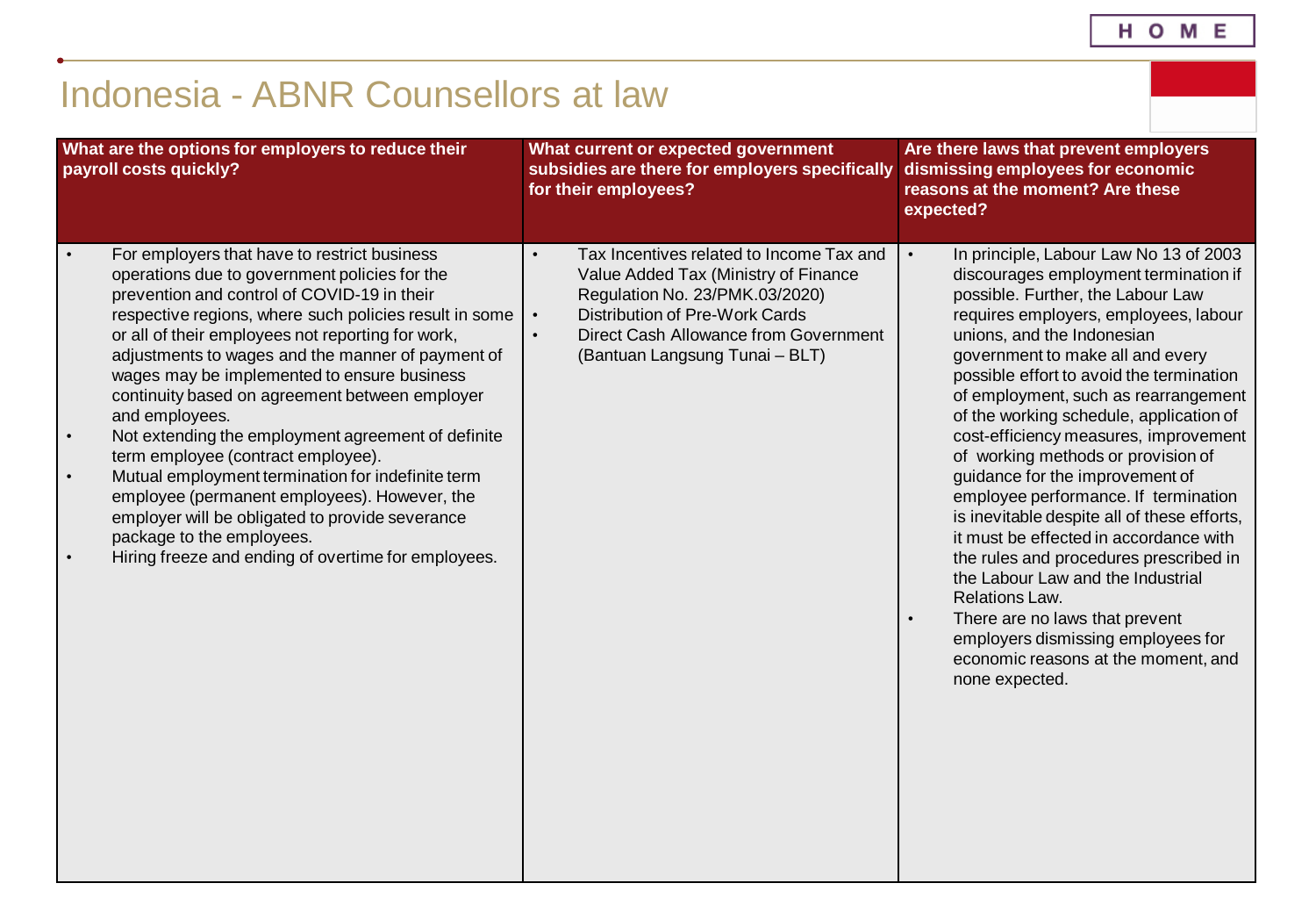<span id="page-19-0"></span>

| <b>Ireland - Byrne Wallace</b>                                                                                                                                                                                                                                                                                                                                                                                                                                                                                                                                                                                                                                                                                                                                                                                                           |                                                                                                                                                                                                                                                                                                                                                                                                                                                                                                                                                                                                                                                                                                        |                                                                                                                                |  |  |  |
|------------------------------------------------------------------------------------------------------------------------------------------------------------------------------------------------------------------------------------------------------------------------------------------------------------------------------------------------------------------------------------------------------------------------------------------------------------------------------------------------------------------------------------------------------------------------------------------------------------------------------------------------------------------------------------------------------------------------------------------------------------------------------------------------------------------------------------------|--------------------------------------------------------------------------------------------------------------------------------------------------------------------------------------------------------------------------------------------------------------------------------------------------------------------------------------------------------------------------------------------------------------------------------------------------------------------------------------------------------------------------------------------------------------------------------------------------------------------------------------------------------------------------------------------------------|--------------------------------------------------------------------------------------------------------------------------------|--|--|--|
| What are the options for employers to reduce their<br>payroll costs quickly?                                                                                                                                                                                                                                                                                                                                                                                                                                                                                                                                                                                                                                                                                                                                                             | What current or expected government subsidies are there<br>for employers specifically for their employees?                                                                                                                                                                                                                                                                                                                                                                                                                                                                                                                                                                                             | Are there laws that prevent<br>employers dismissing<br>employees for economic<br>reasons at the moment? Are<br>these expected? |  |  |  |
| Avail of new Irish Government COVID-19 Pandemic<br>$\bullet$<br>Unemployment Payment (employees get "flat" rate of<br>€350 per week for the duration of the pandemic<br>emergency).<br>Avail of new Irish Government Short Time Work<br>$\bullet$<br>Support (employees get payment by reference to the<br>employee's average weekly earnings in the governing<br>contribution year and the change in work pattern).<br>Redundancies.<br>Use of any contractual lay-off or short term working<br>$\bullet$<br>clauses.<br>Agreed contract variation - reduced pay, reduced<br>$\bullet$<br>hours, unpaid leave, job share.<br>Statutory "force majeure" paid leave if emergency or<br>$\bullet$<br>parental leave (at behest of employee).<br>Hiring freeze, deferring new joiners, ending of any<br>overtime or discretionary benefits. | $\bullet$<br>Avail of new Irish Government COVID-19 Temporary<br>Wage Subsidy (initially, in "Phase 1", providing a<br>maximum of €410 in respect of eligible employees for<br>employers who operate the Subsidy Scheme<br>regardless of whether the employer makes an<br>additional payment to the employee's earnings or not.<br>In Phase 2, by no later than 20 April 2020, the<br>operation of the scheme will ensure that the Subsidy<br>paid to employers will be based on each individual<br>employee's Average Net Weekly Pay, subject to the<br>maximum weekly tax-free amounts. Further<br>information on how these arrangements will work will<br>issue shortly from the Irish Government). | None at present and<br>$\bullet$<br>none expected.                                                                             |  |  |  |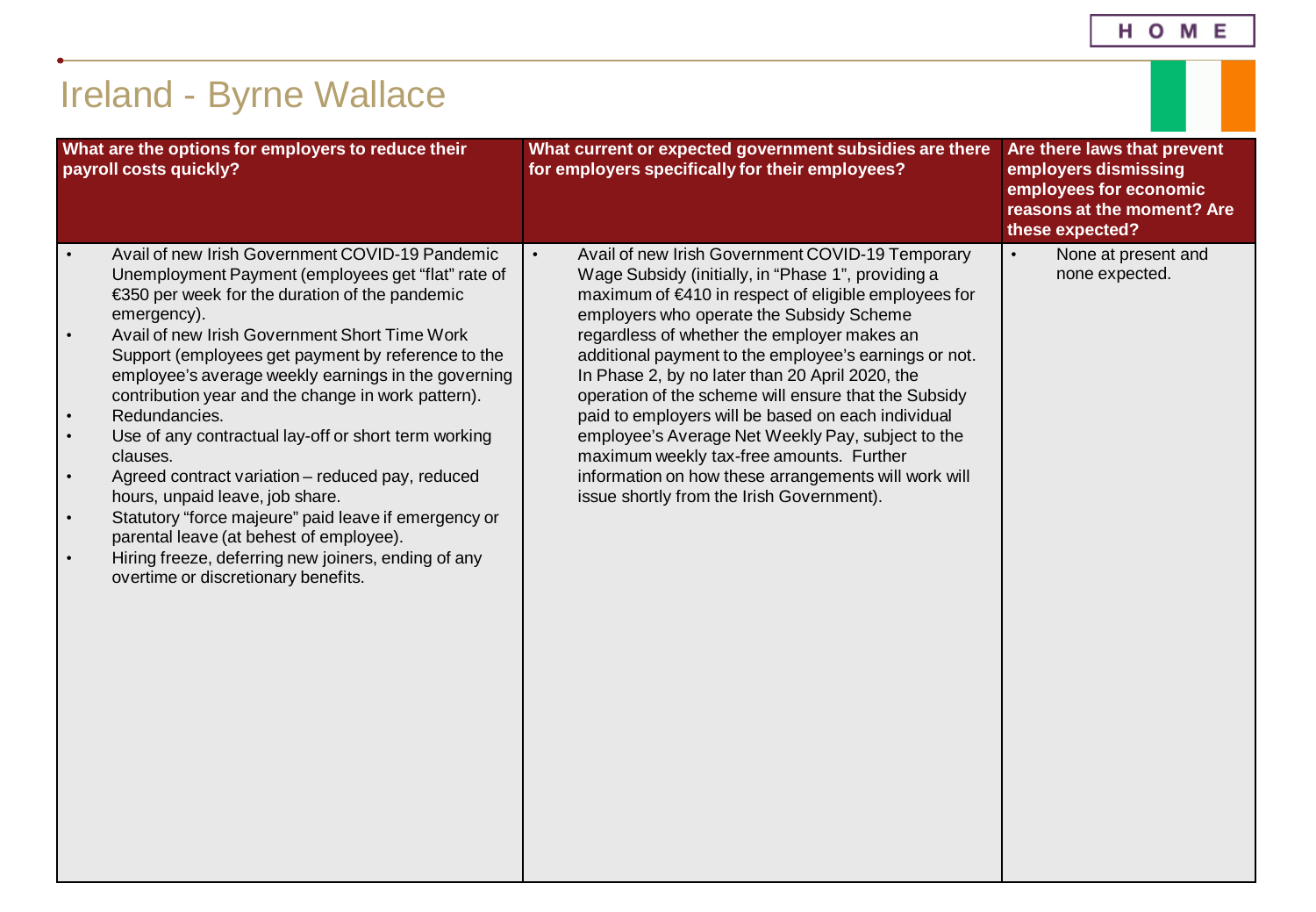### <span id="page-20-0"></span>Israel - Yigal Arnon & Co. Law offices, Simon Weintraub, Partner and Shira Lahat Partner

 $\overline{\mathbf{r}}$ 

|           | What are the options for employers to reduce their<br>payroll costs quickly?                                                    | What current or expected government subsidies are there<br>for employers specifically for their employees?                                                                                                                                                                                                                                                                                                                                                                                                                                    | Are there laws that prevent<br>employers dismissing<br>employees for economic<br>reasons at the moment? Are<br>these expected? |
|-----------|---------------------------------------------------------------------------------------------------------------------------------|-----------------------------------------------------------------------------------------------------------------------------------------------------------------------------------------------------------------------------------------------------------------------------------------------------------------------------------------------------------------------------------------------------------------------------------------------------------------------------------------------------------------------------------------------|--------------------------------------------------------------------------------------------------------------------------------|
| $\bullet$ | Placing employees on unpaid leave, reduction in<br>salaries and other benefits (all subject to the consent<br>of the employee). | Currently there are no such subsidies or other<br>$\bullet$<br>government benefits being offered to employers.<br>There is a benefit currently being offered to employees-<br>$\bullet$<br>those who are being put on unpaid leave can claim<br>special unemployment pay under certain terms (for an<br>overall amount which is lower than their salary).<br>Business owners in general are entitled to government<br>$\bullet$<br>assistance in receiving special loan terms (this benefit<br>is not a specific employment related benefit). | No such restrictions at<br>$\bullet$<br>present and none<br>currently expected.                                                |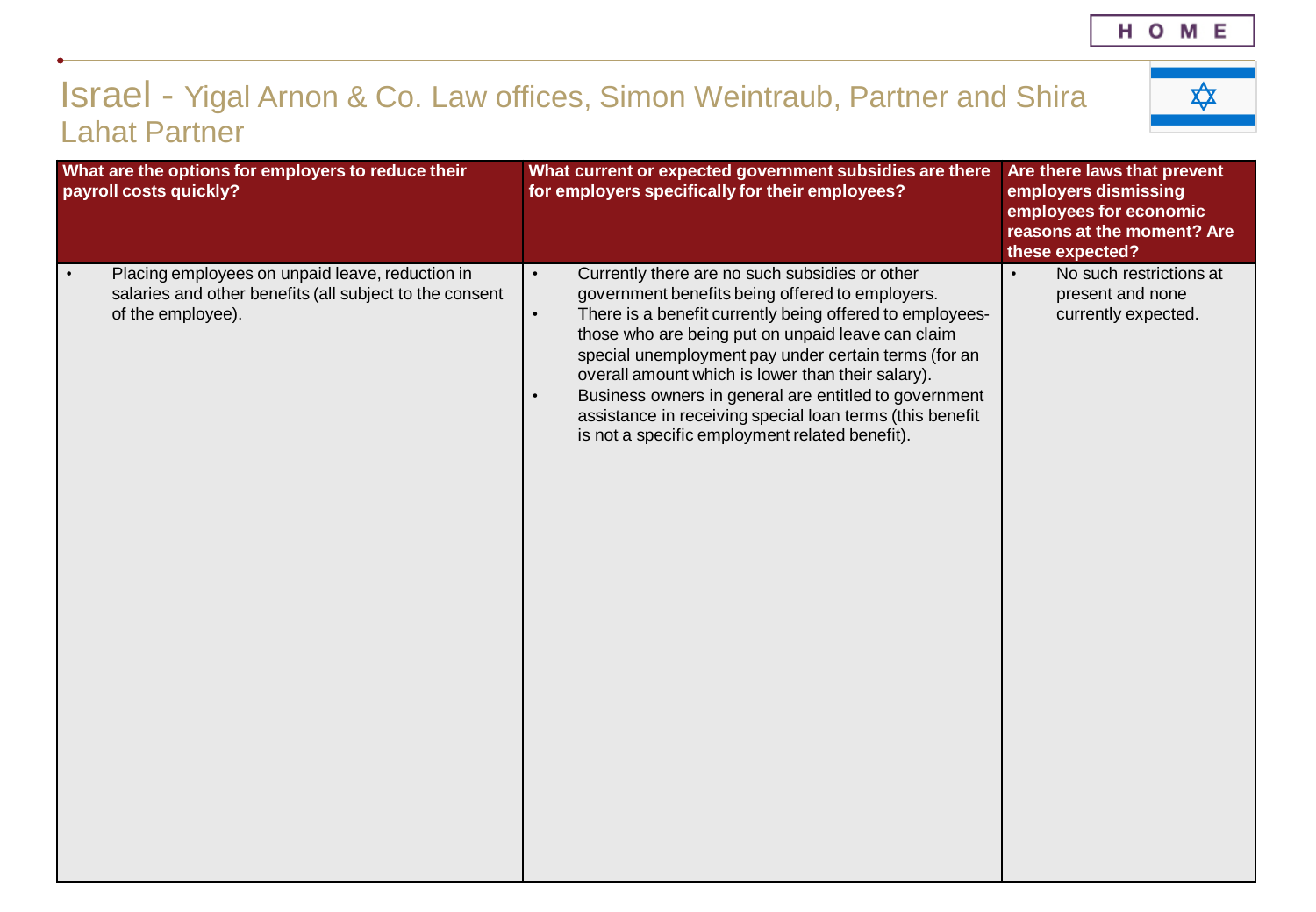HOME

<span id="page-21-0"></span>

| <b>Italy - Reilly &amp; Tesoro</b>                                                                                                                                                                                                                                                                                                                                                            |                                                                                                                                                                                                                                                                                                                                                                                                                                                                                                                                                                                                                                                                                                                                                                                                                                                                                                                                                                                                                                                                                                                                                                                                                                                                                                                                                                                                                                                                                                                                                                                                                                                                                                                                                                                                                        |                                                                                                                                                                                                                                                                                                                                                                                                                                                   |  |  |  |
|-----------------------------------------------------------------------------------------------------------------------------------------------------------------------------------------------------------------------------------------------------------------------------------------------------------------------------------------------------------------------------------------------|------------------------------------------------------------------------------------------------------------------------------------------------------------------------------------------------------------------------------------------------------------------------------------------------------------------------------------------------------------------------------------------------------------------------------------------------------------------------------------------------------------------------------------------------------------------------------------------------------------------------------------------------------------------------------------------------------------------------------------------------------------------------------------------------------------------------------------------------------------------------------------------------------------------------------------------------------------------------------------------------------------------------------------------------------------------------------------------------------------------------------------------------------------------------------------------------------------------------------------------------------------------------------------------------------------------------------------------------------------------------------------------------------------------------------------------------------------------------------------------------------------------------------------------------------------------------------------------------------------------------------------------------------------------------------------------------------------------------------------------------------------------------------------------------------------------------|---------------------------------------------------------------------------------------------------------------------------------------------------------------------------------------------------------------------------------------------------------------------------------------------------------------------------------------------------------------------------------------------------------------------------------------------------|--|--|--|
| What are the options for employers to reduce their<br>payroll costs quickly?                                                                                                                                                                                                                                                                                                                  | What current or expected government subsidies are there for<br>employers specifically for their employees?                                                                                                                                                                                                                                                                                                                                                                                                                                                                                                                                                                                                                                                                                                                                                                                                                                                                                                                                                                                                                                                                                                                                                                                                                                                                                                                                                                                                                                                                                                                                                                                                                                                                                                             | Are there laws that prevent<br>employers dismissing<br>employees for economic<br>reasons at the moment? Are<br>these expected?                                                                                                                                                                                                                                                                                                                    |  |  |  |
| Employees to use up accrued holidays.<br>$\bullet$<br>Employees to use up accrued permits<br>$\bullet$<br>hours\paid leave (permessi).<br>Agree with employees temporary contract<br>$\bullet$<br>variation: reduced pay, reduced hours.<br>Agree with employees unpaid leave.<br>$\bullet$<br>Apply for government wage-support schemes,<br>$\bullet$<br>so-called "social shock absorbers". | There are currently different wage subsidies available (the so-<br>$\bullet$<br>called "ordinary redundancy fund"; "ordinary Cheque", and<br>"Wages Supplementary Benefit Fund") depending on case-by-<br>case assessment to determine which subsidy is applicable.<br>Period covered from 23rd February 2020, until August 2020,<br>with a maximum nine weeks subsidy, taken in a row or split.<br>Employees will be entitled to the payment from the Italian<br>Social Security Body (INPS) of an indemnity equal to 80% of<br>salary, but maximum limits apply (€998.18 gross for salaries<br>up to €2,159.48 gross and €1,199.72 gross for salaries above<br>€2,159.48 gross).<br>Funding is subject to spending limits and applications will be<br>processed on a first come, first served basis.<br>15 days paid leave for working parents (allowance equal to<br>50% of the salary shall be paid by INPS), replaceable with a<br>€600 voucher for baby-sitting services.<br>Additional leave (12 days in March and April 2020) for parents<br>$\bullet$<br>with disabled children, paid by INPS.<br>€600 indemnity for VAT-registered workers and employees in<br>$\bullet$<br>sectors such as tourism, agriculture, entertainment.<br>COVID-19 infection, contracted in the workplace, is treated as<br>$\bullet$<br>an accident at work.<br>The period spent in quarantine, is treated as sick leave for the<br>purposes of the new legislation, but does not count for the<br>purposes of calculating sick period limits.<br>Employees with a gross income of up to 40,000 euros in 2019<br>$\bullet$<br>who have worked at their office premises during the month of<br>March (so not on smart working) will receive a 'bonus' of 100<br>euros for the month of March, in proportion to the days<br>worked. | $\bullet$<br>Yes. Decree Law no. 18<br>of 17 March 2020 has<br>blocked, until 16 May<br>2020, all dismissals<br>(individual or collective)<br>for economic reasons,<br>i.e., justified by the drop<br>in work linked to the<br>COVID-19 epidemic. By<br>default or design, (don't<br>know which) executives<br>have been left out of the<br>blanket block, so in<br>theory, it appears<br>executives can be<br>dismissed for economic<br>reasons. |  |  |  |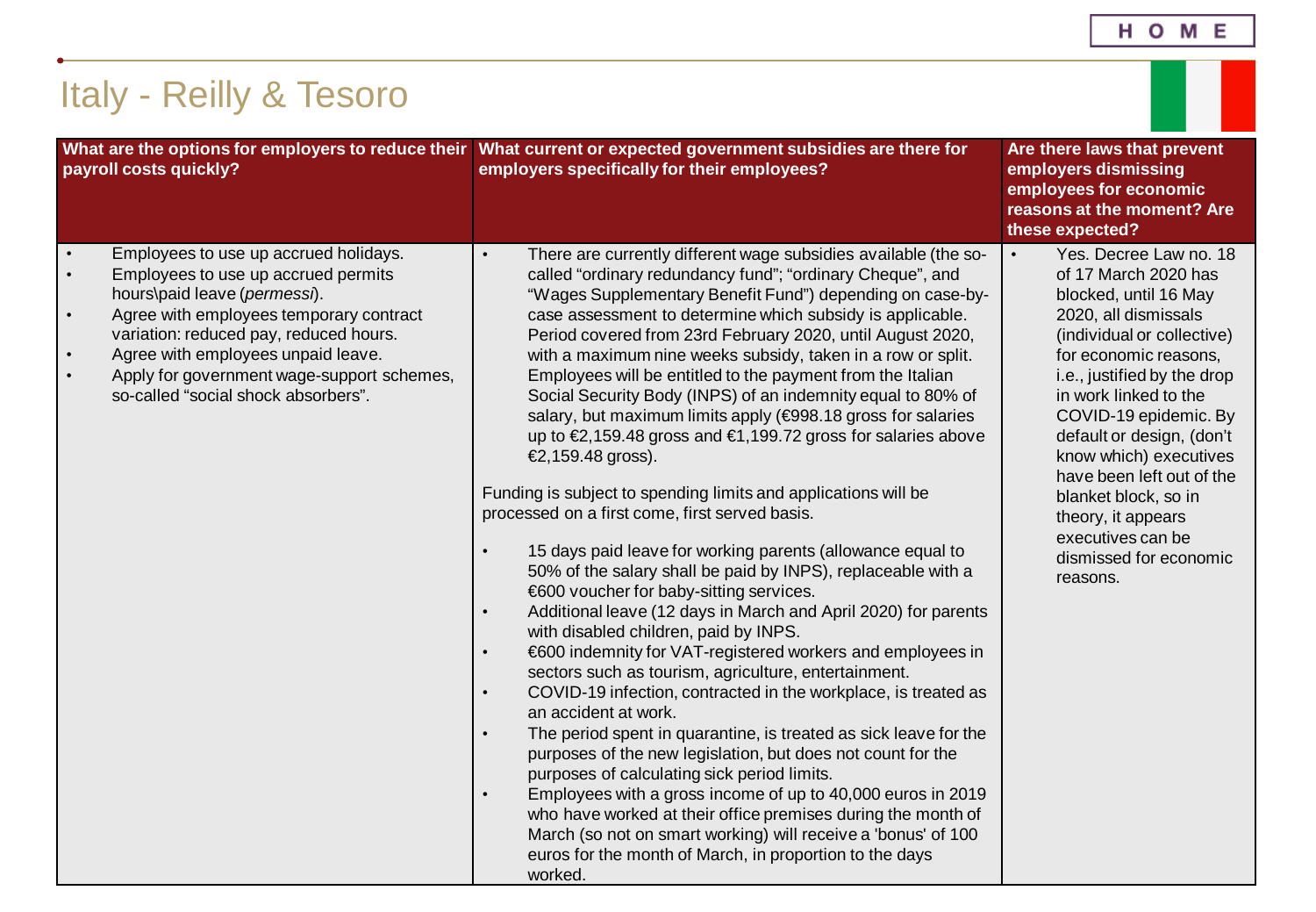| н |  | O M E |  |
|---|--|-------|--|
|---|--|-------|--|

<span id="page-22-0"></span>

| <b>Kenya - Bowmans</b> |
|------------------------|
|------------------------|

 $\rightarrow$ 

| What are the options for employers to reduce their<br>payroll costs quickly?                                                                                                                                                                                                                                                                                                                                                                                                                                                                                                                                                                                                                          | What current or expected government subsidies are there<br>for employers specifically for their employees? | Are there laws that prevent<br>employers dismissing<br>employees for economic<br>reasons at the moment? Are<br>these expected? |
|-------------------------------------------------------------------------------------------------------------------------------------------------------------------------------------------------------------------------------------------------------------------------------------------------------------------------------------------------------------------------------------------------------------------------------------------------------------------------------------------------------------------------------------------------------------------------------------------------------------------------------------------------------------------------------------------------------|------------------------------------------------------------------------------------------------------------|--------------------------------------------------------------------------------------------------------------------------------|
| Written consent is required to implement a salary<br>$\bullet$<br>reduction or a similar measure to reduce payroll<br>costs.<br>Paid leave - if an employee's contract or the<br>$\bullet$<br>employer's HR policy provides for compulsory leave,<br>the employer can unilaterally require employees to<br>take paid leave at a certain time. Where the contract<br>and policy are silent on the issue, the employer can<br>require the employee to take paid leave; however, we<br>recommend that this should be agreed to in writing by<br>the employee.<br>Unpaid leave - an employer is required to obtain the<br>$\bullet$<br>employee's consent before sending the employee on<br>unpaid leave. | None at present<br>$\bullet$                                                                               | None at present and<br>$\bullet$<br>none expected.                                                                             |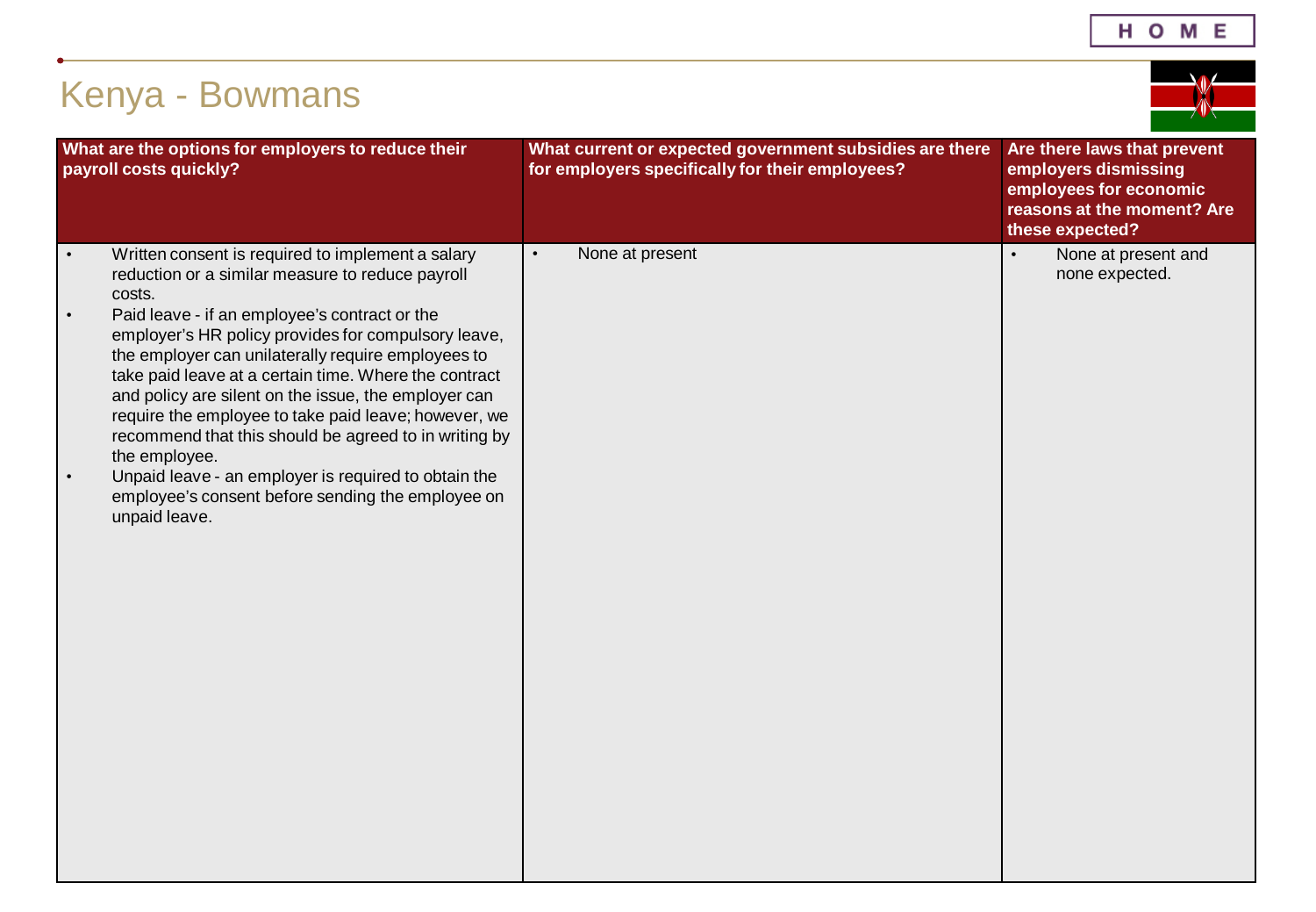# <span id="page-23-0"></span>Korea – Republic of Korea - Kim and Chang



| What are the options for employers to reduce their<br>payroll costs quickly?                                                                                                                                                                                                                                                                                                                                                                                                                                                                                                                                                                                                                                                                                                                                                                                                                                                                                                                                                                                                                                                                                                                                                                        | What current or expected government subsidies are there<br>for employers specifically for their employees?                                                                                                                                                                                                                                                                                                                                                                                                                                                                                                                                                                                                                                                                                                                                                                                                                                                                                                                                                                                                                                                                                                                                                                                                                                                                                                                                                                                                       | Are there laws that prevent<br>employers dismissing<br>employees for economic<br>reasons at the moment? Are<br>these expected?                                                                                                                                                                                                                                                                                                                                                                                                                                                                                                                                                                     |
|-----------------------------------------------------------------------------------------------------------------------------------------------------------------------------------------------------------------------------------------------------------------------------------------------------------------------------------------------------------------------------------------------------------------------------------------------------------------------------------------------------------------------------------------------------------------------------------------------------------------------------------------------------------------------------------------------------------------------------------------------------------------------------------------------------------------------------------------------------------------------------------------------------------------------------------------------------------------------------------------------------------------------------------------------------------------------------------------------------------------------------------------------------------------------------------------------------------------------------------------------------|------------------------------------------------------------------------------------------------------------------------------------------------------------------------------------------------------------------------------------------------------------------------------------------------------------------------------------------------------------------------------------------------------------------------------------------------------------------------------------------------------------------------------------------------------------------------------------------------------------------------------------------------------------------------------------------------------------------------------------------------------------------------------------------------------------------------------------------------------------------------------------------------------------------------------------------------------------------------------------------------------------------------------------------------------------------------------------------------------------------------------------------------------------------------------------------------------------------------------------------------------------------------------------------------------------------------------------------------------------------------------------------------------------------------------------------------------------------------------------------------------------------|----------------------------------------------------------------------------------------------------------------------------------------------------------------------------------------------------------------------------------------------------------------------------------------------------------------------------------------------------------------------------------------------------------------------------------------------------------------------------------------------------------------------------------------------------------------------------------------------------------------------------------------------------------------------------------------------------|
| Reducing salary or fringe benefit<br>That are stated in individual employment agreement:<br>the consent of the individual employee is required<br>That are stated in company regulations and/or<br>$\bullet$<br>collective bargaining agreement: the consent of the<br>union representing the majority of the employees /<br>consent of the majority of the employees is required<br>Business suspension (or partial business suspension)<br>It is possible to implement without employees'<br>consent<br>At least 70% of average wage should be paid as a<br>$\bullet$<br>business suspension allowance, unless the closure is<br>otherwise deemed unavoidable as approved by the<br>labour authorities, is per a shutdown order from the<br>government authorities, or is due to a force<br>majeure/Act of God<br>Unpaid leave of absence<br>It is possible only with employees' consent (to be<br>placed on unpaid leaves of absence).<br>No specific requirements, other than employees'<br>consent<br>Exhausting unused annual leave<br>The Company can consider reaching an agreement<br>with the employees to use unused annual leave.<br>It is not possible to coerce or force employees to use<br>$\bullet$<br>their accrued annual leave. | Employment maintenance subsidy<br>If the employer will inevitably cease operations at the<br>$\bullet$<br>office/factory/shop and provide at least 70% of average<br>wage to its employees due to the COVID-19 as a<br>business suspension allowance or provide a paid leave<br>of absence.<br>The amount of the subsidy varies based on the size of<br>$\bullet$<br>the employer, industries that the employer is engaged<br>in, and time period that the business suspension<br>allowance (at least 70% of average wage) is paid.<br>Up to 66,000 KRW per day (up to 1.98 million KRW per<br>$\bullet$<br>month), per employee (up to 180 days annually), can<br>be paid to the employer.<br>$\bullet$<br>For industries requiring special employment support<br>(e.g. airline companies, tour/hotel companies), the<br>Subsidy is up to 70,000 KRW per day (up to 2.1 million<br>KRW per month), per employee (up to 180 days<br>annually).<br>To apply for this Subsidy, the employer is required to<br>submit to the Employment Centre plans for maintaining<br>employment and supporting documents before the<br>closure takes place.<br>Support subsidy for paid leave<br>For an employer that provides paid leave to an<br>employee who is hospitalized or isolated due to<br>COVID-19<br>Maximum of 130,000 KRW per day<br>$\bullet$<br>To apply for this Subsidy, a company is required to<br>$\bullet$<br>submit applications and supporting documents to<br>offices of the National Pension Service. | No specific laws related<br>$\bullet$<br>to the current COVID-19<br>situation. But under the<br>Labour Standards Act<br>("LSA"), an employer<br>with five or more<br>employees may not<br>terminate an employee<br>without meeting the<br>extremely strict "just<br>cause" requirement.<br>For example, just cause<br>$\bullet$<br>to terminate an employee<br>may be based on: acts of<br>serious (or repeated)<br>misconduct or<br>wrongdoing; extremely<br>serious repeated poor<br>performance; an "urgent<br>business necessity",<br>such as the closure of<br>the entire business or for<br>losses over an extended<br>period of time, normally<br>at least one-two years<br>(i.e., layoff). |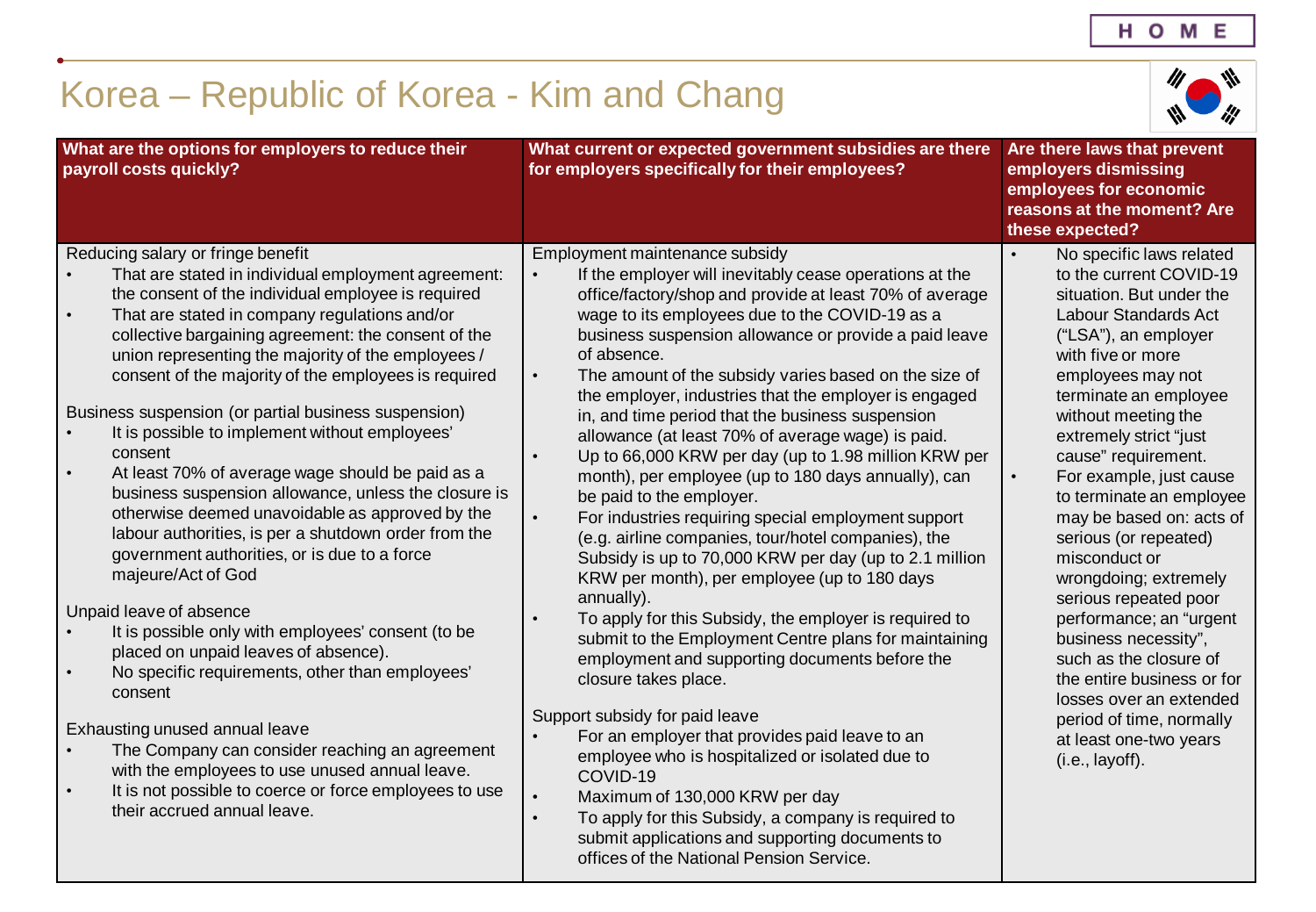# Korea – Republic of Korea cont.



| What are the options for employers to reduce their<br>payroll costs quickly?                                                                                                                                                                                                                                                                                                                                                                                                                                                                                                                                                                                 | What current or expected government subsidies<br>are there for employers specifically for their<br>employees? | Are there laws that prevent employers<br>dismissing employees for economic<br>reasons at the moment? Are these<br>expected?                                                                                                                                                                                                                                                                                                                                                                                                                                                                                                                                                                                                                                                                                                                                                                                                                                                                                                                                               |
|--------------------------------------------------------------------------------------------------------------------------------------------------------------------------------------------------------------------------------------------------------------------------------------------------------------------------------------------------------------------------------------------------------------------------------------------------------------------------------------------------------------------------------------------------------------------------------------------------------------------------------------------------------------|---------------------------------------------------------------------------------------------------------------|---------------------------------------------------------------------------------------------------------------------------------------------------------------------------------------------------------------------------------------------------------------------------------------------------------------------------------------------------------------------------------------------------------------------------------------------------------------------------------------------------------------------------------------------------------------------------------------------------------------------------------------------------------------------------------------------------------------------------------------------------------------------------------------------------------------------------------------------------------------------------------------------------------------------------------------------------------------------------------------------------------------------------------------------------------------------------|
| Not proceeding with planned / announced salary increases<br>That are stated in individual employment agreement:<br>the consent of the individual employee is required<br>That are stated in company regulations and/or<br>$\bullet$<br>collective bargaining agreement: the consent of the<br>union representing the majority of the employees /<br>consent of the majority of the employees is required<br>Rescission of offer for new hire<br>It is possible when the applicant has not accepted the<br>offer<br>After the acceptance, an employer cannot rescind its<br>$\bullet$<br>offer unilaterally since it would constitute wrongful<br>termination |                                                                                                               | For your reference, please note that<br>layoffs for business reasons based<br>on redundancies are subject to the<br>following stringent requirements: i)<br>urgent business necessity; ii) fair<br>criteria for selecting the employees<br>subject to layoff; iii) every effort to<br>avoid layoffs; and iv) 50 days' prior<br>notice and good faith consultation<br>with the labour union representing<br>the majority of the employees, or in<br>the absence of such a union, the<br>representative of the majority of<br>employees.<br>Given the difficulty of carrying out<br>involuntary termination in Korea, it<br>is a common practice to seek an<br>employee's voluntary resignation in<br>lieu of involuntary termination.<br>Generally, a company will offer a<br>payment in addition to the statutory<br>separation pay owed to the<br>employees to encourage his or her<br>voluntary resignation. The amount<br>of any additional payment is solely<br>at the discretion of the parties<br>involved, since voluntary<br>resignation is a contractual matter. |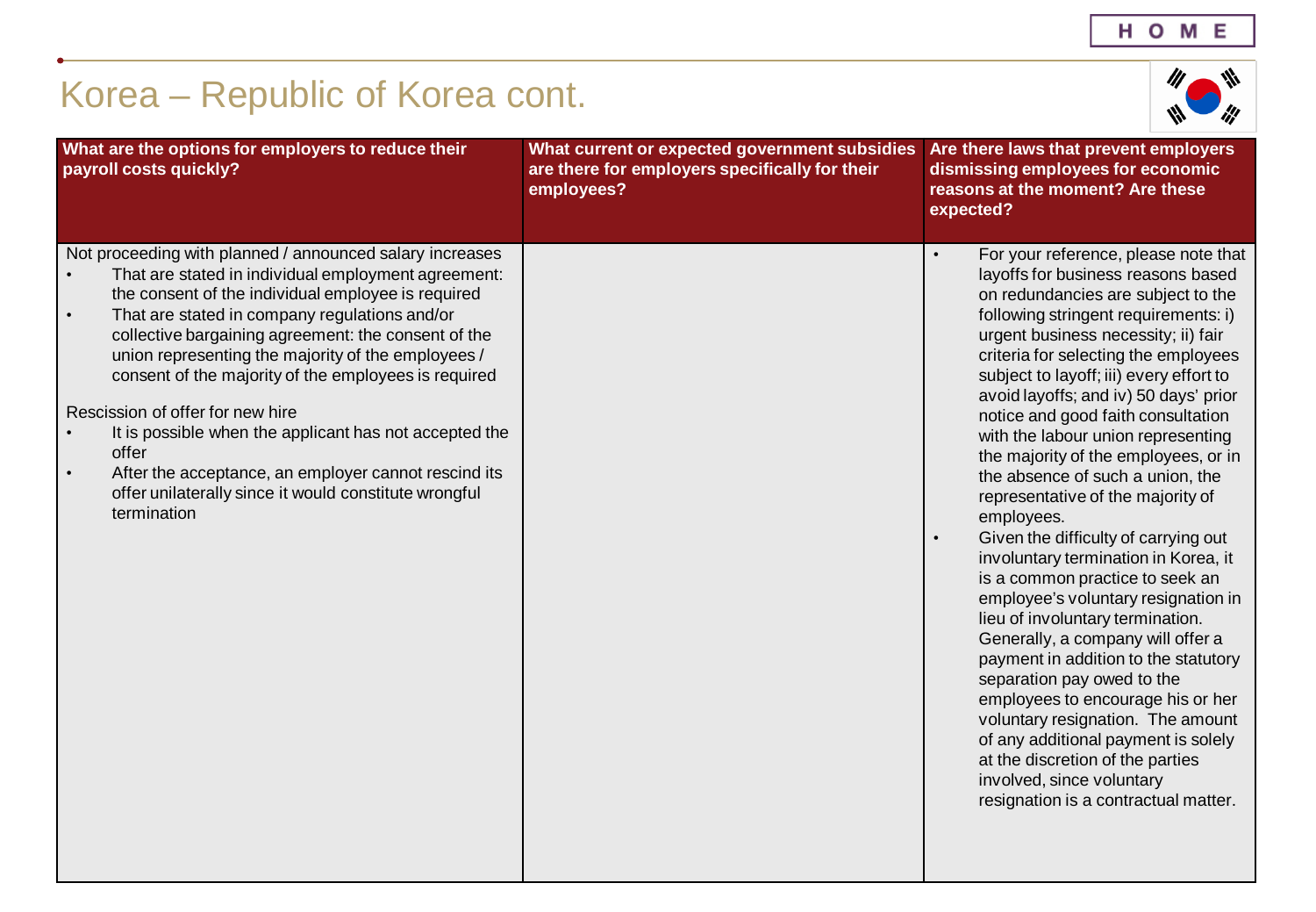| н | О | М | Е |
|---|---|---|---|
|   |   |   |   |

<span id="page-25-0"></span>

| Mexico - Santamarina y Steta S.C                                                                                                                                                                                                                                                                                                                                                                                                                                          |                                                                                                                                                    |                                                                                                                                                                                                                                                                                                                                                                        |  |
|---------------------------------------------------------------------------------------------------------------------------------------------------------------------------------------------------------------------------------------------------------------------------------------------------------------------------------------------------------------------------------------------------------------------------------------------------------------------------|----------------------------------------------------------------------------------------------------------------------------------------------------|------------------------------------------------------------------------------------------------------------------------------------------------------------------------------------------------------------------------------------------------------------------------------------------------------------------------------------------------------------------------|--|
| What are the options for employers to reduce their<br>payroll costs quickly?                                                                                                                                                                                                                                                                                                                                                                                              | What current or expected government subsidies are there<br>for employers specifically for their employees?                                         | Are there laws that prevent<br>employers dismissing<br>employees for economic<br>reasons at the moment? Are<br>these expected?                                                                                                                                                                                                                                         |  |
| Agreed contract variation - reduced pay, reduced<br>hours, unpaid leave, job share<br>From an aggressive interpretation of a Resolution<br>$\bullet$<br>issued on March 30th by the Federal government<br>declaring a sanitary emergency and, depending on<br>the company's activities, it would be possible for up to<br>30 days to suspend working activities, through<br>payment of a minimum wage for every day that the<br>Country is under such sanitary emergency. | Unfortunately there are no government subsidies for<br>$\bullet$<br>employers so far but more announcements are<br>expected in the next day or so. | Not expressly said, but<br>$\bullet$<br>from some Resolutions<br>issued by the Ministry of<br>Health (specifically one<br>issued on March 24th)<br>and some press<br>conferences in which the<br>President and some<br>other Ministers have<br>participated, it is possible<br>to conclude that<br>dismissing employees<br>due to economic reasons<br>is not possible. |  |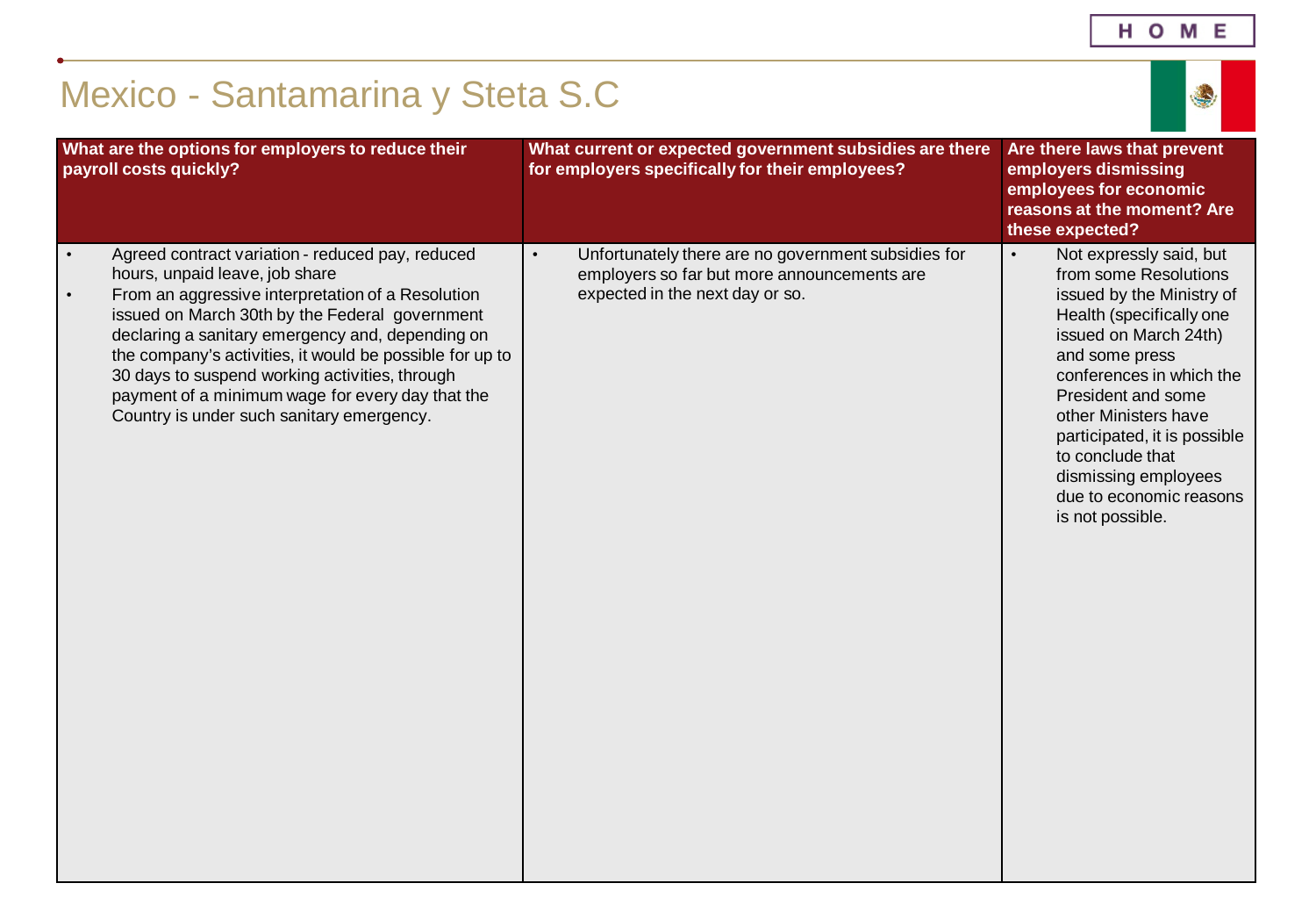## <span id="page-26-0"></span>Netherlands - Van Doorne

| What are the options for employers to<br>reduce their payroll costs quickly?                                                                                                                                                                                                                                                                                | What current or expected government subsidies are there for<br>employers specifically for their employees?                                                                                                                                                                                                                                                                                                                                                                                                                                                                                                                                                                                                                                                                                                                                                                                                                                                                                                                                                                                                                                                                                                                                                                                                                                                                                                                                                                                                                                                                                                                                                                                                                                                                                                                                                                                                                                                                | Are there laws that prevent<br>employers dismissing<br>employees for economic<br>reasons at the moment? Are<br>these expected? |
|-------------------------------------------------------------------------------------------------------------------------------------------------------------------------------------------------------------------------------------------------------------------------------------------------------------------------------------------------------------|---------------------------------------------------------------------------------------------------------------------------------------------------------------------------------------------------------------------------------------------------------------------------------------------------------------------------------------------------------------------------------------------------------------------------------------------------------------------------------------------------------------------------------------------------------------------------------------------------------------------------------------------------------------------------------------------------------------------------------------------------------------------------------------------------------------------------------------------------------------------------------------------------------------------------------------------------------------------------------------------------------------------------------------------------------------------------------------------------------------------------------------------------------------------------------------------------------------------------------------------------------------------------------------------------------------------------------------------------------------------------------------------------------------------------------------------------------------------------------------------------------------------------------------------------------------------------------------------------------------------------------------------------------------------------------------------------------------------------------------------------------------------------------------------------------------------------------------------------------------------------------------------------------------------------------------------------------------------------|--------------------------------------------------------------------------------------------------------------------------------|
| Agreed (as in voluntary) contract<br>variation: reduced pay, reduced hours,<br>unpaid leave, job share, take up paid<br>leave.<br>Parental leave at request of employee,<br>paid emergency leave.<br>Hiring freeze.<br>Deferring new joiners.<br>Ending overtime or discretionary<br>benefits (unless acquired rights but in<br>COVID-19 era possibly not). | We are awaiting (tomorrow or the day after) important new temporary<br>$\bullet$<br>measures bundled in an Emergency Fund Employment Bridging<br>(NOW). The NOW aims at financially assisting companies following a<br>decrease in revenue as from 1 March 2020. For three months, with<br>possibility of extension of three months. Employers can apply for a<br>substantial compensation towards their wage costs and receive an<br>advance payment from the Dutch Labour Office (UWV). Employers<br>are required to continue to pay their employees fully during the<br>compensation period. The following conditions apply:<br>Employers may not dismiss their employees for business related<br>$\bullet$<br>reasons during the period that they receive compensation under the<br>NOW.<br>The employer expects at least a 20% loss of turnover.<br>$\bullet$<br>The application is valid for a period of three months, which period can<br>$\bullet$<br>be extended once by another three months (further conditions may<br>be imposed in the event of an extension).<br>The NOW targets turnover decreases from 1 March 2020.<br>$\bullet$<br>The amount of the compensation for wage costs depends on the drop<br>$\bullet$<br>in turnover; the compensation amounts to 90% of the wage costs,<br>compared to the percentage of lost turnover, for example as follows:<br>if 100% of the turnover is lost, the allowance amounts to 90% of the<br>(i)<br>employer's wage costs;<br>if 50% of the turnover is lost, the allowance amounts to 45% of the<br>(ii)<br>employer's wage costs; and<br>(iii) if 25% of the turnover is lost, the allowance amounts to 22.5% of the<br>employer's wage costs.<br>With the application, the Labour Office will provide an advance<br>$\bullet$<br>payment of 80% of the expected compensation. It will be determined<br>afterwards what the actual decrease in turnover has been, after<br>which a correction can be made. | None at present and<br>$\bullet$<br>none expected.                                                                             |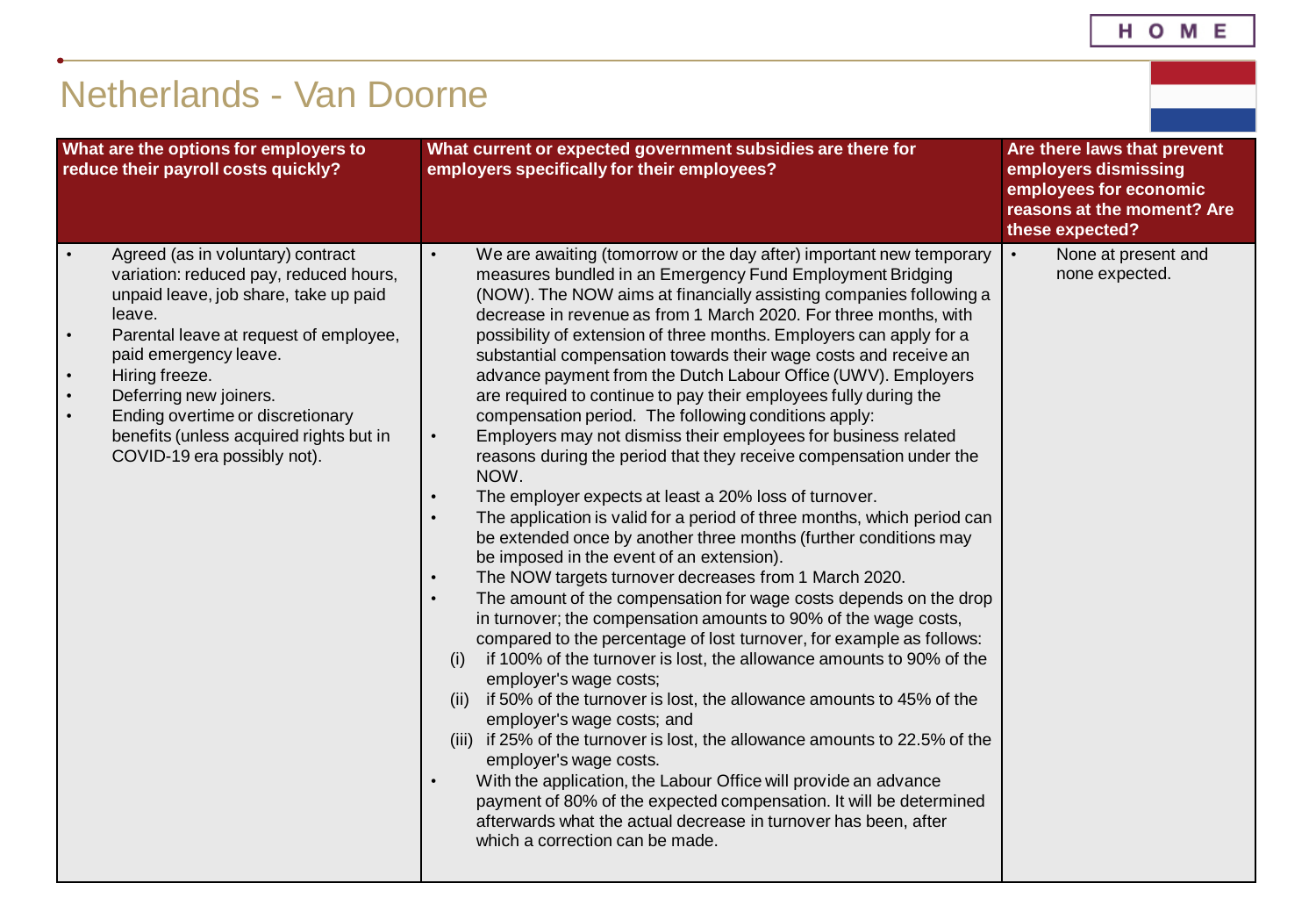

# <span id="page-27-0"></span>New Zealand - Quigg Partners

| What are the options for employers to reduce their<br>payroll costs quickly?                                                                                                                                                                                                                                                             | What current or expected government subsidies are there<br>for employers specifically for their employees?                                                                                                                                                                                                                                                                                                                                                                                                                                                                                                                                                                                                 | Are there laws that prevent<br>employers dismissing<br>employees for economic<br>reasons at the moment? Are<br>these expected?                                                                                                                                                                                                                        |
|------------------------------------------------------------------------------------------------------------------------------------------------------------------------------------------------------------------------------------------------------------------------------------------------------------------------------------------|------------------------------------------------------------------------------------------------------------------------------------------------------------------------------------------------------------------------------------------------------------------------------------------------------------------------------------------------------------------------------------------------------------------------------------------------------------------------------------------------------------------------------------------------------------------------------------------------------------------------------------------------------------------------------------------------------------|-------------------------------------------------------------------------------------------------------------------------------------------------------------------------------------------------------------------------------------------------------------------------------------------------------------------------------------------------------|
| New COVID-19 Wage Subsidy Scheme.<br>$\bullet$<br>Use of unpaid suspension clauses.<br>$\bullet$<br>Agreed reduced pay, reduced hours, unpaid leave.<br>$\bullet$<br>Agreement must be obtained from employees in<br>writing.<br>Hiring freeze, deferring new joiners, ending of any<br>$\bullet$<br>overtime or discretionary benefits. | COVID-19 Wage Subsidy is available to employers with<br>$\bullet$<br>a minimum 30% decline in actual or predicted revenue<br>attributable to COVID-19. The subsidy provides<br>\$585.80 per week for full time employees (20 hrs per<br>week plus) and \$350 per week for part time employees<br>(less than 20 hrs) for a period of 12 weeks. Employers<br>must make 'best endeavours' to pay employees 80% of<br>their normal wages but, at a minimum, pass on the full<br>amount of the subsidy to the employees (unless an<br>employee ordinarily earns less than the subsidy).<br>The government is considering a scheme for essential<br>$\bullet$<br>workers who require sick leave due to COVID-19. | Employees named in the<br>$\bullet$<br>employer's Wage<br>Subsidy application must<br>be retained by the<br>employer for the 12-week<br>period the employer<br>receives the wage<br>subsidy.<br>Written consent must be<br>$\bullet$<br>provided before any<br>changes are made to<br>employees' terms and<br>conditions (including pay<br>or hours). |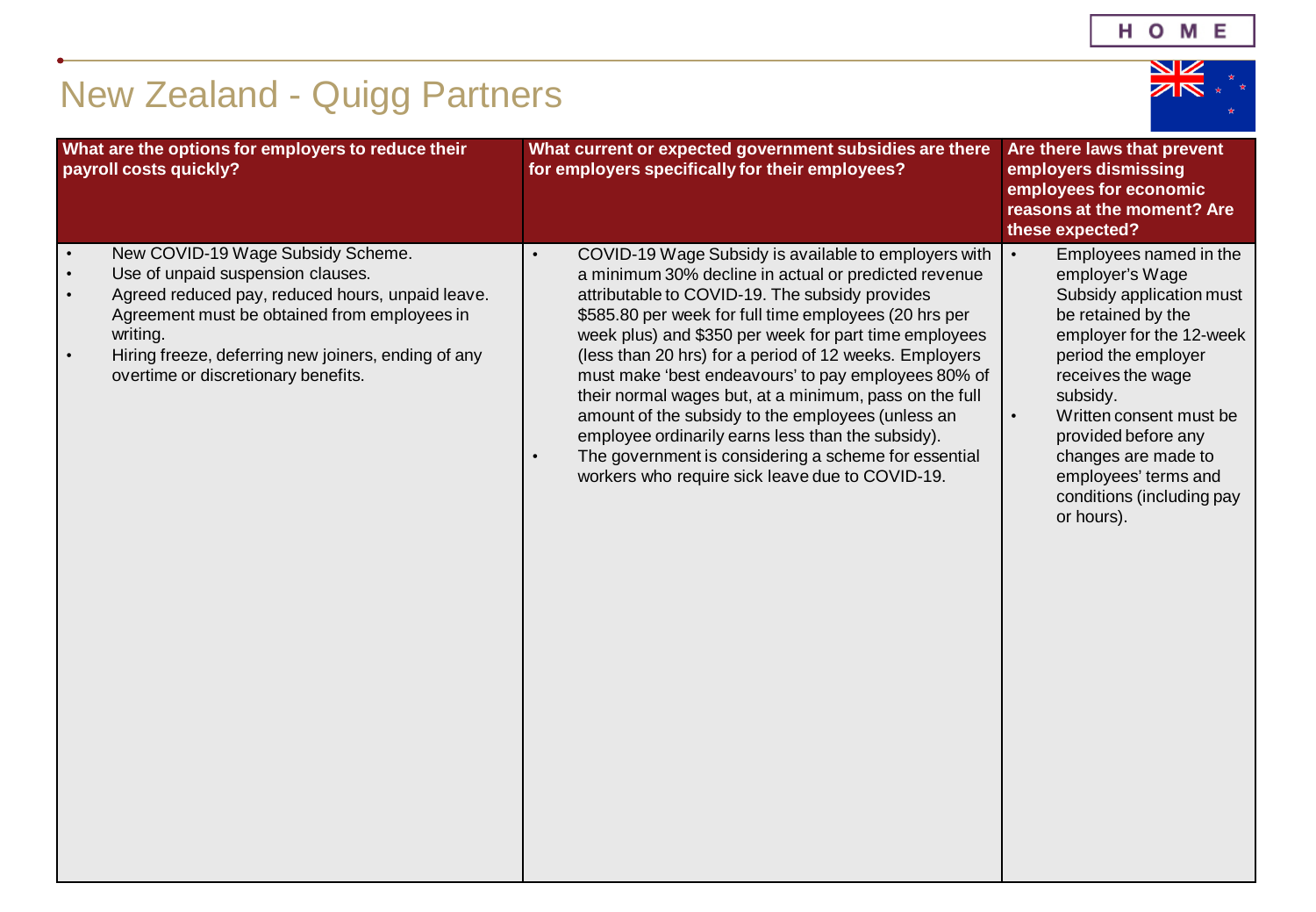| н<br>O<br>Е<br>M |
|------------------|
|------------------|

<span id="page-28-0"></span>

| Pakistan - Orr Dignam & Co.                                                                                                                                                                                                                                                                                                                                                                                                                                                                                                                                                                                                                                                                                                                                                                                                                                                                                                                                                                                                                                                                   |                                                                                                            |                                                                                                                                                                                                                                                                                                                                                     |
|-----------------------------------------------------------------------------------------------------------------------------------------------------------------------------------------------------------------------------------------------------------------------------------------------------------------------------------------------------------------------------------------------------------------------------------------------------------------------------------------------------------------------------------------------------------------------------------------------------------------------------------------------------------------------------------------------------------------------------------------------------------------------------------------------------------------------------------------------------------------------------------------------------------------------------------------------------------------------------------------------------------------------------------------------------------------------------------------------|------------------------------------------------------------------------------------------------------------|-----------------------------------------------------------------------------------------------------------------------------------------------------------------------------------------------------------------------------------------------------------------------------------------------------------------------------------------------------|
| What are the options for employers to reduce their<br>payroll costs quickly?                                                                                                                                                                                                                                                                                                                                                                                                                                                                                                                                                                                                                                                                                                                                                                                                                                                                                                                                                                                                                  | What current or expected government subsidies are there<br>for employers specifically for their employees? | Are there laws that prevent<br>employers dismissing<br>employees for economic<br>reasons at the moment? Are<br>these expected?                                                                                                                                                                                                                      |
| For white collar employees (engaged in managerial,<br>administrative or supervisory capacity), reduction in<br>payroll costs would depend on the terms of the<br>employment contract (including Company's internal<br>policies)<br>For blue collar employees (involved in manual or<br>clerical work), the position would be governed by<br>employment contract (and to the extent applicable,<br>the labour law). For example, a company may not<br>retrench half of its employees unless allowed by a<br>labour court. Likewise, the circumstances of<br>deduction or reduction in pay are also governed by<br>the labour laws and any attempt could expose the<br>client to risk of challenge.<br>We are not aware of any provision in Pakistan law<br>that covers unpaid leave.<br>Matters such as hiring freeze, deferring new joiners,<br>$\bullet$<br>ending of any overtime or discretionary benefits would<br>need to be seen on a case-to-case basis and would<br>be subject to the terms of the offer, employment<br>contract, internal policies or the relevant Pakistan<br>laws. | There are no government subsidiaries for employees.<br>$\bullet$                                           | There are no laws<br>$\bullet$<br>preventing employers<br>dismissing employees for<br>economic reasons<br>(although there are laws<br>governing termination of<br>employment). The<br>circumstances of each<br>termination would need<br>to be evaluated as it<br>would depend on<br>whether the employee is<br>a white collar or a blue<br>collar. |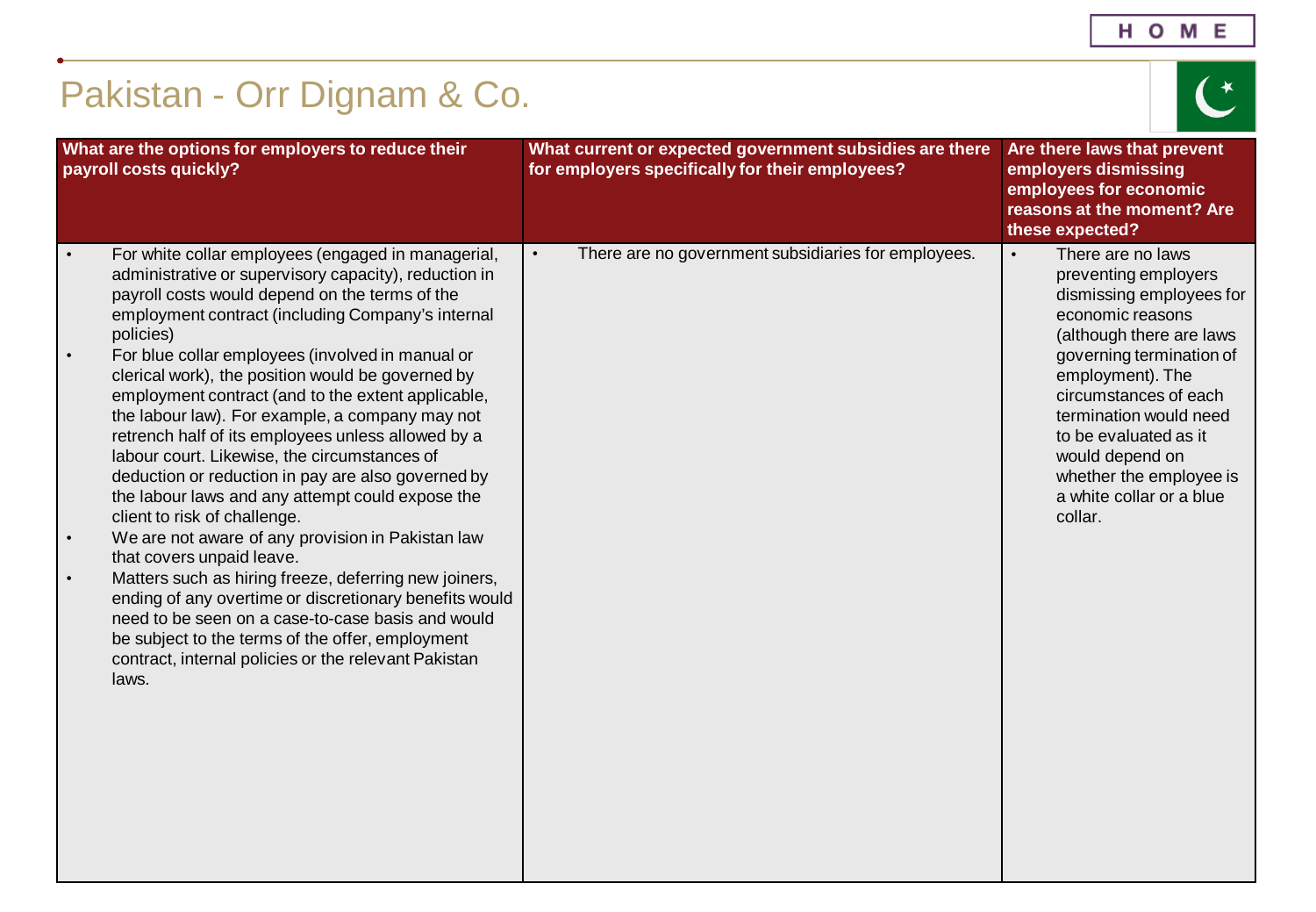| н | O | M | Е |
|---|---|---|---|
|   |   |   |   |

<span id="page-29-0"></span>

| Panama - Arias, Fabrega & Fabrega                                                                                                                                                                                                                                                                                                                                                                             |           |                                                                                                                                                                                                                                     |                                                                                                                                | ★ |            |
|---------------------------------------------------------------------------------------------------------------------------------------------------------------------------------------------------------------------------------------------------------------------------------------------------------------------------------------------------------------------------------------------------------------|-----------|-------------------------------------------------------------------------------------------------------------------------------------------------------------------------------------------------------------------------------------|--------------------------------------------------------------------------------------------------------------------------------|---|------------|
|                                                                                                                                                                                                                                                                                                                                                                                                               |           |                                                                                                                                                                                                                                     |                                                                                                                                |   | $\bigstar$ |
| What are the options for employers to reduce their<br>payroll costs quickly?                                                                                                                                                                                                                                                                                                                                  |           | What current or expected government subsidies are there<br>for employers specifically for their employees?                                                                                                                          | Are there laws that prevent<br>employers dismissing<br>employees for economic<br>reasons at the moment? Are<br>these expected? |   |            |
| Temporarily amend employment contracts to reduce<br>$\bullet$<br>hours and consequently reduce pay. Requires<br>employee's consent<br>Request authorization from labour authorities to<br>$\bullet$<br>suspend the effects of employment contracts. The<br>suspension of the contract means that the employee<br>has no obligation to provide services and the<br>employer has no obligation to pay salaries. | $\bullet$ | Government is discussing the possibility of granting<br>temporary subsidies for employees whose contracts<br>have been suspended. The amount of the subsidy or<br>the term for which it will be granted has not been<br>determined. | None at present and<br>$\bullet$<br>none expected.                                                                             |   |            |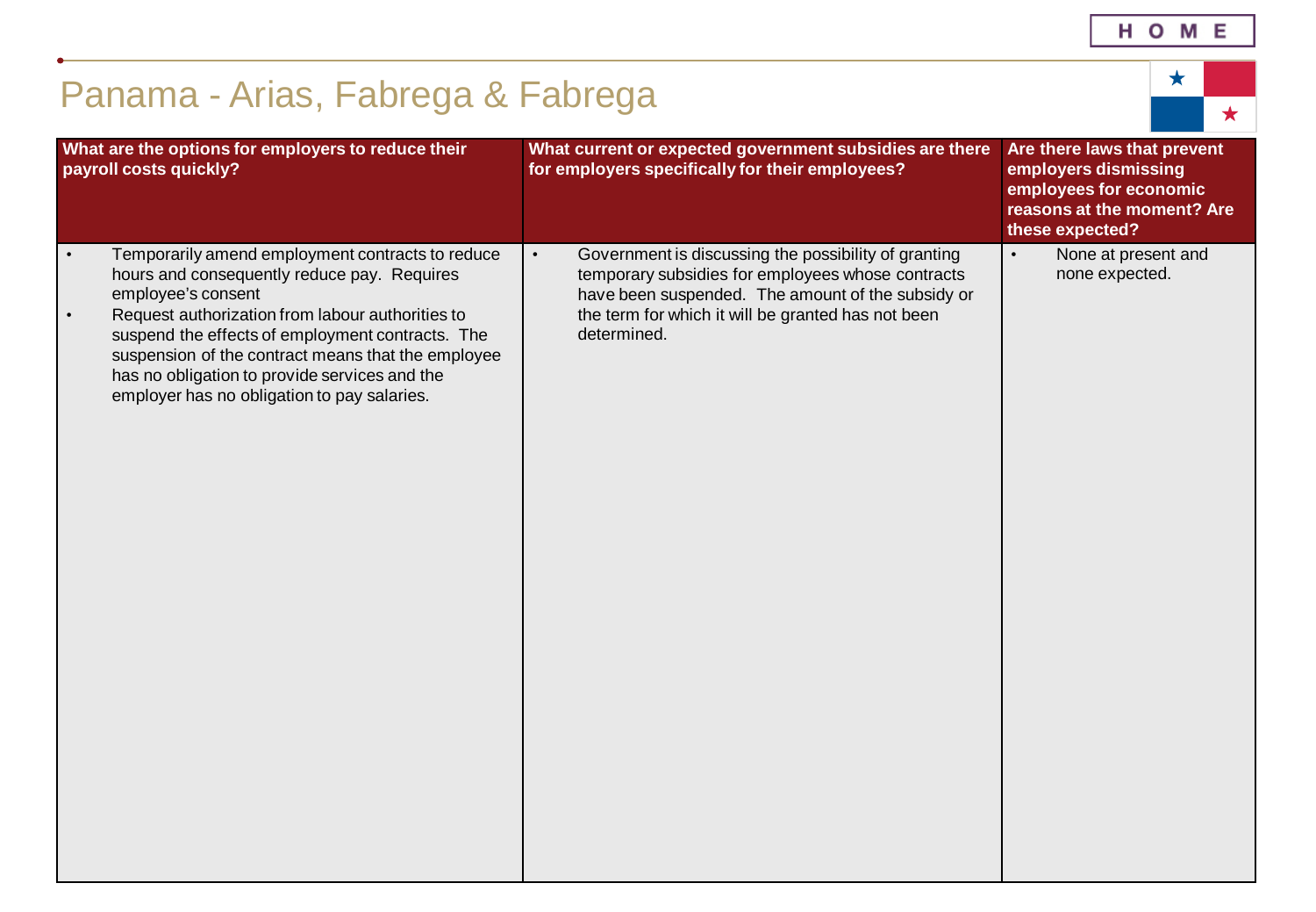<span id="page-30-0"></span>

| Peru - Rodrigo, Elias & Medrano Abogados                                                                                                                                                                                                                                                                                                                                                                                                                                                                                                                                                                                                                                                                                    |                                                                                                                                                                                                                                                                                                                                                                                                                                                                                        |                                                                                                                                                                                                                                                                                                                                               |
|-----------------------------------------------------------------------------------------------------------------------------------------------------------------------------------------------------------------------------------------------------------------------------------------------------------------------------------------------------------------------------------------------------------------------------------------------------------------------------------------------------------------------------------------------------------------------------------------------------------------------------------------------------------------------------------------------------------------------------|----------------------------------------------------------------------------------------------------------------------------------------------------------------------------------------------------------------------------------------------------------------------------------------------------------------------------------------------------------------------------------------------------------------------------------------------------------------------------------------|-----------------------------------------------------------------------------------------------------------------------------------------------------------------------------------------------------------------------------------------------------------------------------------------------------------------------------------------------|
| What are the options for employers to reduce their<br>payroll costs quickly?                                                                                                                                                                                                                                                                                                                                                                                                                                                                                                                                                                                                                                                | What current or expected government subsidies are there<br>for employers specifically for their employees?                                                                                                                                                                                                                                                                                                                                                                             | Are there laws that prevent<br>employers dismissing<br>employees for economic<br>reasons at the moment? Are<br>these expected?                                                                                                                                                                                                                |
| Non-renewal of fixed term contracts upon expiry date.<br>$\bullet$<br>Dismissal of employees who are still in the<br>$\bullet$<br>probationary period.<br>Dismissal of part-time employees, who do not have<br>$\bullet$<br>the right to job stability.<br>Agreed contract variation - reduced pay, reduced<br>$\bullet$<br>hours, unpaid leave, job share.<br>Agreed compensation of paid leave with earned<br>$\bullet$<br>vacation time.<br>Hiring freeze, deferring new joiners, ending of any<br>$\bullet$<br>overtime or discretionary benefits.<br>Arguably, suspension of activities (no work – no pay)<br>$\bullet$<br>up to 90 days. Requires the company to follow a<br>proceeding before the Ministry of Labor. | $\bullet$<br>Employers get a new subsidy equivalent to 35% of<br>salaries under PEN 1500 per month. The subsidy is<br>calculated using the remunerations paid in January<br>2020 and includes all employees who were employed<br>at least until March 15, 2020. The subsidy will be a one<br>off paid in the month of April.<br>Sick pay is subsidised from day 1-instead of day 21-<br>$\bullet$<br>when employees are diagnosed with COVID-19 and<br>earn up to PEN 2,400 per month. | None. However,<br>$\bullet$<br>dismissals based on<br>economic reasons<br>require at least 10% of<br>the payroll to be<br>dismissed collectively<br>and for a proceeding to<br>be followed before the<br>Ministry of Labor in order<br>to get their approval. The<br>Ministry is very reluctant<br>and does not normally<br>grant permission. |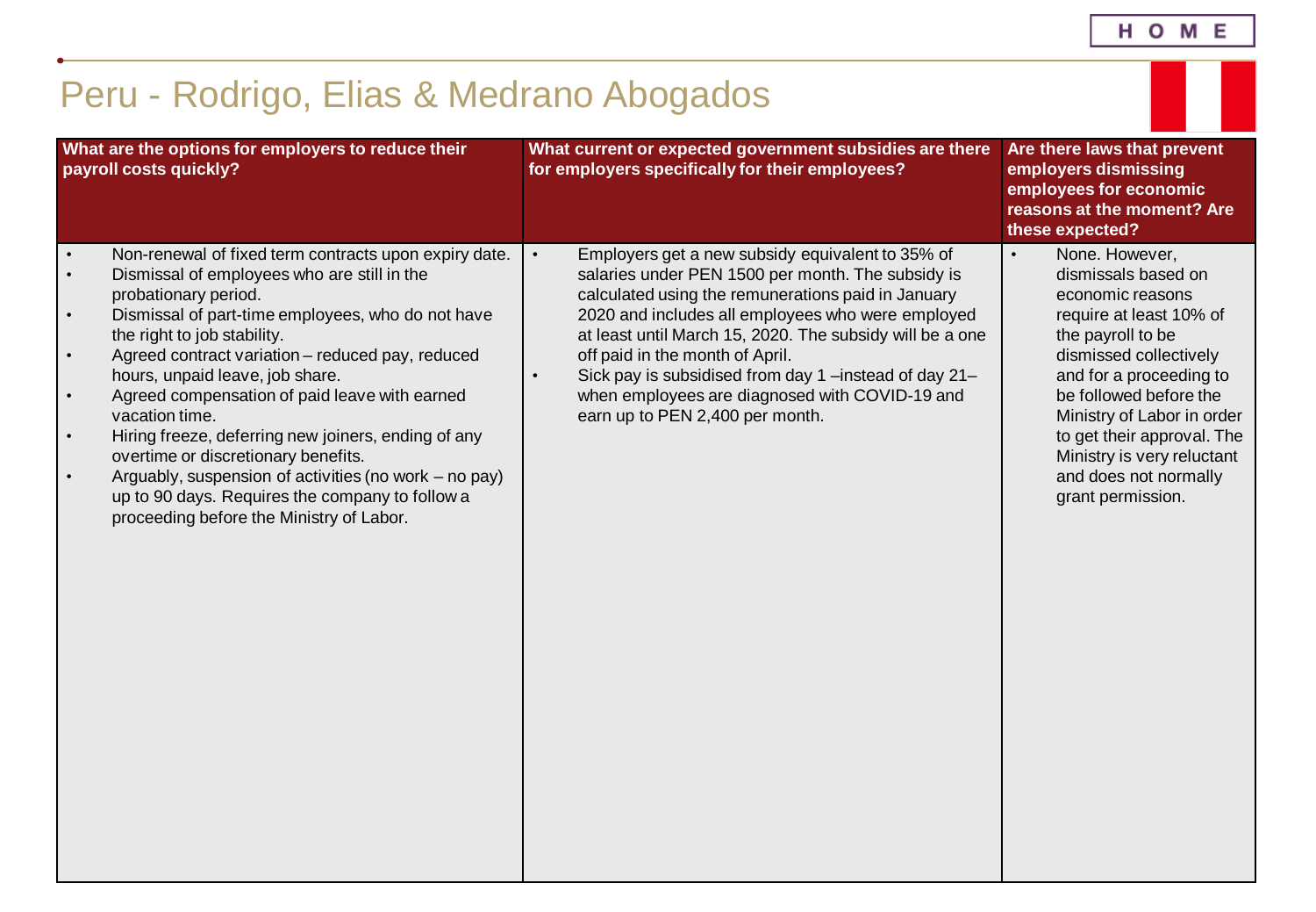#### <span id="page-31-0"></span>Philippines - Siguion Reyna, Montecillo & Ongsiako **What are the options for employers to reduce their payroll costs quickly? What current or expected government subsidies are there for employers specifically for their employees? Are there laws that prevent employers dismissing employees for economic reasons at the moment? Are these expected?** • Government is encouraging flexible working arrangements (FWA) in lieu of closures or termination of employment. • One of these arrangements is forced leave: employee placed on compulsory leave during which they are allowed to use up earned leave credits for the duration of the FWA. • Other FWA include reduced working hours, a reduced workweek, or a shift rotation scheme which results in reduced working hours - with the effect of the employee being put on forced leave for the balance of the usual workday or workweek. • Another option is an unpaid suspension of employment, of either (i) a selected workforce or work unit, or (ii) temporary closure of the entire establishment, which under the Philippine Labour Code can extend up to six months provided the employees return to work on or before that period expires. The Philippine Department of Labour and Employment is administering a "COVID-19 Adjustment Program" (CAMP) in which employees adversely affected by FWA are provided financial assistance of Php5,000 (approx.USD100) and employment facilitation (including temporary gov't work for the period of displacement). The employer must apply for CAMP benefits for its affected workers. • "Affected workers" are broadly defined as "workers in private establishments whose employment face or suffer interruption due to the COVID-19 pandemic," such as (a) retained workers who do not receive regular wage - workers whose work hours, and therefore regular wage, are reduced due to the implementation of FWA; and (b) suspended workers - workers whose employment is temporarily suspended by reason of the suspension of operations of the employers' business, to the extent that employees do not have enough leave credits to last the duration of the FWA. • None. In case of workforce retrenchment due to business losses (whether caused by COVID-19 or other reasons) there are notice, separation pay and reporting requirements that must be complied prior to these retrenchment terminations taking effect.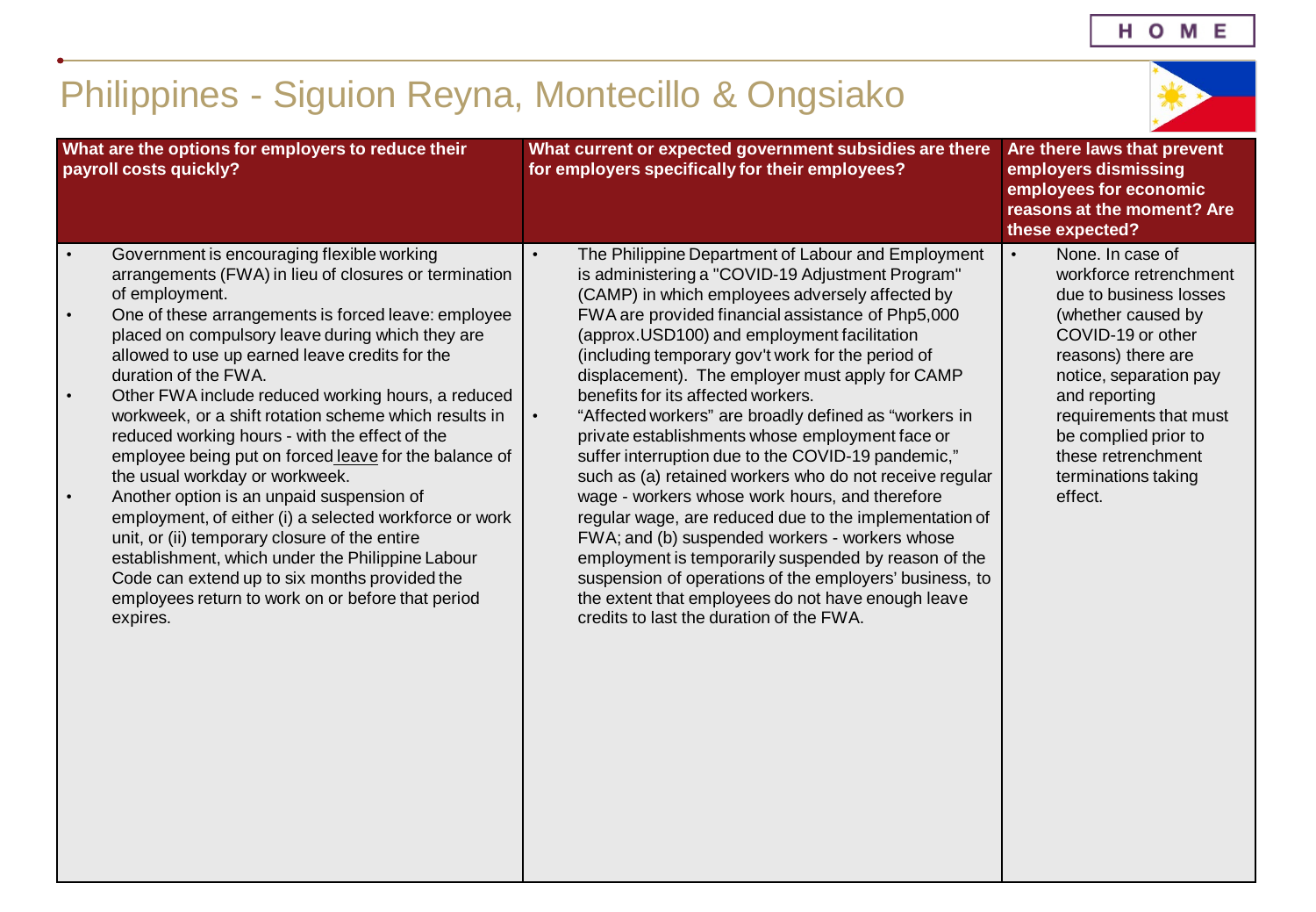### <span id="page-32-0"></span>Portugal - PLMJ, RL **What are the options for employers to reduce their payroll costs quickly? What current or expected government subsidies are there for employers specifically for their employees? Are there laws that prevent employers dismissing employees for economic reasons at the moment? Are these expected?** • Unilateral suspension of employment due to *force majeure* - reduction to 75% of salary (no public support applicable). Reduction of working hours by agreement. • Hire freeze, suspend discretionary benefits. • Lay-off: Unilateral suspension or reduction of working time procedure, on grounds of business crisis (simplified or ordinary, depending on the situation of the company) - reduction to two thirds of salary 70% of which is paid by social security + exemption of social security contributions (only in the simplified). • Employers that benefit from supports in the context of lay-off are not entitled to execute redundancies (individual or collective) during the period of applicability of such and in the 60 days subsequent to its tem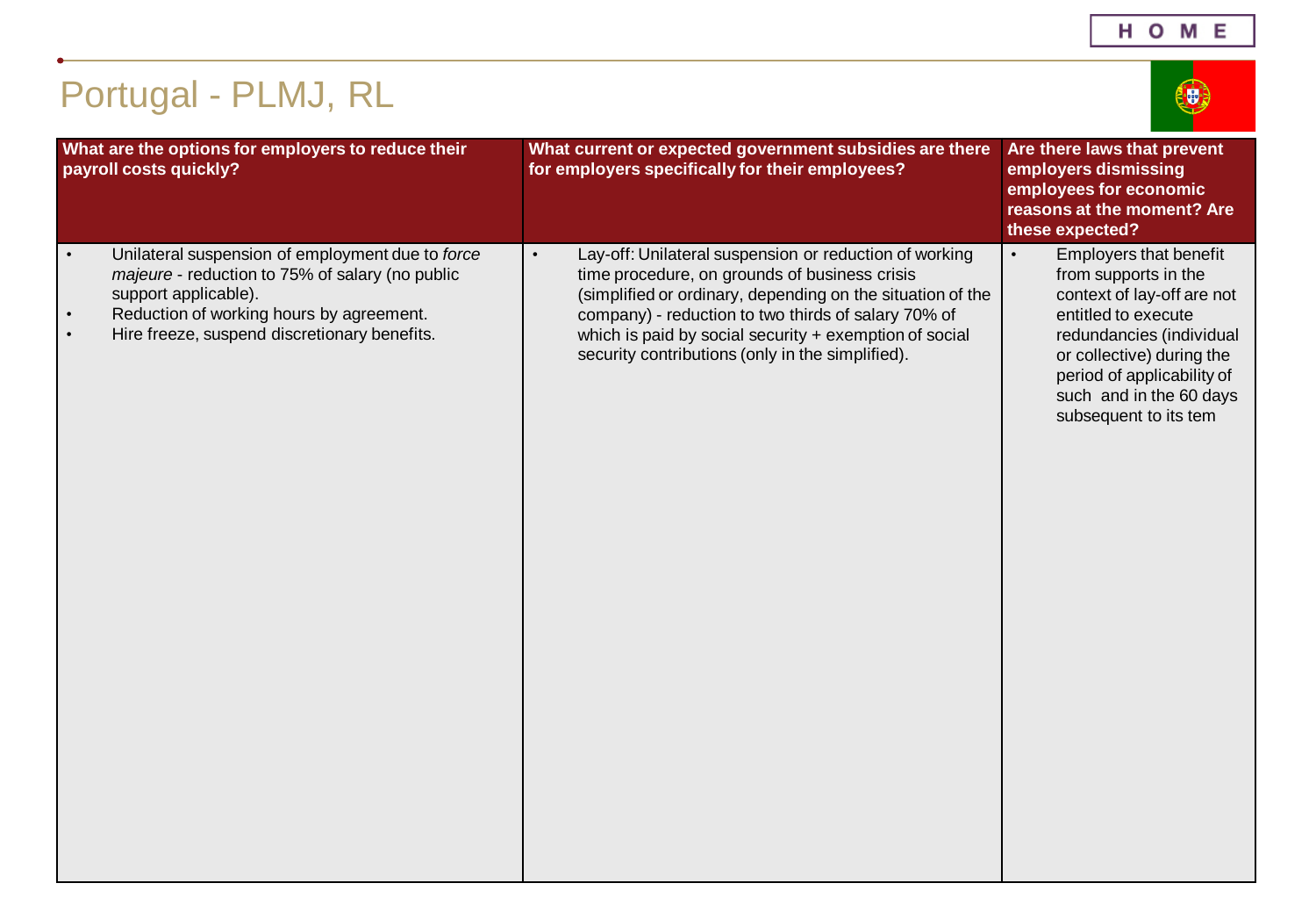电

# <span id="page-33-0"></span>Slovakia - Čechová & Partners

| What are the options for employers to reduce<br>their payroll costs quickly?                                                                                                                                                                                                                                                                                                                                                                                                                                                                                                                                                                                                                                                                                                                                                                                        | What current or expected government subsidies are there for<br>employers specifically for their employees?                                                                                                                                                                                                                                                                                                                                                                                                                                                                                                                                                                                                                                                                                                                                                                                                                                                                                                                                                                                                                                                                                                                                                                                                                                                                                                                                                                                                                                                                                                                               | Are there laws that prevent<br>employers dismissing<br>employees for economic<br>reasons at the moment? Are<br>these expected?                                                                                                                                                                                                                                                                                                                                                                                                                                                                                                                                                    |
|---------------------------------------------------------------------------------------------------------------------------------------------------------------------------------------------------------------------------------------------------------------------------------------------------------------------------------------------------------------------------------------------------------------------------------------------------------------------------------------------------------------------------------------------------------------------------------------------------------------------------------------------------------------------------------------------------------------------------------------------------------------------------------------------------------------------------------------------------------------------|------------------------------------------------------------------------------------------------------------------------------------------------------------------------------------------------------------------------------------------------------------------------------------------------------------------------------------------------------------------------------------------------------------------------------------------------------------------------------------------------------------------------------------------------------------------------------------------------------------------------------------------------------------------------------------------------------------------------------------------------------------------------------------------------------------------------------------------------------------------------------------------------------------------------------------------------------------------------------------------------------------------------------------------------------------------------------------------------------------------------------------------------------------------------------------------------------------------------------------------------------------------------------------------------------------------------------------------------------------------------------------------------------------------------------------------------------------------------------------------------------------------------------------------------------------------------------------------------------------------------------------------|-----------------------------------------------------------------------------------------------------------------------------------------------------------------------------------------------------------------------------------------------------------------------------------------------------------------------------------------------------------------------------------------------------------------------------------------------------------------------------------------------------------------------------------------------------------------------------------------------------------------------------------------------------------------------------------|
| Compensate employees during the absence<br>at work due to operating reasons only 60%<br>of their average earnings upon agreement<br>with employees' representatives.<br>Agreed contract variation - adjusted pay,<br>$\bullet$<br>reduced hours, unpaid leave, job share.<br>Order a mass vacation due to operation<br>$\bullet$<br>reasons, provide work time-off instead of<br>overtime surcharge.<br>Apply for government allowance to maintain<br>$\bullet$<br>job positions.<br>Unpaid care leave with social care<br>$\bullet$<br>allowance for employees, unpaid leave in<br>case of quarantine of an employee with<br>social sick allowance.<br>Hiring freeze, deferring new joiners, ending<br>$\bullet$<br>of any discretionary benefits.<br>Temporarily posting employees to another<br>$\bullet$<br>employer upon agreement with the other<br>employer. | Sick allowance paid by social security from the first day for people in<br>quarantine and isolation (as opposed to first ten days paid by<br>employers normally)<br>Extended care allowance for employees<br>Economic measures proposed by the government (on 29 March)<br>and soon to be implemented (these measures may still change in<br>the adoption process):<br>reimbursement of 80% of employee's salary to entrepreneurs<br>(i)<br>whose operations are closed mandatorily up to the limit of EUR<br>1.100 gross wage,<br>monetary contribution to employers with dropped revenue for<br>(ii)<br>each employee (range EUR 180 - EUR 540 per employee,<br>depending on revenue loss),<br>state guaranteed "fast loans" from banks,<br>(iii)<br>For employees in quarantine and parents taking care of a<br>(iv)<br>family member, 55% of their "daily assessment base" will be<br>paid for at all times,<br>postponement of payment of employer's share on social and<br>(v)<br>health contribution payments for employees when revenue falls<br>by more than 40% and<br>(vi) postponement of income tax advances when sales fall by more<br>than 40%,<br>(vii) possibility of offsetting losses not yet claimed since 2014.<br>Measures proposed by the government (on 31 March) to help<br>employers during emergency situations, which are soon to be<br>implemented (these measures may still change in the adoption<br>process):<br>employers will be entitled to order home office to their<br>(i)<br>employees during emergency situations (and employees will be<br>entitled to demand home office form their employer), | There are certain<br>$\bullet$<br>restrictions stipulated in<br>Slovak Labour Code<br>protecting employees<br>from being dismissed<br>when for instance<br>employee is on sick<br>leave, is pregnant, on<br>maternal leave, parental<br>leave, alone takes care<br>for a child younger than 3<br>years. An amendment to<br>Slovak Labour Code was<br>proposed by the<br>government and is soon<br>to be implemented, that<br>would protect employees<br>in quarantine or isolation,<br>employees nursing, in<br>person and the whole<br>day, a sick family<br>member, or employees<br>taking care, in person<br>and the whole day, of<br>another person, from<br>being dismissed. |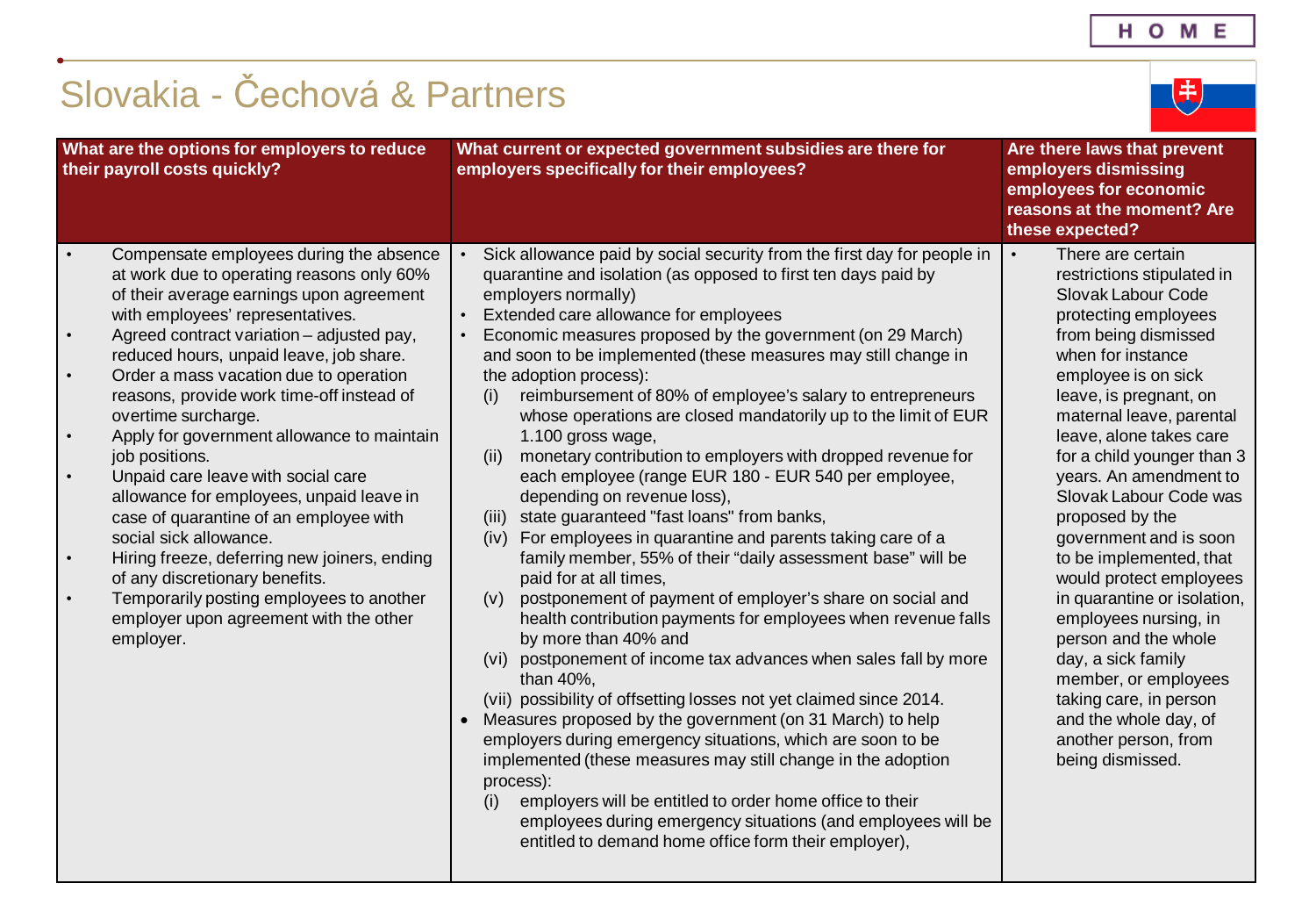### Slovakia cont. **What are the options for employers to reduce their payroll costs quickly? What current or expected government subsidies are there for employers specifically for their employees? Are there laws that prevent employers dismissing employees for economic reasons at the moment? Are these expected?** (ii) employers will be entitled to compensate employees only 80% of their average earnings during absence at work due to operating reasons based on a decision of the respective authority or caused by an emergency situation, even without an agreement with employees' representatives or consent of the employees, (iii) employers will be entitled to order their employees to later work in the extent of time compensated during their absence due to operating reasons caused by an emergency situation, (iv) shorter terms for employers to announce work time schedule and ordered vacation to their employees during emergency situations, (v) simplified process of application for proposed allowance to maintain employees during emergency situations.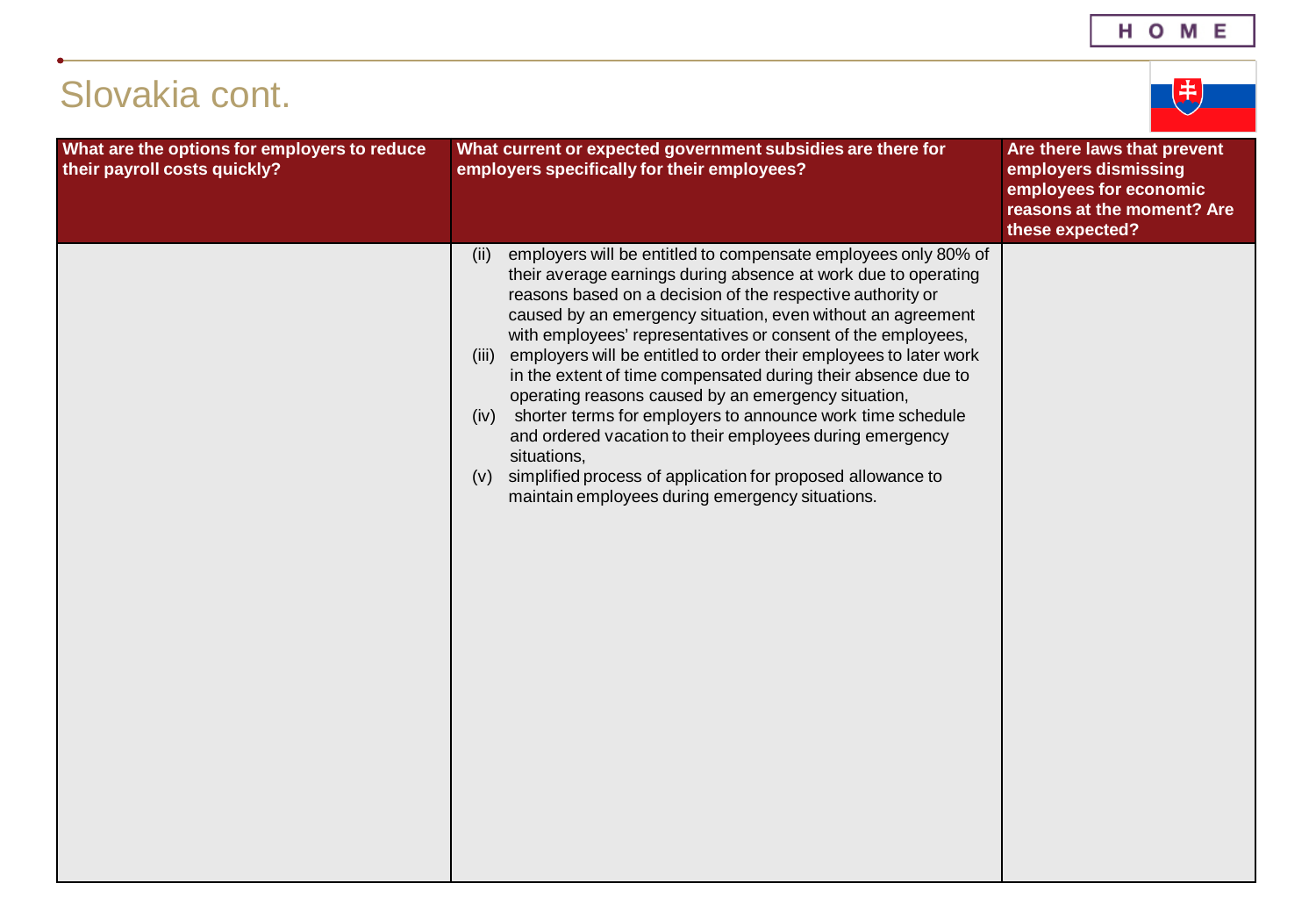## <span id="page-35-0"></span>South Africa - Bowmans

| What are the options for employers to<br>reduce their payroll costs quickly?                                                                                                                                                                                                                                                                                                                                                                                                                                                                                                                                                                                                                                                                                                                                                                               | What current or expected government subsidies are there for employers<br>specifically for their employees?                                                                                                                                                                                                                                                                                                                                                                                                                                                                                                                                                                                                                                                                                                                                                                                                                                                                                                                                                                                                                                                                                                                                                                                                                                                                                                                                                                                                                                                                                                                                                                                                                                                                                                                                                                                                                                                                                                | Are there laws that prevent<br>employers dismissing<br>employees for economic<br>reasons at the moment? Are<br>these expected? |
|------------------------------------------------------------------------------------------------------------------------------------------------------------------------------------------------------------------------------------------------------------------------------------------------------------------------------------------------------------------------------------------------------------------------------------------------------------------------------------------------------------------------------------------------------------------------------------------------------------------------------------------------------------------------------------------------------------------------------------------------------------------------------------------------------------------------------------------------------------|-----------------------------------------------------------------------------------------------------------------------------------------------------------------------------------------------------------------------------------------------------------------------------------------------------------------------------------------------------------------------------------------------------------------------------------------------------------------------------------------------------------------------------------------------------------------------------------------------------------------------------------------------------------------------------------------------------------------------------------------------------------------------------------------------------------------------------------------------------------------------------------------------------------------------------------------------------------------------------------------------------------------------------------------------------------------------------------------------------------------------------------------------------------------------------------------------------------------------------------------------------------------------------------------------------------------------------------------------------------------------------------------------------------------------------------------------------------------------------------------------------------------------------------------------------------------------------------------------------------------------------------------------------------------------------------------------------------------------------------------------------------------------------------------------------------------------------------------------------------------------------------------------------------------------------------------------------------------------------------------------------------|--------------------------------------------------------------------------------------------------------------------------------|
| During the national lockdown period of<br>21 days, if an employee does not work<br>in an essential service and cannot<br>work from home, an employer is not<br>required to pay the employee in light of<br>the fact that the employee is unable to<br>render services on the basis of a<br>supervening impossibility.<br>Companies can request employees to<br>$\bullet$<br>agree to the following measures short<br>of dismissal: take annual leave; unpaid<br>leave; work (and be paid) short time;<br>or "stand down" with no pay for a<br>specified period.<br>An employer will be within its rights to<br>compel employees to take<br>accumulated annual leave during this<br>period. However, the application of any<br>one of the other options set out above<br>would amount to a temporary variation<br>of terms and conditions of<br>employment. | Should an employer as a direct result of COVID-19 pandemic close its<br>operations for three months or lesser period and suffer financial distress,<br>the company shall qualify for a COVID-Temporary Relief Benefit under<br>the Unemployment Insurance Fund.<br>The benefits will only pay for the cost of salary for the employees during<br>$\bullet$<br>the temporary closure of the business operations. The salary benefits will<br>be capped to a maximum amount of R17 712 per month, per employee<br>and an employee will be paid in terms of the income replacement rate<br>sliding scale (38% - 60%) as provided in the Unemployment Insurance<br>Act.<br>Should an employee's income determined in terms of the income<br>replacement sliding scale fall below the minimum wage of the sector<br>concerned, the employee will be paid a replacement income equal to<br>minimum wage of the sector concerned.<br>Statutory relief for Small, Medium and Micro Enterprises (SMME) aimed<br>at providing relief on existing debts and repayments, to assist SMMEs<br>during the period of the COVID-19 State of Disaster. For SMMEs to be<br>eligible for assistance under the Debt Relief Fund, the applicant must<br>demonstrate a direct link of the impact or potential impact of COVID-19 on<br>business operations.<br>The qualification criteria have been developed and will be available for<br>online applications from 2 April 2020. The turnaround time for applications<br>and approval is expected to be seven days at worst, while approval and<br>disbursement of funds is expected to take five days.<br>The criteria is as follows:<br>The business must have been registered with CIPC by at least 28<br>February 2020;<br>Company must be 100% owned by South African Citizens;<br>Employees must be 70% South Africans; and<br>Priority will be given to businesses owned by Women, Youth and People<br>with Disabilities; Be registered and compliant with SARS and UIF. | None at present and<br>$\bullet$<br>none expected.                                                                             |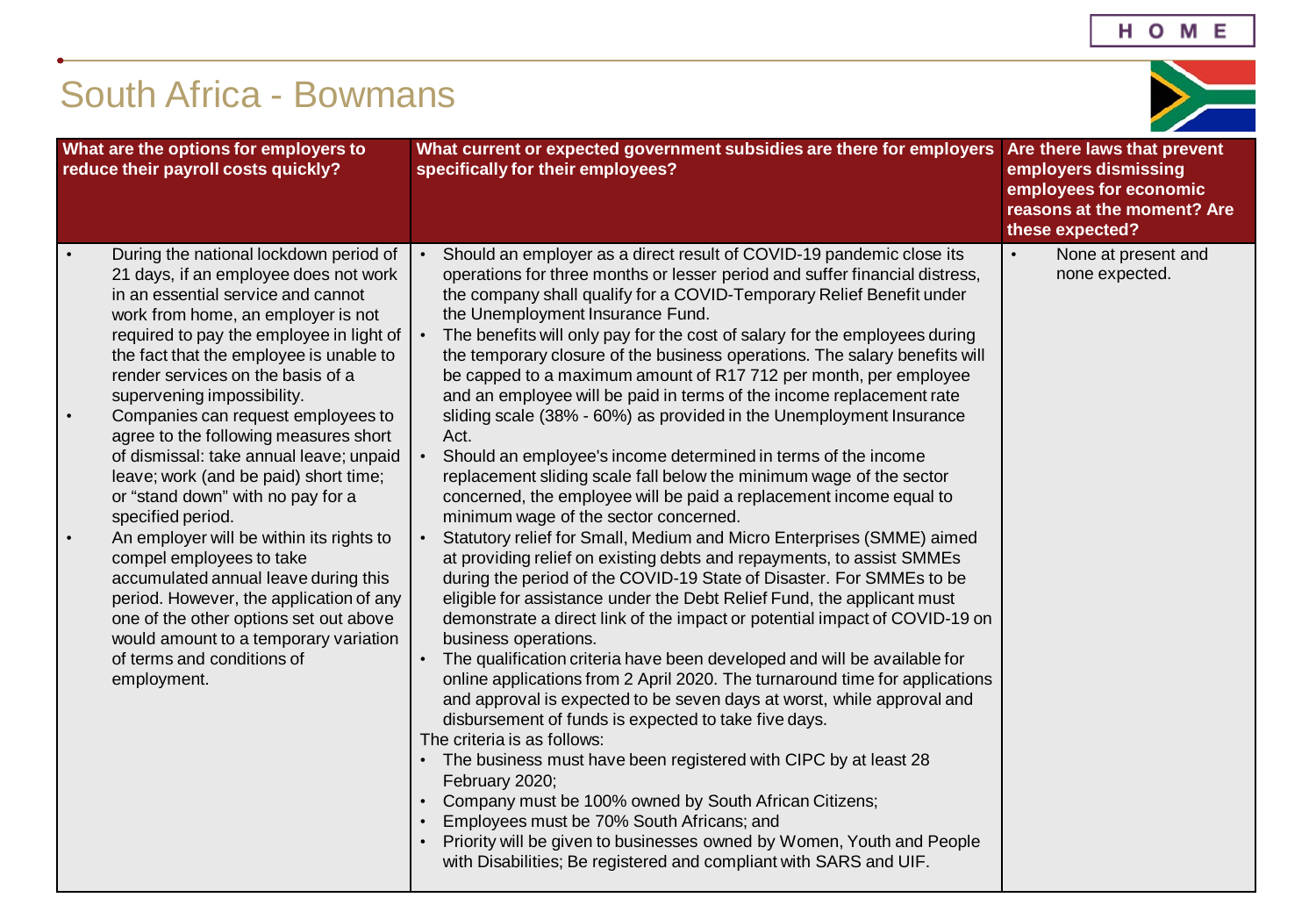<span id="page-36-0"></span>

| <b>Spain - Cuatrecasas</b>                                                                                                                                                                                                                                                                                                                                                                                                                                                                                                                                                                                                                                                                                                                                | 滿                                                                                                                                                                                                                                                                                                                                                                                                                                                                                                                                                                                                                                                                                                                                                                                                                                                                                                                                                                                                                                                                                                                                                                                                                                                                                                                                                                                                                                                                                                                                                   |                                                                                                                                                                                                                                                                               |
|-----------------------------------------------------------------------------------------------------------------------------------------------------------------------------------------------------------------------------------------------------------------------------------------------------------------------------------------------------------------------------------------------------------------------------------------------------------------------------------------------------------------------------------------------------------------------------------------------------------------------------------------------------------------------------------------------------------------------------------------------------------|-----------------------------------------------------------------------------------------------------------------------------------------------------------------------------------------------------------------------------------------------------------------------------------------------------------------------------------------------------------------------------------------------------------------------------------------------------------------------------------------------------------------------------------------------------------------------------------------------------------------------------------------------------------------------------------------------------------------------------------------------------------------------------------------------------------------------------------------------------------------------------------------------------------------------------------------------------------------------------------------------------------------------------------------------------------------------------------------------------------------------------------------------------------------------------------------------------------------------------------------------------------------------------------------------------------------------------------------------------------------------------------------------------------------------------------------------------------------------------------------------------------------------------------------------------|-------------------------------------------------------------------------------------------------------------------------------------------------------------------------------------------------------------------------------------------------------------------------------|
| What are the options for employers to reduce their<br>payroll costs quickly?                                                                                                                                                                                                                                                                                                                                                                                                                                                                                                                                                                                                                                                                              | What current or expected government subsidies are there<br>for employers specifically for their employees?                                                                                                                                                                                                                                                                                                                                                                                                                                                                                                                                                                                                                                                                                                                                                                                                                                                                                                                                                                                                                                                                                                                                                                                                                                                                                                                                                                                                                                          | Are there laws that prevent<br>employers dismissing<br>employees for economic<br>reasons at the moment? Are<br>these expected?                                                                                                                                                |
| Employers can implement suspension of employment<br>contracts or temporary reduction (between 10% and<br>70%) of working time plan.<br>These measures can be based on force majeure or<br>$\bullet$<br>on business related reasons. COVID-19 justifies the<br>measures, and the procedure applicable depends on<br>the circumstances. The procedure for force majeure is<br>simpler and faster, but its scope is smaller and its<br>duration limited to the state of emergency.<br>Make use of vacation time.<br>$\bullet$<br>Irregular distribution of working time during a one year<br>$\bullet$<br>reference period.<br>Mandatory paid leaves with the obligation to return of<br>$\bullet$<br>working time.<br>Other leaves of absence.<br>$\bullet$ | Company's exemption from paying the social security<br>$\bullet$<br>contributions, at the company's request, while the<br>temporary suspension or reduction is in force due to<br>force majeure, with the following scope:<br>companies with fewer than 50 employees registered<br>(i)<br>as of February 29, 2020: full exemption from<br>payment of the employer contribution.<br>companies with 50 or more employees registered as<br>(ii)<br>of February 29, 2020: exemption of 75% of the<br>employer contribution.<br>The period will still count as a contribution period for<br>$\bullet$<br>employees.<br>This measure will be subject to the company's<br>$\bullet$<br>commitment to maintain jobs for six months from the<br>date the activity is resumed.<br>Employees affected by temporary suspension or<br>$\bullet$<br>reduction of their employment contract are entitled to<br>unemployment benefits, but:<br>Employees do not have to meet the requirements of<br>$\bullet$<br>previous contributions to receive unemployment<br>benefit, provided that their employment started before<br>March 17 2020. The average base for the calculation of<br>the unemployment benefit is also more beneficial for<br>affected employees.<br>Payment of this benefit will not count for later payment<br>$\bullet$<br>of the unemployment benefit.<br>Soft loans for small size companies.<br>Deferrement on the payment of loans and tax<br>$\bullet$<br>obligations.<br>Postponement on the payment of social security<br>contributions. | During the state of<br>$\bullet$<br>emergency, employers<br>may not terminate<br>employment for the<br>reasons that justify<br>temporary suspension or<br>reduction of employment<br>contracts: force majeure<br>or business related<br>reasons linked or due to<br>COVID-19. |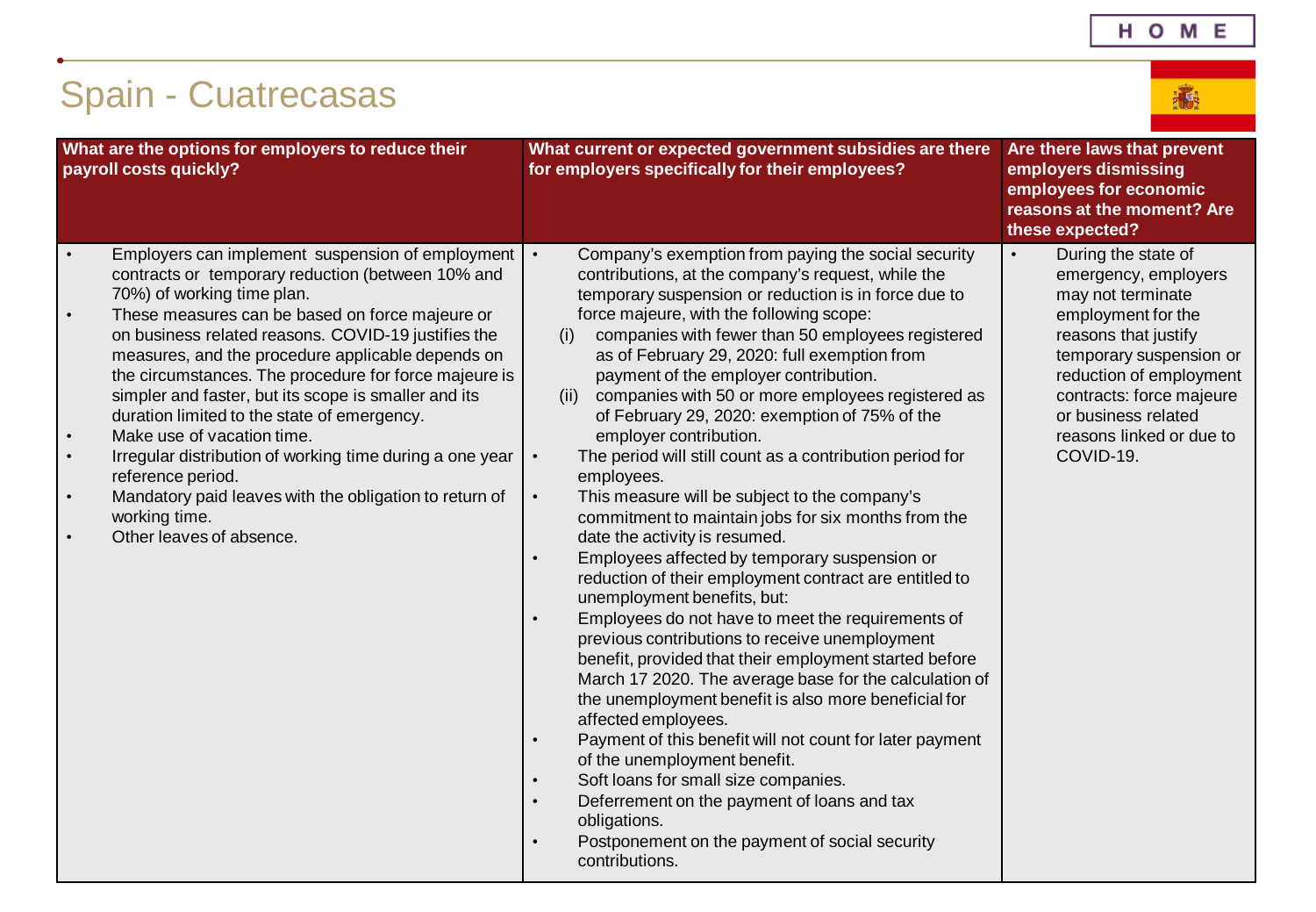# <span id="page-37-0"></span>Sri Lanka - John Wilson Partners, Attorneys-at-Law & Notaries Public



| What are the options for employers to reduce their payroll<br>costs quickly?                                                                                                                                                                                                                                                                                                                                                                                                                                                                                                                                                                                                                                                                                                                           | What current or expected government subsidies<br>are there for employers specifically for their<br>employees? | Are there laws that prevent<br>employers dismissing<br>employees for economic<br>reasons at the moment? Are<br>these expected?                                                                                                                                                                                                                    |
|--------------------------------------------------------------------------------------------------------------------------------------------------------------------------------------------------------------------------------------------------------------------------------------------------------------------------------------------------------------------------------------------------------------------------------------------------------------------------------------------------------------------------------------------------------------------------------------------------------------------------------------------------------------------------------------------------------------------------------------------------------------------------------------------------------|---------------------------------------------------------------------------------------------------------------|---------------------------------------------------------------------------------------------------------------------------------------------------------------------------------------------------------------------------------------------------------------------------------------------------------------------------------------------------|
| Reduction of payroll costs would mean reduction of the<br>$\bullet$<br>salaries and/or allowances contracted for and/or stipulated<br>by law (e.g., minimum wage legislation/budgetary relief<br>allowances Acts).                                                                                                                                                                                                                                                                                                                                                                                                                                                                                                                                                                                     | None at present.                                                                                              | Yes. The Termination of<br><b>Employment of Workmen</b><br>(Special Provisions) Act<br>("TEWA") prohibits an                                                                                                                                                                                                                                      |
| Where remuneration is a matter of contract, any unilaterally<br>$\bullet$<br>decided, (i.e. by the employer), downward revision/variation<br>could amount to a constructive termination of employment<br>which, in turn, would be a breach of the law - if the<br>Termination of Employment of Workmen (Special Provisions)<br>Act ("TEWA") applies - and render the termination, (and<br>therefore the reduction), a nullity in law. In such a situation,<br>the TEWA provides for the Commissioner General of Labour<br>(CL) to order the reinstatement of the employee and to also<br>order the employer to pay the employee all wages and<br>benefits he would have received had the (constructive)<br>termination not occurred. Failure to comply with the CL's<br>order is a punishable offence. |                                                                                                               | employer who employs<br>more than 15 employees<br>from terminating<br>employment for non-<br>disciplinary reasons<br>without the consent of<br>the employee, or the<br>permission of the<br>Commissioner of Labour.<br>No changes are currently<br>$\bullet$<br>under consideration to<br>this restrictive legislation<br>which has been in force |
| However, any downward revision would be legitimate where<br>it is with the consent of the employee (after negotiation and<br>on terms agreed).                                                                                                                                                                                                                                                                                                                                                                                                                                                                                                                                                                                                                                                         |                                                                                                               | since 1971 and no<br>changes are expected.                                                                                                                                                                                                                                                                                                        |
| Unless the remuneration/wage has been stipulated by law, if<br>$\bullet$<br>a reduction is by mutual agreement, there would be no<br>breach of law even where the TEWA applies, if it is with the<br>prior written consent of the employee.                                                                                                                                                                                                                                                                                                                                                                                                                                                                                                                                                            |                                                                                                               |                                                                                                                                                                                                                                                                                                                                                   |
| Where, however, the wage is the minimum stipulated by law<br>$\bullet$<br>(which itself would depend on the prevailing decision of the<br>Wages Board (if any) for the particular trade in which the<br>employee is employed), appropriate legislative provision<br>would be required - in the absence of which, the reduction,<br>(i.e. payment of less than the stipulated wage), would<br>constitute a punishable offence.                                                                                                                                                                                                                                                                                                                                                                          |                                                                                                               |                                                                                                                                                                                                                                                                                                                                                   |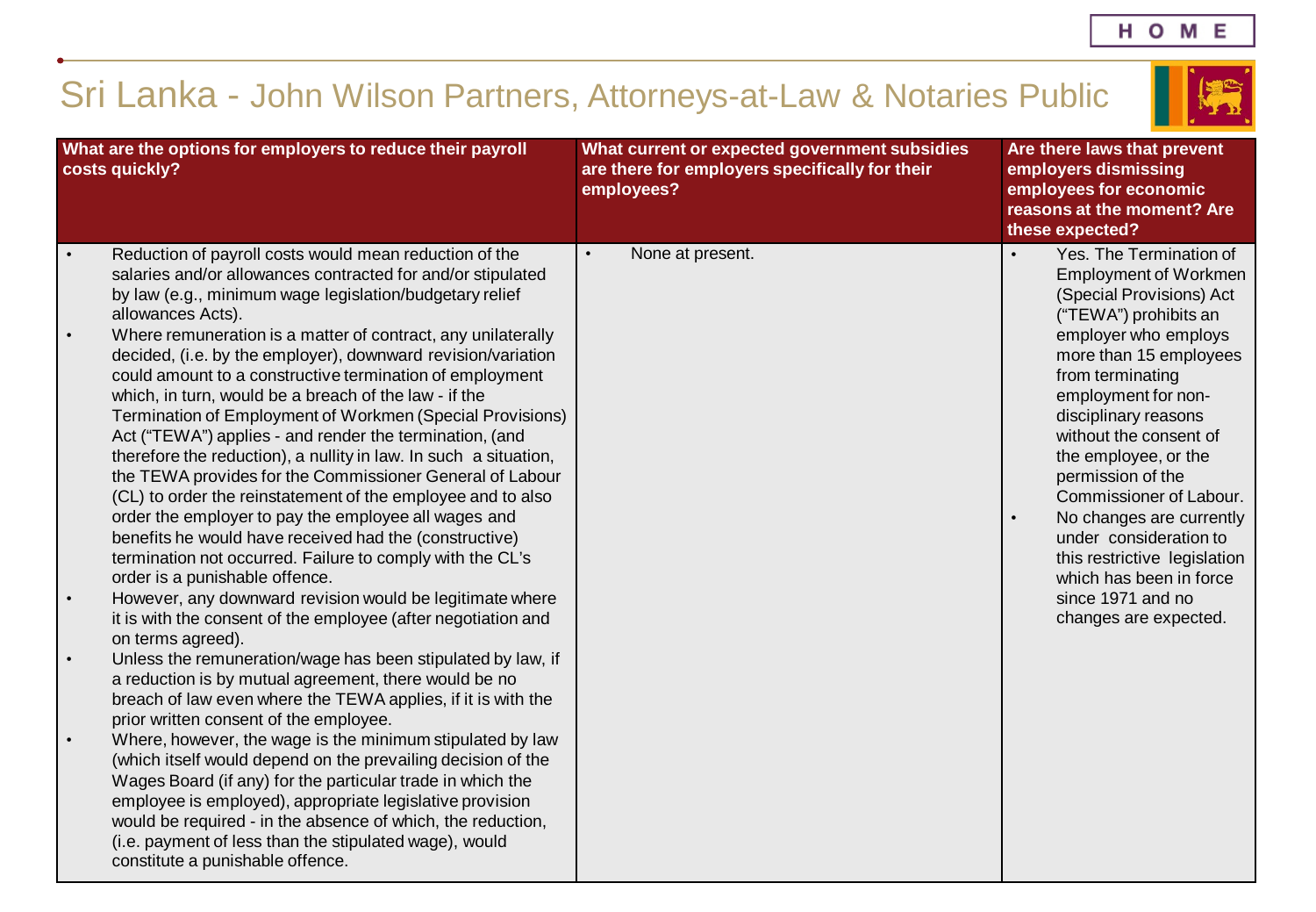# <span id="page-38-0"></span>Switzerland - Thomas Kälin, Meyerlustenberger Lachenal

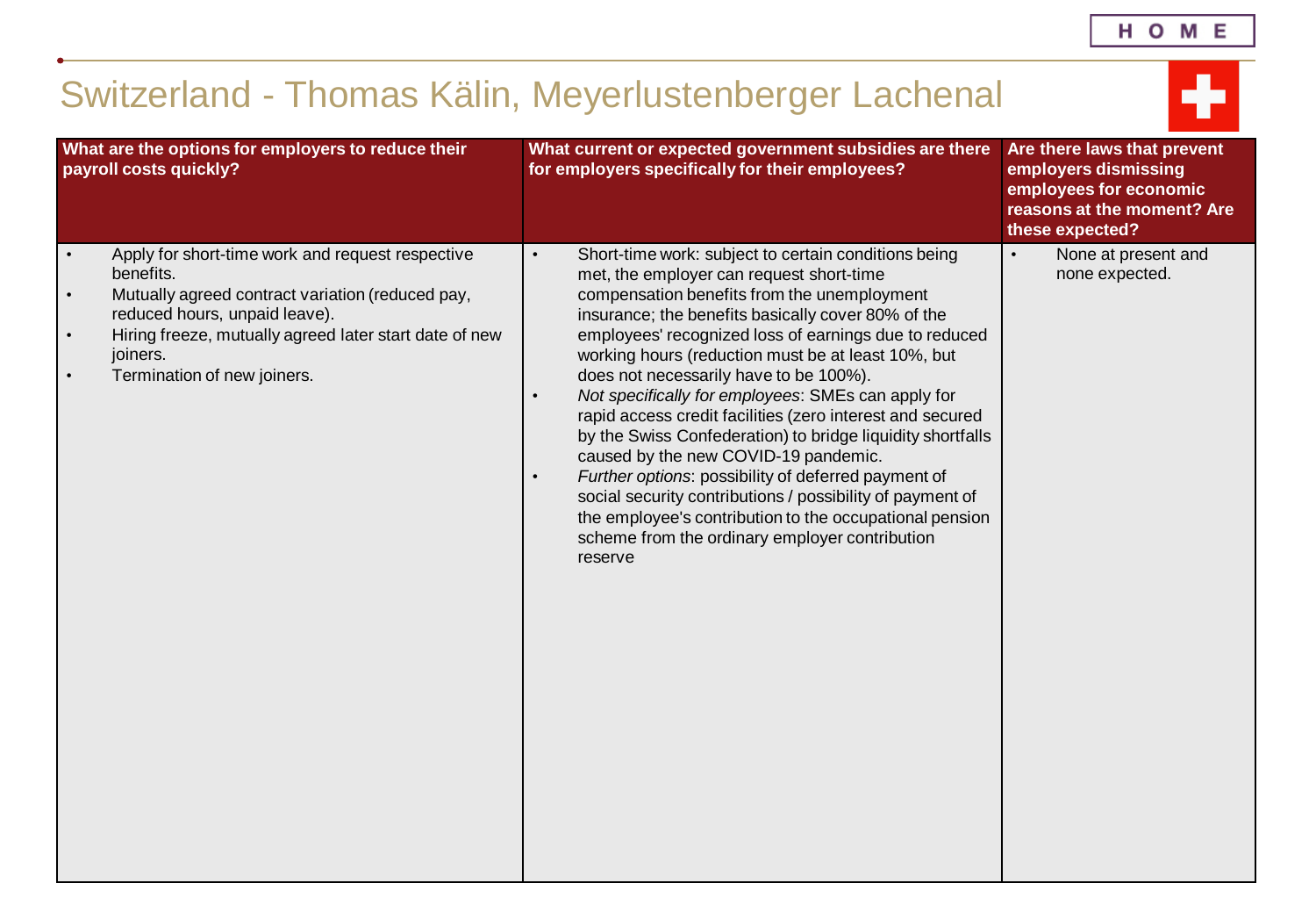<span id="page-39-0"></span>

| What are the options for employers to reduce their<br>payroll costs quickly?                                                                                                                                                                                                                                                                                                                                                                                     | What current or expected government subsidies are there<br>for employers specifically for their employees? | Are there laws that prevent<br>employers dismissing<br>employees for economic<br>reasons at the moment? Are<br>these expected? |
|------------------------------------------------------------------------------------------------------------------------------------------------------------------------------------------------------------------------------------------------------------------------------------------------------------------------------------------------------------------------------------------------------------------------------------------------------------------|------------------------------------------------------------------------------------------------------------|--------------------------------------------------------------------------------------------------------------------------------|
| Agreed contract variation - reduced pay, reduced<br>$\bullet$<br>hours, unpaid leave, job share.<br>To the extent such a reduction in working hours will<br>$\bullet$<br>be associated with a salary reduction; the employer<br>must obtain the consent of its employees.<br>Forced Leave: Depending on the employer's policies<br>$\bullet$<br>and employment contracts, it may be possible to<br>require employees to take annual leave at a specific<br>time. | None at present.<br>$\bullet$                                                                              | None at present and<br>$\bullet$<br>none expected.                                                                             |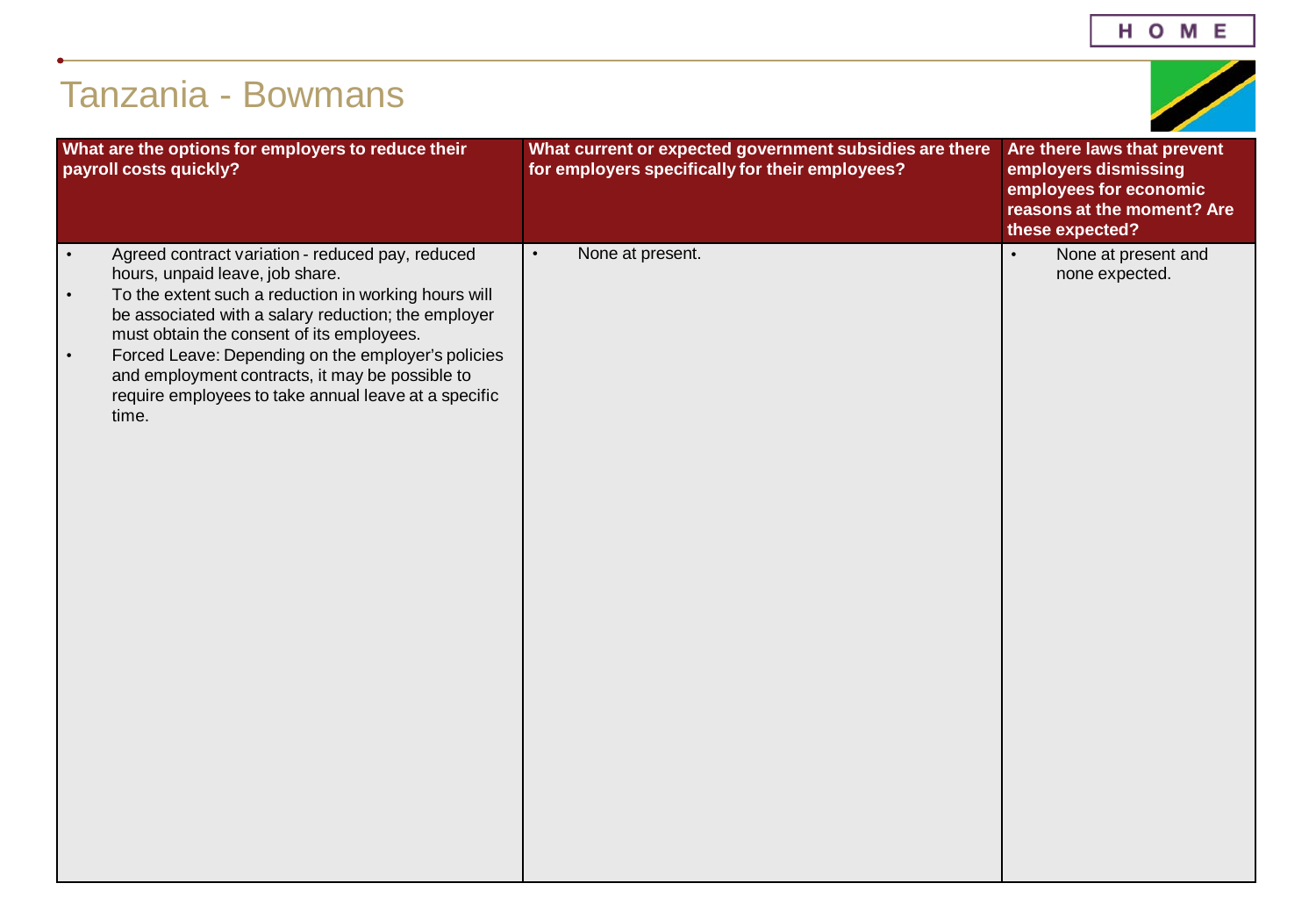HOME

<span id="page-40-0"></span>

|                                     | <b>Thailand - Tilleke &amp; Gibbins</b>                                                                                                                                                                                                                |                                                                                                                                                                                                                                                                                                                                                                                                                                                                                                                                                                                                                                                                                                                                                                                                                                                                                                                                                                                                                                                                                                                                                                                           |                                                                                                                                |
|-------------------------------------|--------------------------------------------------------------------------------------------------------------------------------------------------------------------------------------------------------------------------------------------------------|-------------------------------------------------------------------------------------------------------------------------------------------------------------------------------------------------------------------------------------------------------------------------------------------------------------------------------------------------------------------------------------------------------------------------------------------------------------------------------------------------------------------------------------------------------------------------------------------------------------------------------------------------------------------------------------------------------------------------------------------------------------------------------------------------------------------------------------------------------------------------------------------------------------------------------------------------------------------------------------------------------------------------------------------------------------------------------------------------------------------------------------------------------------------------------------------|--------------------------------------------------------------------------------------------------------------------------------|
|                                     | What are the options for employers to reduce their<br>payroll costs quickly?                                                                                                                                                                           | What current or expected government subsidies are there<br>for employers specifically for their employees?                                                                                                                                                                                                                                                                                                                                                                                                                                                                                                                                                                                                                                                                                                                                                                                                                                                                                                                                                                                                                                                                                | Are there laws that prevent<br>employers dismissing<br>employees for economic<br>reasons at the moment? Are<br>these expected? |
| $\bullet$<br>$\bullet$<br>$\bullet$ | Contract variations with the employee's consent -<br>reduced working days, reduced working hours,<br>reduced pay, unpaid leave<br>Temporary cessation of business operations<br>Hiring freeze, deferring new joiners, not authorizing<br>overtime work | According to the cabinet meeting held on March 31<br>$\bullet$<br>2020, it was approved that if the government has<br>ordered a close down of the business operations due to<br>the spread of Dangerous Communicable Diseases, the<br>eligible insured persons, who are unable to work for the<br>employer would be entitled to claim compensation from<br>the Social Security Fund, for the actual wages but not<br>exceeding THB 310 per day, for a period of up to 90<br>days. The cabinet meeting on March 31 also approved<br>the inclusion of COVID-19 under the definition of force<br>majeure in the Social Security Act, and declaring an<br>economic crisis from March 1, 2020, to February 28,<br>2022, which provides additional unemployment<br>compensation to those whose employment is<br>terminated due to the outbreak in this period.<br>Please note that the official announcement from the<br>Social Security Office has not yet been published, and<br>further changes may be made before it is finalized.<br>Cash handouts - THB 5,000 monthly for three months<br>for labourers and independent workers who are not<br>covered by the Social Security Scheme fund | $\bullet$<br>None at present and<br>none expected.                                                                             |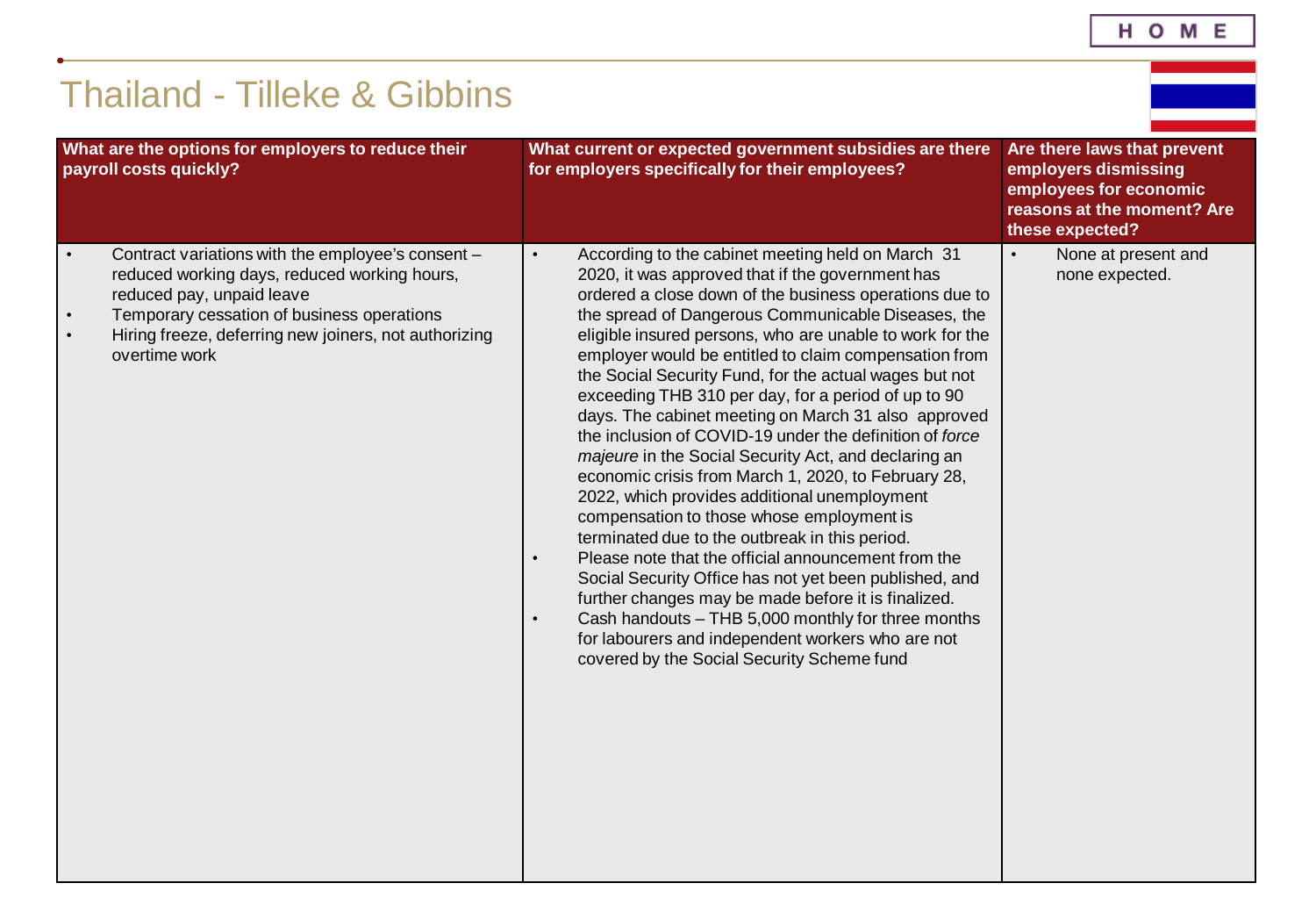<span id="page-41-0"></span>

| <b>Turkey - Bener Law Firm</b>                                                                                                                                                                                                                                                                                                                                                                                                                                                                                                                                        |                                                                                                                                                                                                                                                                                                                                                                                                                                                                      |                                                                                                                                                                                                                                                                                                                                                                             |
|-----------------------------------------------------------------------------------------------------------------------------------------------------------------------------------------------------------------------------------------------------------------------------------------------------------------------------------------------------------------------------------------------------------------------------------------------------------------------------------------------------------------------------------------------------------------------|----------------------------------------------------------------------------------------------------------------------------------------------------------------------------------------------------------------------------------------------------------------------------------------------------------------------------------------------------------------------------------------------------------------------------------------------------------------------|-----------------------------------------------------------------------------------------------------------------------------------------------------------------------------------------------------------------------------------------------------------------------------------------------------------------------------------------------------------------------------|
| What are the options for employers to reduce their<br>payroll costs quickly?                                                                                                                                                                                                                                                                                                                                                                                                                                                                                          | What current or expected government subsidies are there<br>for employers specifically for their employees?                                                                                                                                                                                                                                                                                                                                                           | Are there laws that prevent<br>employers dismissing<br>employees for economic<br>reasons at the moment? Are<br>these expected?                                                                                                                                                                                                                                              |
| Sending employees on unpaid leave (with consent or<br>$\bullet$<br>agreement).<br>Forcing employees to use annual paid leaves.<br>$\bullet$<br>Sending employees on collective annual paid leave.<br>$\bullet$<br>Enabling part-time employment (with consent or<br>$\bullet$<br>agreement).<br>Allow employees to work from home.<br>Apply for short-time working (with Turkish<br>$\bullet$<br>employment agency's consent).<br>Changing employment conditions (in agreement with<br>$\bullet$<br>the employee) such as decrease in salary or working<br>hours etc. | The short-time working allowance to be paid to the<br>$\bullet$<br>employees from the unemployment fund amounts to<br>60% of the daily average gross income of the<br>employee, which is calculated in consideration of the<br>relevant employee's income taken as basic to premium<br>in the previous 12 months, provided that it does not<br>exceed 150% of the gross monthly minimum wage<br>applied for employees for the duration of the short-time<br>working. | Pursuant to recent<br>$\bullet$<br>amendments to Turkish<br>labour legislation, in<br>order to benefit from<br>short-time working, the<br>employer must not<br>terminate employees,<br>including for economic<br>reasons, except for just<br>reasons due to unethical<br>acts of the employee,<br>during the term of the<br>short-time working<br>applied at the workplace. |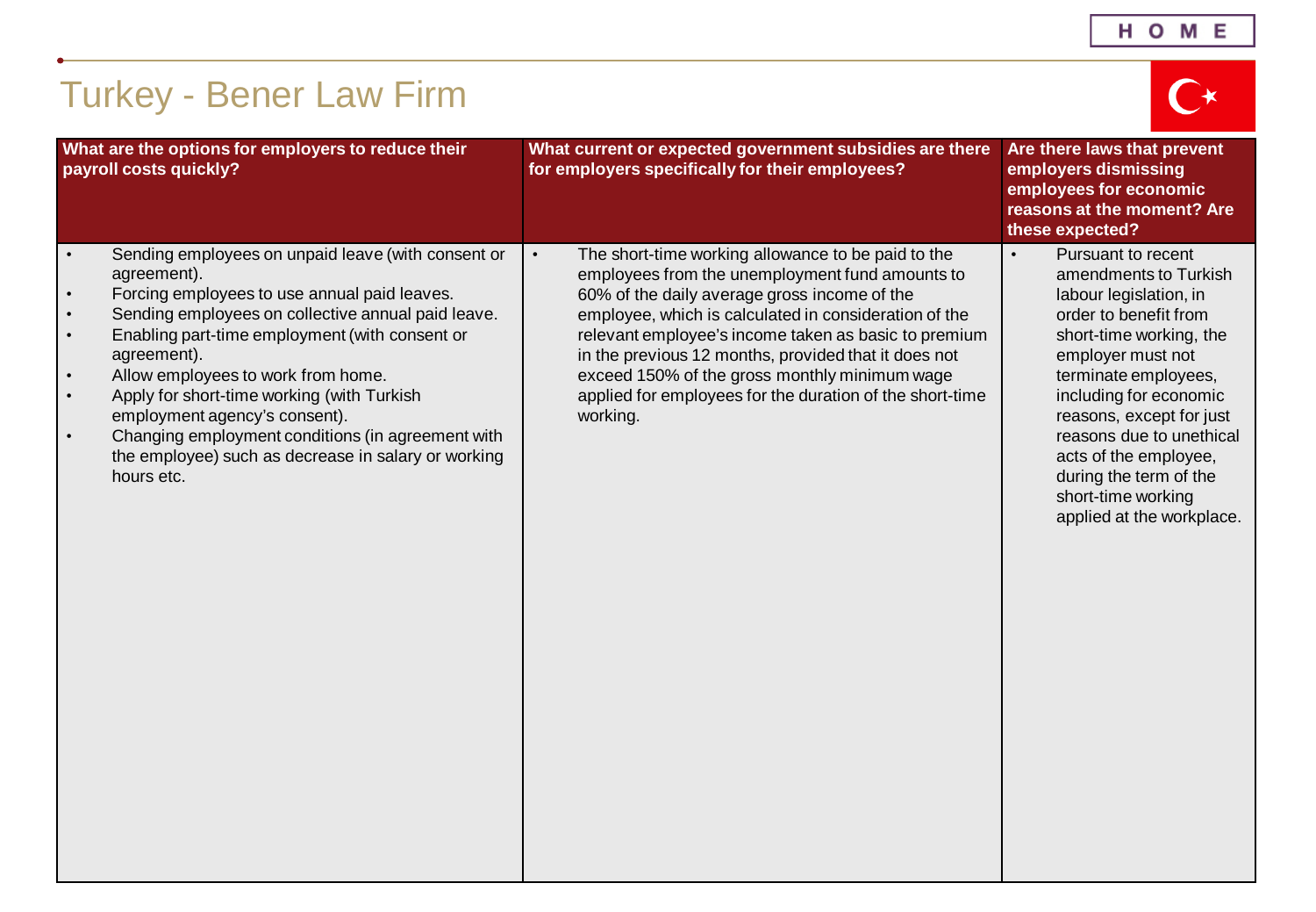HOME

# <span id="page-42-0"></span>UAE - Al Tamimi & Company

(including the Dubai International Financial Centre (DIFC) & Abu Dhabi Global Market (ADGM))

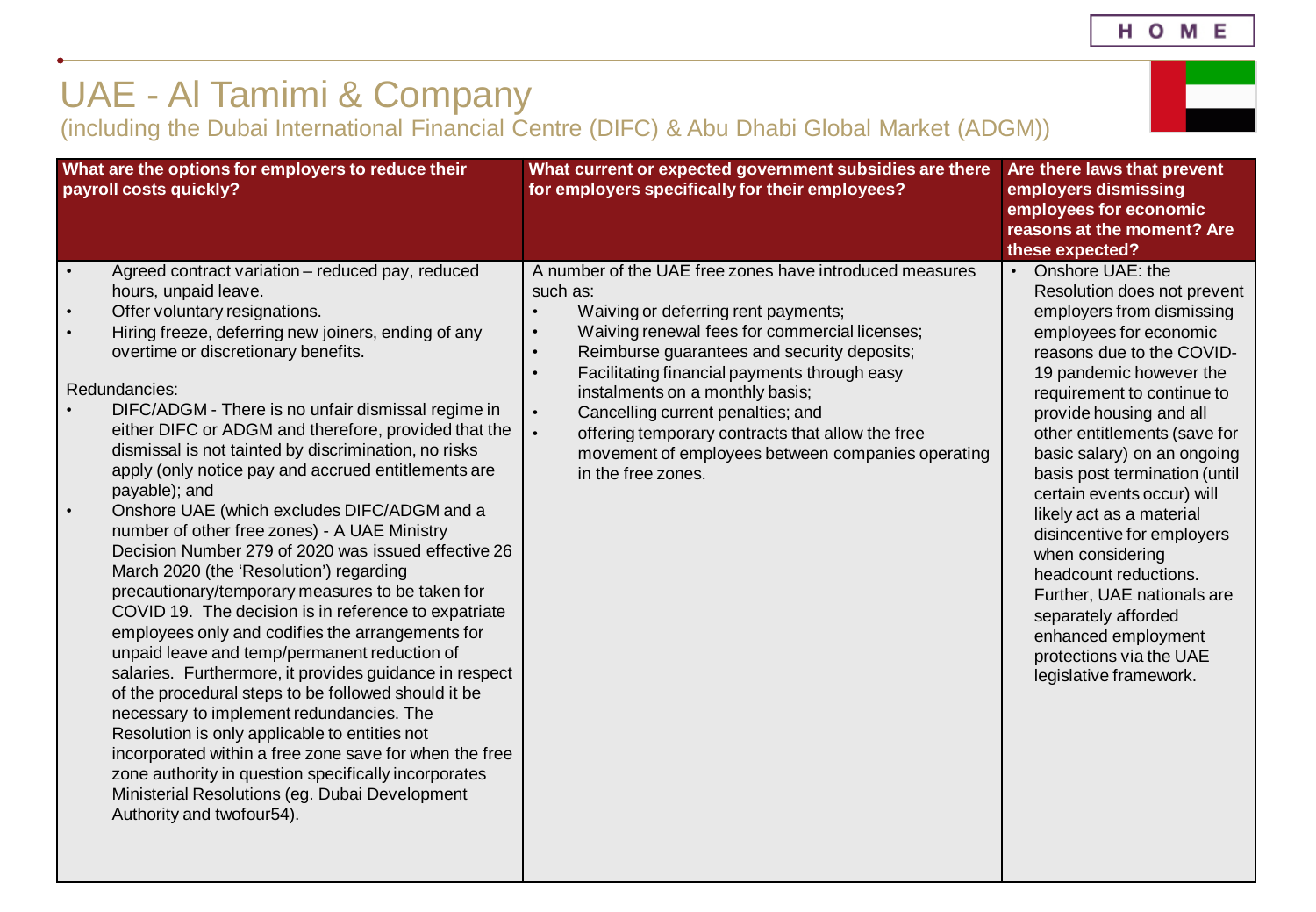# <span id="page-43-0"></span>United Kingdom - Paul Hastings LLP

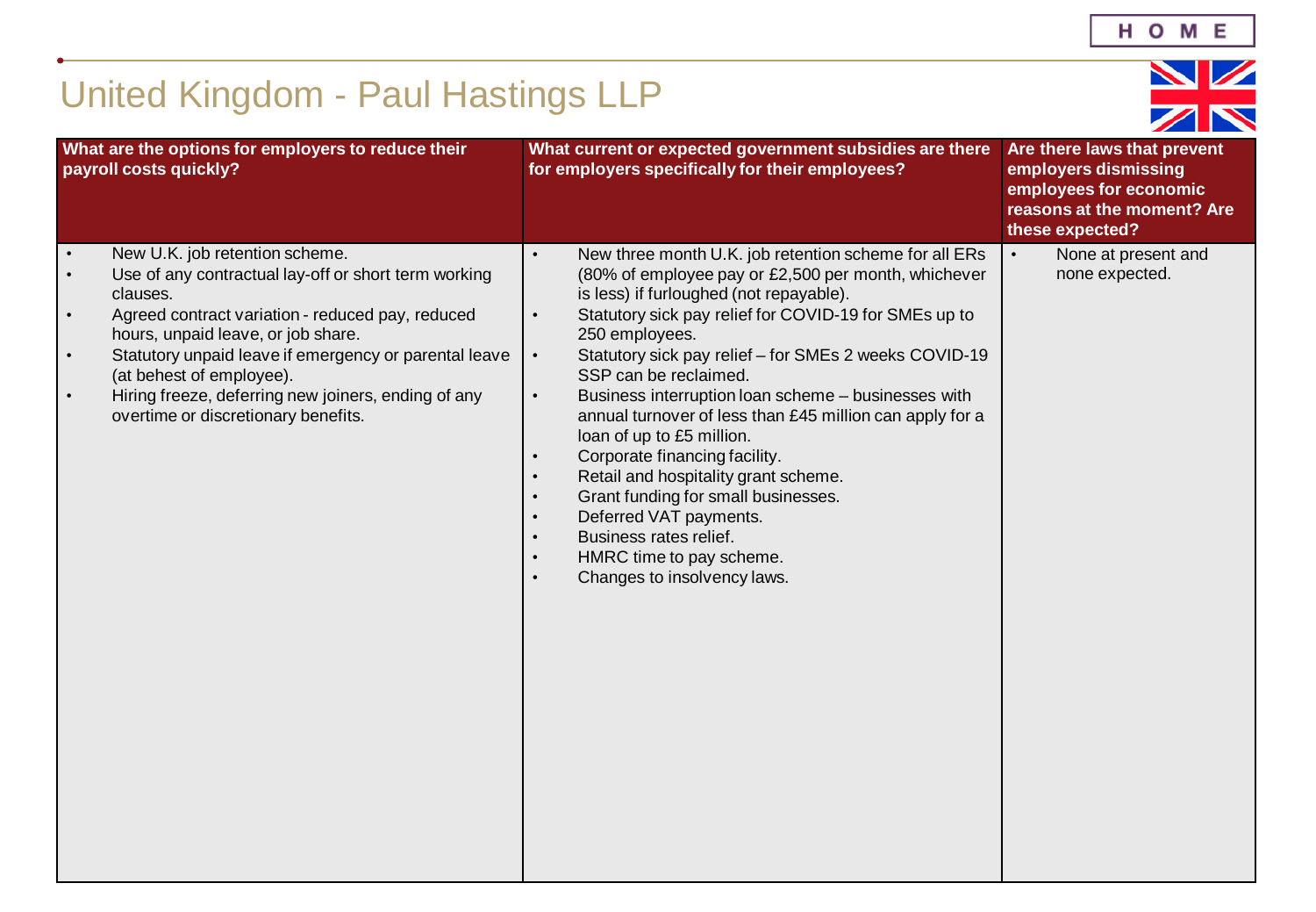<span id="page-44-0"></span>

| What are the options for employers to reduce their<br>payroll costs quickly?                                                                                                                                                                                                                                                                                 | What current or expected government subsidies are there<br>for employers specifically for their employees? | Are there laws that prevent<br>employers dismissing<br>employees for economic<br>reasons at the moment? Are<br>these expected? |
|--------------------------------------------------------------------------------------------------------------------------------------------------------------------------------------------------------------------------------------------------------------------------------------------------------------------------------------------------------------|------------------------------------------------------------------------------------------------------------|--------------------------------------------------------------------------------------------------------------------------------|
| Use of lay-off.<br>$\bullet$<br>Agreed contract variation - reduced pay, reduced<br>$\bullet$<br>hours<br>Unpaid leave for the period of quarantine/its part upon<br>$\bullet$<br>employee's consent<br>Downtime with reduced payment<br>$\bullet$<br>Hiring freeze, deferring new joiners, ending of any<br>$\bullet$<br>overtime or discretionary benefits | None at present.<br>$\bullet$                                                                              | None at present.<br>$\bullet$                                                                                                  |

HOME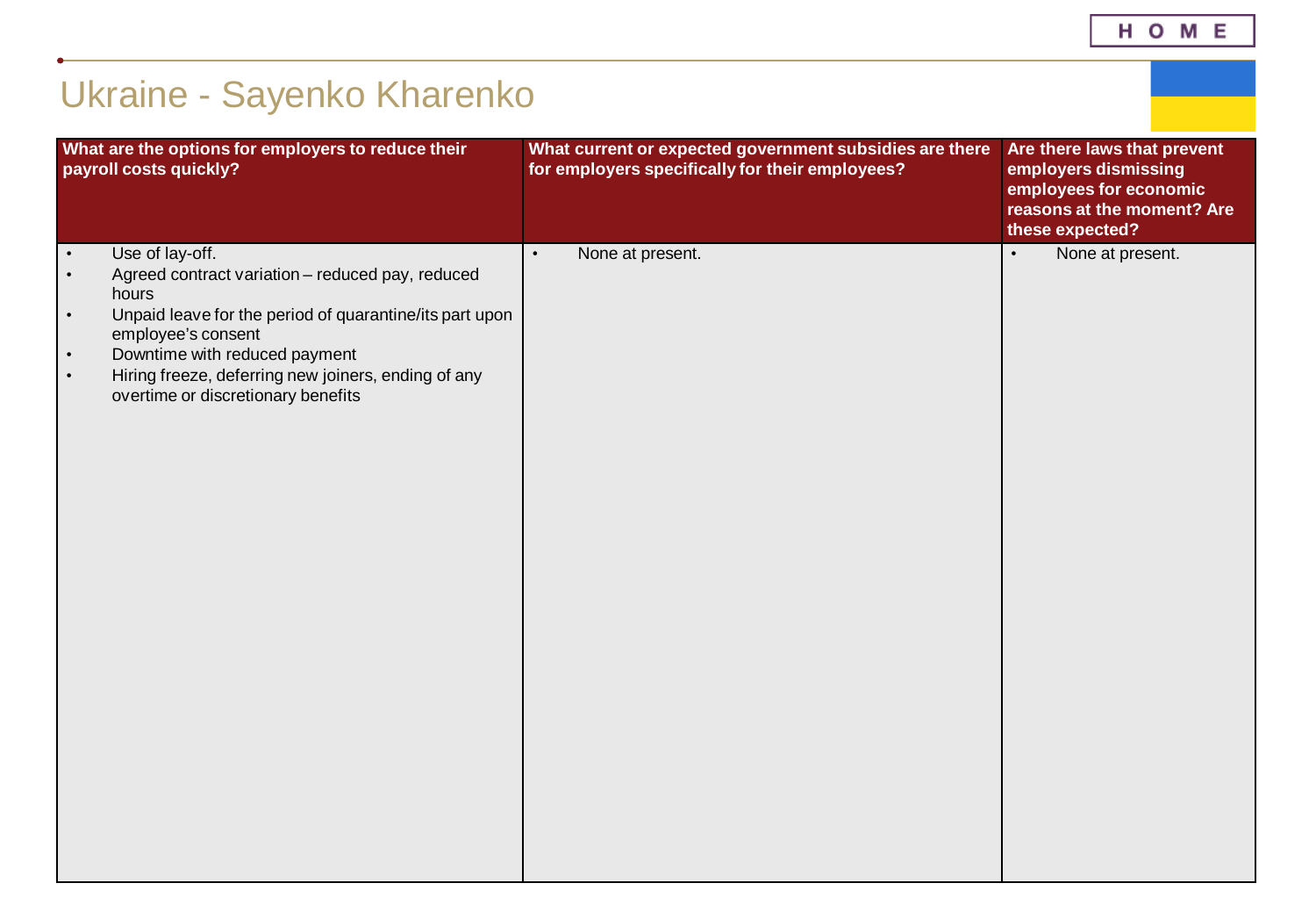| н<br>$\circ$<br>Е<br>М |
|------------------------|
|------------------------|

<span id="page-45-0"></span>

| <b>Vietnam - Tilleke &amp; Gibbins</b>                                                                                                                                                                                                                                                                                                                                        |                                                                                                                                                        |                                                                                                                                                       |  |
|-------------------------------------------------------------------------------------------------------------------------------------------------------------------------------------------------------------------------------------------------------------------------------------------------------------------------------------------------------------------------------|--------------------------------------------------------------------------------------------------------------------------------------------------------|-------------------------------------------------------------------------------------------------------------------------------------------------------|--|
| What are the options for employers to reduce their<br>payroll costs quickly?                                                                                                                                                                                                                                                                                                  | What current or expected government subsidies are there<br>for employers specifically for their employees?                                             | Are there laws that prevent<br>employers dismissing<br>employees for economic<br>reasons at the moment? Are<br>these expected?                        |  |
| Layoffs for "restructuring" purposes due to economic<br>$\bullet$<br>reasons (including force majeure events).<br>Temporary salary reduction negotiated with<br>$\bullet$<br>employees (but cannot be lower than the regional<br>minimum wage).<br>Negotiate mutual separation by offering incentives<br>$\bullet$<br>and using the possibility of restructuring as leverage. | Mandatory contributions for social insurance and trade<br>$\bullet$<br>union fees have been suspended until June 30 (and<br>could be extended further) | None at present and<br>$\bullet$<br>none expected.<br>However, layoffs require<br>trade union approval,<br>which can be a time-<br>consuming process. |  |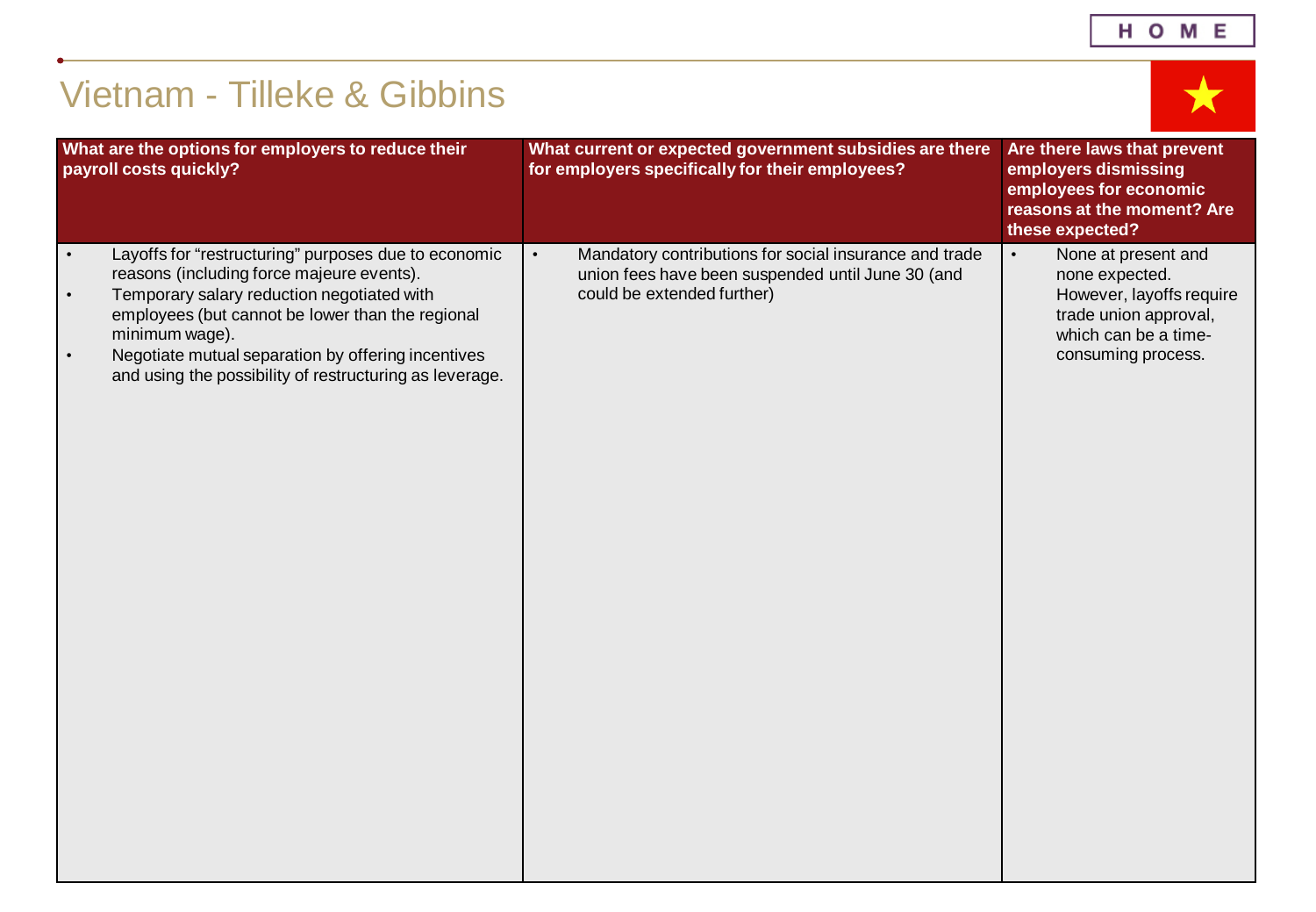### Your Team



#### **Suzanne Horne**

Partner, Employment Law Department 100 Bishopsgate London EC2N 4AG United Kingdom P: +44.020.3023.5129

**Suzanne Horne** is a partner and head of the International Employment practice based in the firm's London office. She has a broad-ranging practice covering all aspects of employment law suzannehorne@paulhastings.com

U.K. and international clients. Ms. Horne provides practical and commercially driven advice on both contentious and noncontentious matters with a focus on business transfers, outsourcings, insolvencies, mergers and acquisitions, private equity, investments, and the application of TUPE (U.K. business transfer legislation). On the international front, Ms. Horne also has extensive experience in cross-border, pan-European, and multinational projects including business reorganization, integrations, redundancies, hiring and firing. She has a special interest in advising employers on employee related data protection and privacy matters and high-level litigation.

and employment-related matters advising both



**Katie Cleworth** Associate, Employment Law Department 100 Bishopsgate London EC2N 4AG United Kingdom P: +44.020.3023.5183 katiecleworth@paulhastings.com

**Katie Cleworth** is an associate in the International Employment practice of Paul Hastings and is based in the firm's London office.

Ms. Cleworth advises U.K. and international clients on all aspects of employment law, human resource issues, and benefits, including sharebased incentives. Her practice focuses on employment and the benefits aspects of corporate deals, particularly deals with an international reach. Ms. Cleworth advises on a wide range of day-to-day employment and benefits matters, including employee relations and consultation, hiring/firing, executive service agreements, consultancy agreements, and the enforceability of restrictive covenants in employment contracts.



**Kirsty Devine** Associate, Employment Law **Department** 100 Bishopsgate London EC2N 4AG United Kingdom P: +44.020.3023.5183 katiecleworth@paulhastings.com

**Kirsty Devine** is an associate in the Employment practice at Paul Hastings and is based in the firm's London office. Ms. Devine advises U.K. and international clients on a broad range of contentious and non-contentious employment matters, including employment contracts and policies, hiring/firing, restrictive covenants, and the employment aspects of corporate restructurings.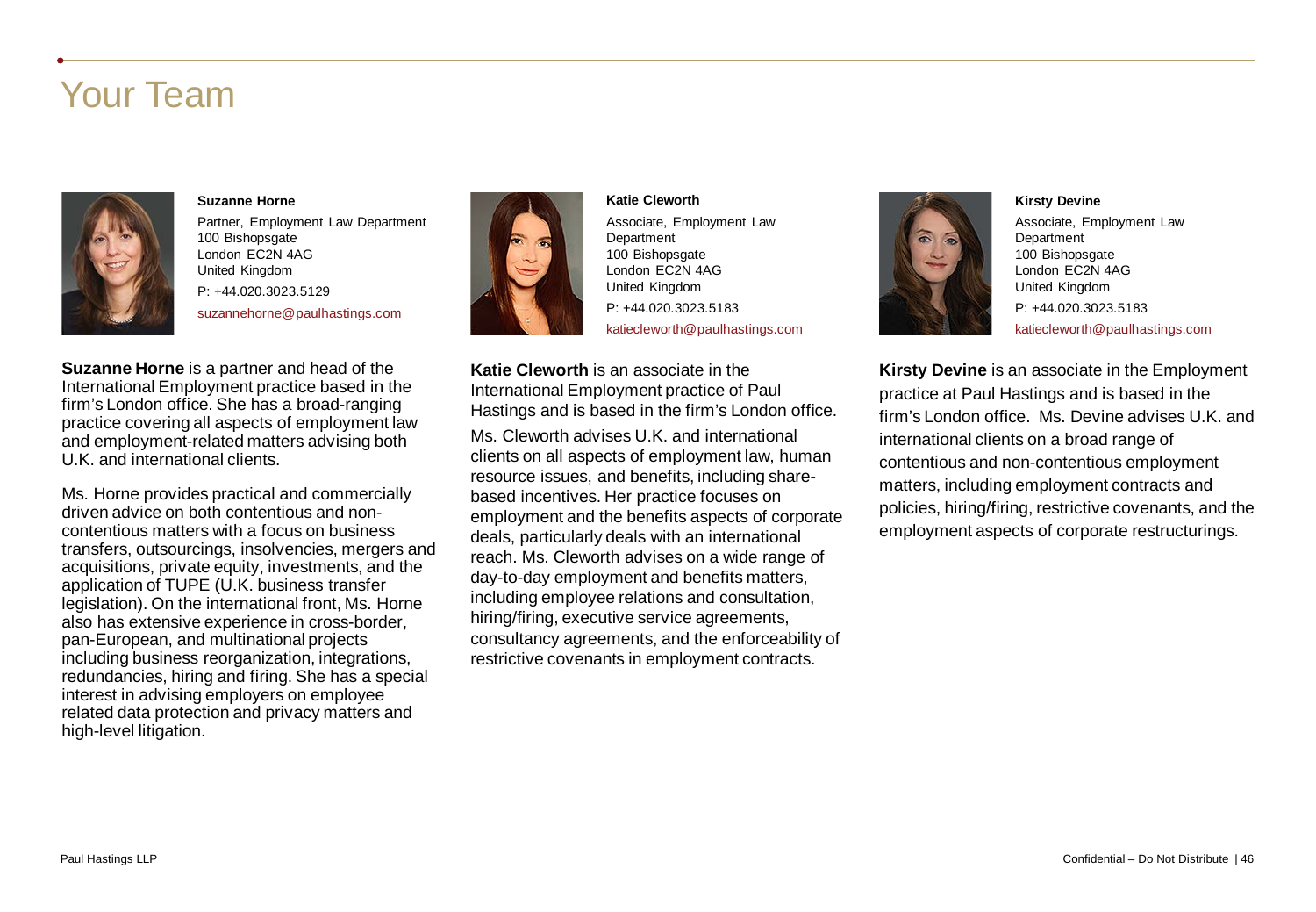### Your Team



#### **Stéphane Henry**

Partner, Employment Law Department 32, rue de Monceau 75008 Paris, France P: 33-1-42-99-04-36 stephanehenry@paulhastings.com

**Stéphane Henry** is a partner in the Employment Law practice of Paul Hastings and is based in the firm's Paris office. Mr. Henry advises high-profile U.S.-based and French clients on all aspects of employment law with a focus on industries including mergers and acquisitions, outsourcing, business transfer legislation, relationships with employees' representative bodies and unions, as well as other human resources management matters. He has specialised in particular in the new technologies, chemistry and entertainment sectors.



#### **Alexandre Ruiz**

Associate, Employment Law Department 32, rue de Monceau 75008 Paris, France P: 33-1-42-99-04-47 alexandreruiz@paulhastings.com

**Alexandre Ruiz** is an associate in the Employment practice of Paul Hastings and is based in the firm's Paris office. His work is focused on the employment aspects of Mergers & Acquisitions and on human resources issues. Prior to joining Paul Hastings in April 2017, Alexandre was an associate in the Paris office of a French law firm and an American law firm.



#### **Michael Downey**

Attorney, Employment Law Department 21-22/F Bank of China Tower 1 Garden Road Central Hong Kong SAR, China P: (852) 2867 1283 michaeldowney@paulhastings.com

**Michael Downey** is chair of the Hong Kong Employment Law practice at Paul Hastings. He has over 17 years of experience in advising a broad range of international clients, including Fortune 500 multinational and substantial financial services companies, on employment and labor law matters in China, Hong Kong and the Asia-Pacific region. Mr. Downey and members of his practice provide advice on employment issues to both US-based companies and other multinational companies with operations throughout China and the Asia-Pacific region. Clients assisted by Mr. Downey include multinational corporations and employers in the insurance, airline, luxury goods, hotel, shipping, education, banking, electronic products, financial services, communications, construction and technology fields.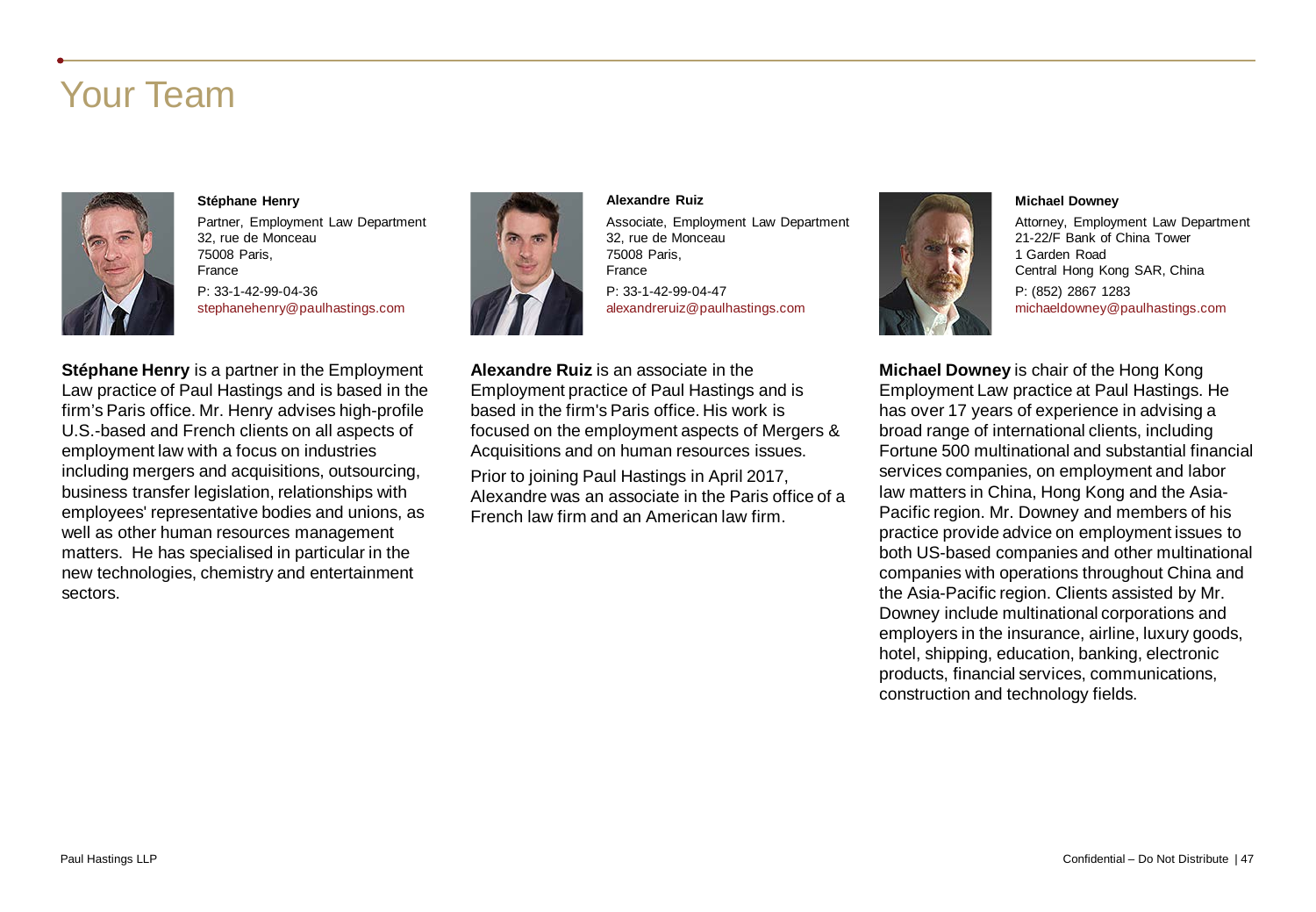### Global Presence

### **The Americas Asia Asia Europe**

Atlanta Century City Chicago Houston Los Angeles New York

Orange County Palo Alto San Diego San Francisco Sao Paulo Washington, DC

Beijing Hong Kong Seoul Shanghai Tokyo

Brussels **Frankfurt** London Paris

#### **21 Offices**

**Across the Americas, Asia, and Europe**

#### **1 Legal Team**

**To integrate with the strategic goals of your business**